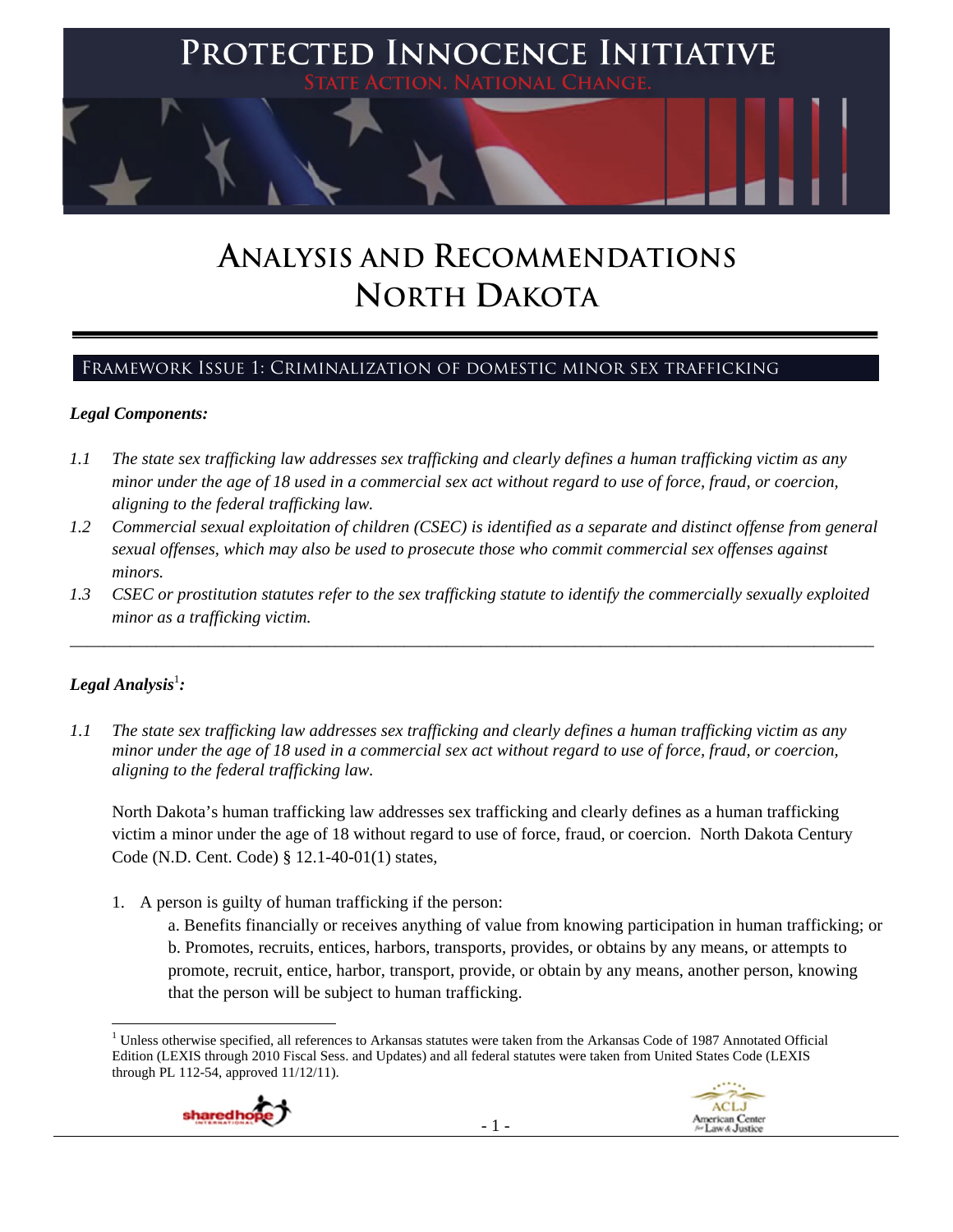"Human trafficking" is defined in N.D. Cent. Code § 12.1-40-02(3) as "labor trafficking or sex trafficking." "Sex trafficking" is defined in N.D. Cent. Code § 12.1-40-02(5) as "the promotion, recruitment, transportation, transfer, harboring, enticement, provision, obtaining, or receipt of a person by any means, whether a United States citizen or foreign national, for the purpose of: a. Causing the person or another to engage in sexual acts or sexual conduct in violation of chapter 12.1-20 [Sex offenses]; or b. Violating chapter 12.1-27.1 [Obscenity control], 12.1-27.2 [Sexual performances by children], or 12.1-29 [Prostitution]." Human trafficking is a Class AA felony if the victim is under 18, and carries a maximum penalty of life imprisonment. N.D. Cent. Code §§ 12.1-40-01(2), 12.1-32-01(1). Otherwise, human trafficking is a Class A felony punishable by imprisonment up to 20 years, a fine up to \$10,000, or both. N.D. Cent. Code §§ 12.1-40-01(2), 12.1-32-01(2).

*1.2 Commercial sexual exploitation of children (CSEC) is identified as a separate and distinct offense from general sexual offenses, which may also be used to prosecute those who commit commercial sex offenses against minors.*

The following laws criminalize CSEC in North Dakota:

- 1. N.D. Cent. Code § 12.1-29-02(1) (Facilitating prostitution) makes it a crime to, among other things, "Knowingly solicit[] a person to patronize a prostitute" or to "[k]nowingly procure[] a prostitute for a patron." Under subsection (2), "The offense is a class C felony if the actor intentionally causes another to remain a prostitute by force or threat, or the prostitute is the actor's spouse, child, or ward, or a person for whose care, protection, or support he is responsible, or the prostitute is, in fact, less than sixteen years old. Otherwise it is a class A misdemeanor." A Class C felony is punishable by imprisonment up to five years, a fine of \$5,000, or both. N.D. Cent. Code § 12.1-32-01(4). A Class A misdemeanor carries a penalty of imprisonment up to 1 year, a \$2,000 fine, or both. N.D. Cent. Code § 12.1-32-01(5).
- 2. N.D. Cent. Code § 12.1-27.2-02 (Use of a minor in a sexual performance) establishes a Class B felony when an individual "knowing the character and content of a performance, . . . employs, authorizes, or induces a minor to engage in sexual conduct during a performance or, if being a parent, legal guardian, or custodian of a minor, that person consents to the participation by the minor in sexual conduct during a performance." A Class B felony is punishable by imprisonment up to 10 years, a \$10,000 fine, or both. N.D. Cent. Code § 12.1-32-01(3). However N.D. Cent. Code § 12.1-27.2-04.2 provides for enhanced penalties, stating in subsection (2), "Notwithstanding the provisions of sections 12.1-32-01 and 12.1-32- 01.1 relating to fines, the court shall impose the following fine upon the conviction of a person or entity described in subsection 1 for a second or subsequent offense under this chapter: a. For an individual, a fine not to exceed fifty thousand dollars; or b. For a corporation, limited liability company, association, partnership, or other legal entity, a fine not to exceed one hundred thousand dollars."
- 3. N.D. Cent. Code § 12.1-27.2-03 (Promoting or directing an obscene sexual performance by a minor) states, "A person is guilty of a class B felony if, knowing the character and content of a performance, that person produces, directs, or promotes<sup>2</sup> any obscene performance which includes sexual conduct by a person who was a minor at the time of the performance." A Class B felony is punishable by imprisonment up to 10

 2 N.D. Cent. Code § 12.1-27.2-01(3) defines "promote" as "to procure, manufacture, issue, sell, give, provide, lend, mail, deliver, transfer, transmit, publish, distribute, circulate, disseminate, present, exhibit, or advertise."



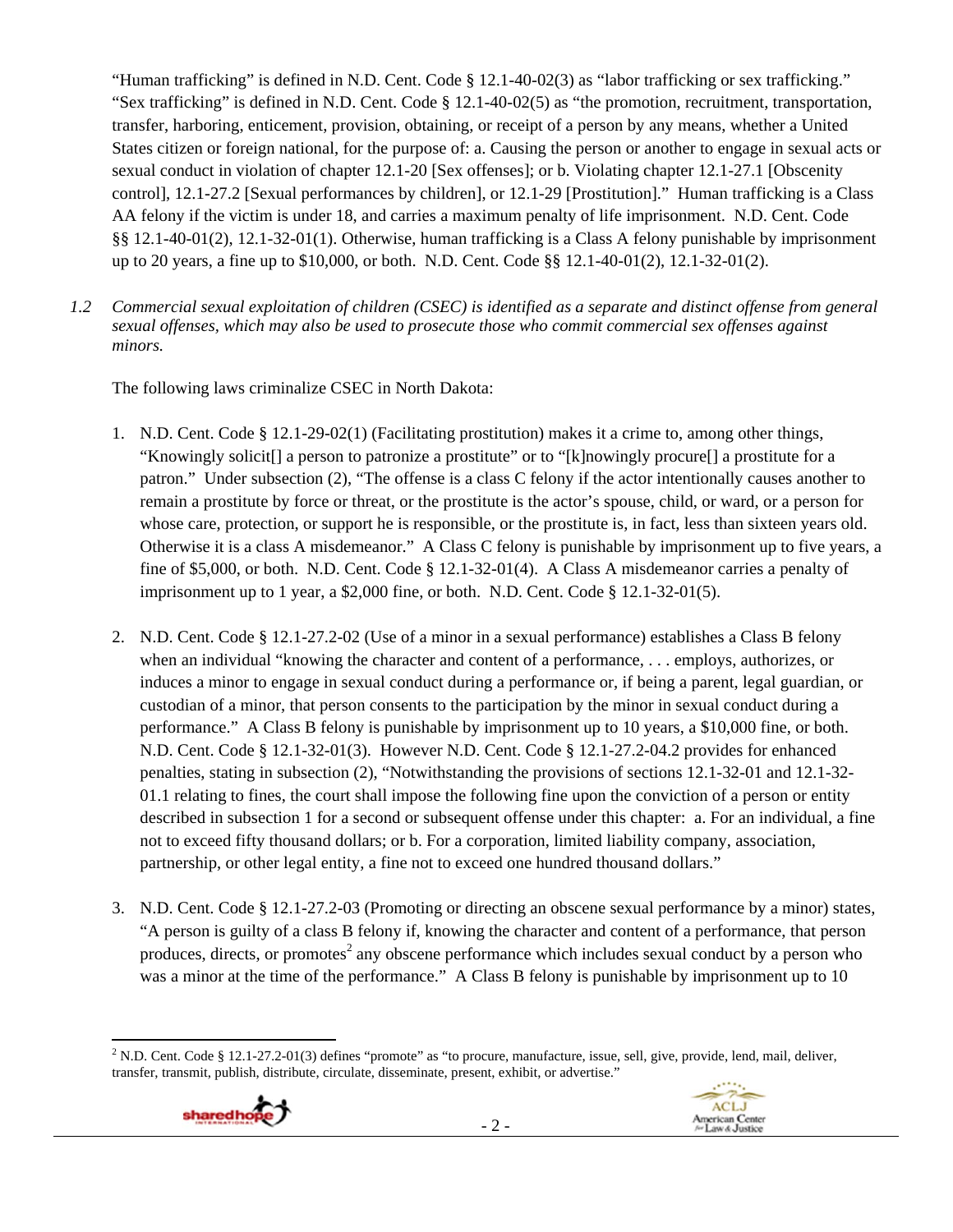years, a \$10,000 fine, or both. N.D. Cent. Code § 12.1-32-01(3). This offense is also subject to the enhanced penalties in N.D. Cent. Code § 12.1-27.2-04.2.

- 4. N.D. Cent. Code § 12.1-27.1-03(2) (Promoting obscenity to minors —Minor performing in obscene performance) makes it a Class C felony "to permit a minor to participate in a performance which is harmful to minors $"3$
- 5. N.D. Cent. Code § 12.1-27.2-04 (Promoting a sexual performance by a minor) makes it a Class C felony if "knowing the character and content of a performance, [a] person produces, directs, or promotes any performance which includes sexual conduct by a person who was a minor at the time of the performance." A Class C felony is punishable by imprisonment up to five years, a fine of \$5,000, or both. N.D. Cent. Code § 12.1-32-01(4). This offense is also subject to the enhanced penalties in N.D. Cent. Code § 12.1- 27.2-04.2.

Non-commercial sex offenses that may apply in certain CSEC cases include the following:

- 1. N.D. Cent. Code § 12.1-20-03 (Gross sexual imposition) makes it a crime, among other things, when a person "engages in a sexual act with another, or . . . causes another to engage in a sexual act" or "engages in sexual contact with another, or . . . causes another to engage in sexual contact" when the victim is less than 15, or when "[t]hat person compels the victim to submit by force or by threat of imminent death, serious bodily injury, or kidnapping, to be inflicted on any human being." N.D. Cent. Code § 12.1-20-03(1), (2). This crime is a Class AA felony if "serious bodily injury" was inflicted on the victim, the victim was under 15 and the offender over 22, or the victim subjected to the sexual act was compelled "to submit by force or by threat of imminent death, serious bodily injury, or kidnapping, to be inflicted on any human being." N.D. Cent. Code § 12.1-20-03(3)(a). The sentence for committing these Class AA felonies is imprisonment for not less than 20 years with probation to follow.<sup>4</sup> N.D. Cent. Code § 12.1-20-03(3)(a). In all other cases, this is a Class A felony with possible imprisonment up to 20 years, a fine not to exceed \$10,000, or both. N.D. Cent. Code §§ 12.1-20-03(3)(b), 12.1-32-01(2).
- 2. N.D. Cent. Code § 12.1-20-04 (Sexual imposition) makes it a Class B felony to "engage[] in a sexual act or sexual contact with another, or . . . cause[] another to engage in a sexual act or sexual contact, . . . if the actor: 1. Compels the other person to submit by any threat or coercion that would render a person reasonably incapable of resisting; or 2. Engages in a sexual act or sexual contact with another, whether consensual or not, as part of an induction, initiation, ceremony, pledge, hazing, or qualification to become a member or an associate of any criminal street gang as defined in section 12.1-06.2-01." A Class B felony is punishable by imprisonment up to 10 years, a \$10,000 fine, or both. N.D. Cent. Code § 12.1-32-01(3).

 $4$  However, N.D. Cent. Code § 12.1-20-03(3)(a) states in part, "The court may deviate from the mandatory sentence if the court finds that the sentence would impose a manifest injustice as defined in section 39-01-01 and the defendant has accepted responsibility for the crime or cooperated with law enforcement. However, a defendant convicted of a class AA felony under this section may not be sentenced to serve less than five years of incarceration."





<sup>&</sup>lt;sup>3</sup> "Harmful to minors" is defined in N.D. Cent. Code § 12.1-27.1-02(2) to mean "that quality of any description or representation, in whatever form of sexual conduct or sexual excitement, when such description or representation: a. Considered as a whole, appeals to the prurient sexual interest of minors; b. Is patently offensive to prevailing standards in the adult community in North Dakota as a whole with respect to what is suitable material for minors; and c. Considered as a whole, lacks serious literary, artistic, political, or scientific value for minors." 4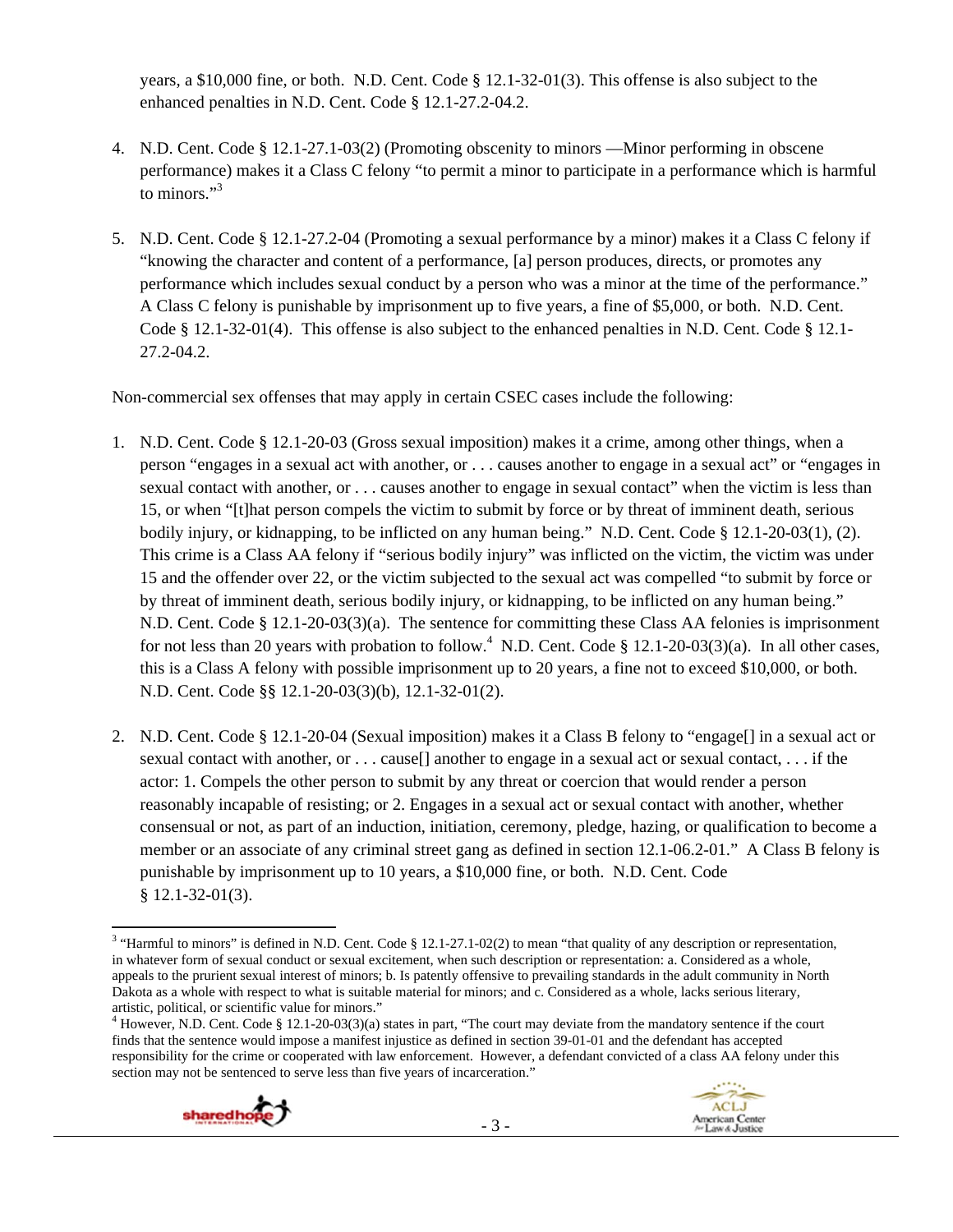- 3. N.D. Cent. Code § 12.1-20-03.1(1) (Continuous sexual abuse of a child) makes it a crime for an adult to "engage[] in any combination of three or more sexual acts or sexual contacts with a minor under the age of fifteen years during a period of three or more months." If the offender was at least 22 years of age at the time of the offense, the offense is a Class AA felony. N.D. Cent. Code § 12.1-20-03.1(1). For all other violations of this statute, the offense is a Class A felony. N.D. Cent. Code  $$12.1-20-03.1(1).$
- 4. N.D. Cent. Code § 12.1-20-07 (Sexual assault) makes it a Class C felony to "knowingly ha[ve] sexual contact with another person, or . . . cause[] another person to have sexual contact with that person . . . if . . . e. The other person is a minor, fifteen years of age or older, and the actor is the other person's parent, guardian, or is otherwise responsible for general supervision of the other person's welfare; or f. The other person is a minor, fifteen years of age or older, and the actor is an adult [at least 22 years old]." If the offender of subsection (f) is 18-21 years old, then the offense is a Class A misdemeanor. N.D. Cent. Code § 12.1-20-07(2).
- 5. N.D. Cent. Code § 12.1-20-05(1) (Corruption or solicitation of minors) makes it a Class A misdemeanor for an adult to "engage[] in, solicit[] with the intent to engage in, or cause[] another to engage in a sexual act with a minor" when the minor is 15 or older. Subsection (2) states, "An adult who solicits with the intent to engage in a sexual act with a minor under age fifteen or engages in or causes another to engage in a sexual act<sup>5</sup> when the adult is at least twenty-two years of age and the victim is a minor fifteen years of age or older, is guilty of a class C felony." A Class A misdemeanor carries a maximum penalty of imprisonment for one year, a fine of \$2,000, or both. N.D. Cent. Code § 12.1-32-01(5). A Class C felony is punishable by imprisonment up to five years, a fine of  $$5,000$ , or both. N.D. Cent. Code  $§$  12.1-32-01(4).
- 6. N.D. Cent. Code § 14-10-06 (Unlawful to encourage or contribute to the deprivation or delinquency of minor) states in subsection (2), "Any individual who by any act willfully encourages, causes, or contributes to the deprivation of a child less than sixteen years of age by causing that child to engage in sexual conduct as defined under section 12.1-27.2-01, in any play, motion picture, photograph, dance, or other visual representation is guilty of a class C felony."
	- 1.2.1 Recommendation: Amend N.D. Cent. Code § 12.1-29-02 (Facilitating prostitution) to raise the age from under 16 to under 18 to be consistent with the definition of a minor and to protect all children from traffickers facilitating prostitution.

 <sup>5</sup> N.D. Cent. Code § 12.1-20-02(4) (Definitions) defines "sexual act" as "sexual contact between human beings consisting of contact between the penis and the vulva, the penis and the anus, the mouth and the penis, the mouth and the vulva, or any other portion of the human body and the penis, anus, or vulva; or the use of an object which comes in contact with the victim's anus, vulva, or penis. For the purposes of this subsection, sexual contact between the penis and the vulva, the penis and the anus, any other portion of the human body and the anus or vulva, or an object and the anus, vulva, or penis of the victim, occurs upon penetration, however slight. Emission is not required." Subsection (5) defines "sexual contact" as "any touching, whether or not through the clothing or other covering, of the sexual or other intimate parts of the person, or the penile ejaculation or ejaculate or emission of urine or feces upon any part of the person, for the purpose of arousing or satisfying sexual or aggressive desires."



**ACLJ** 

American Center<br>/// Law & Justice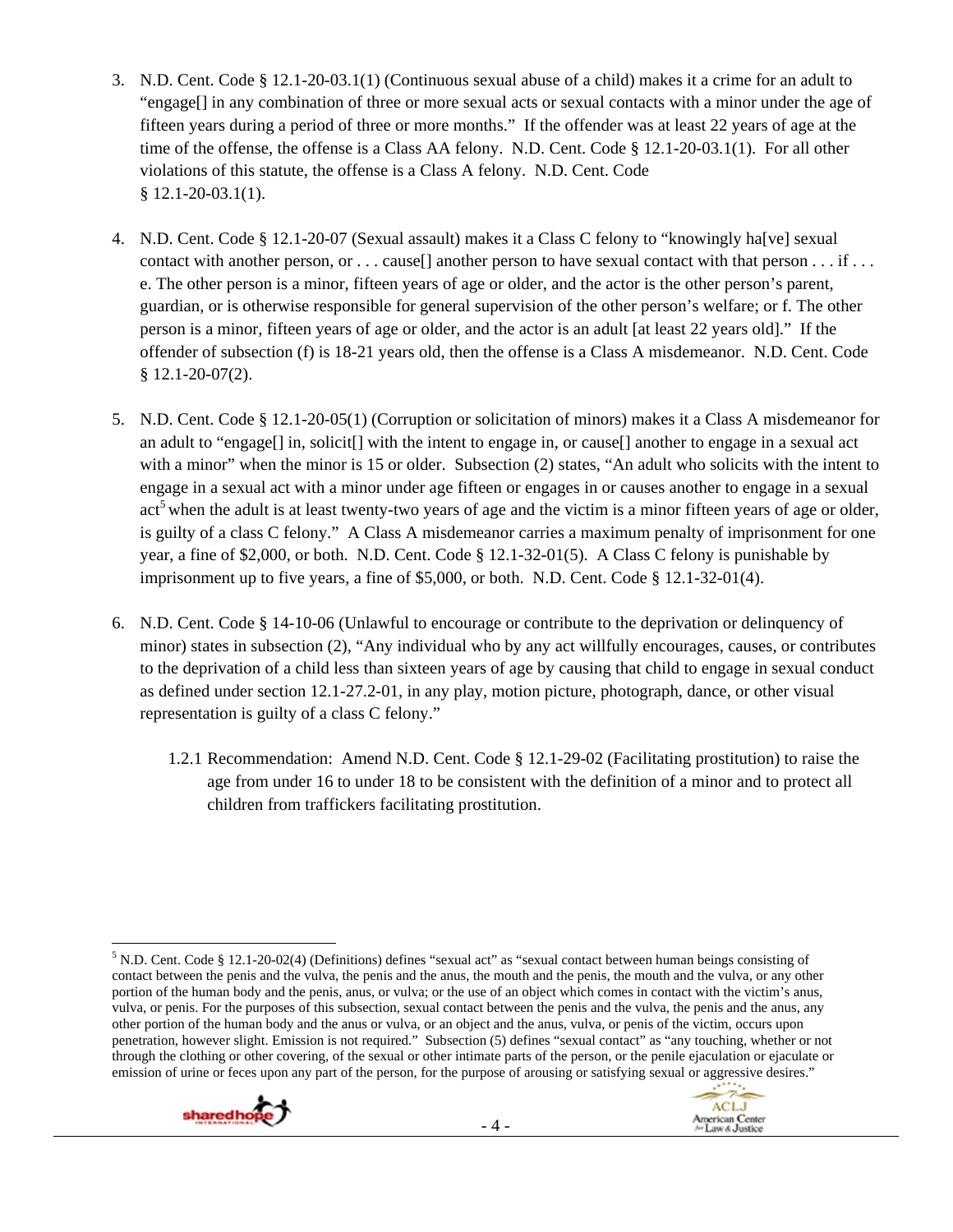*1.3 CSEC or prostitution statutes refer to the sex trafficking statute to identify the commercially sexually exploited minor as a trafficking victim.*

North Dakota's CSEC statutes do not refer to the human trafficking statute or otherwise specifically identify the victim of a CSEC crime as a trafficking victim, even though sex trafficking is defined in N.D. Cent. Code § 12.1-40-02(5) as "the promotion, recruitment, transportation, transfer, harboring, enticement, provision, obtaining, or receipt of a person by any means, whether a United States citizen or foreign national, for the purpose of: a. Causing the person or another to engage in sexual acts or sexual conduct in violation of chapter 12.1-20 [Sex offenses]; or b. Violating chapter 12.1-27.1 [Obscenity control], 12.1-27.2 [Sexual performances by children], or 12.1-29 [Prostitution]."

1.3.1 Recommendation: Amend N.D. Cent. Code § 12.1-29-02 (Facilitating prostitution), N.D. Cent. Code § 12.1-27.2-02 (Use of a minor in a sexual performance), N.D. Cent. Code § 12.1-27.2-03 (Promoting or directing an obscene sexual performance by a minor), N.D. Cent. Code § 12.1-27.1-03(2) (Promoting obscenity to minors —Minor performing in obscene performance), and N.D. Cent. Code § 12.1-27.2-04 (Promoting a sexual performance by a minor) to refer cases of commercial sexual exploitation of minors to N.D. Cent. Code § 12.1-40-01 (Human trafficking) and to clarify the status of such victims as human trafficking victims.



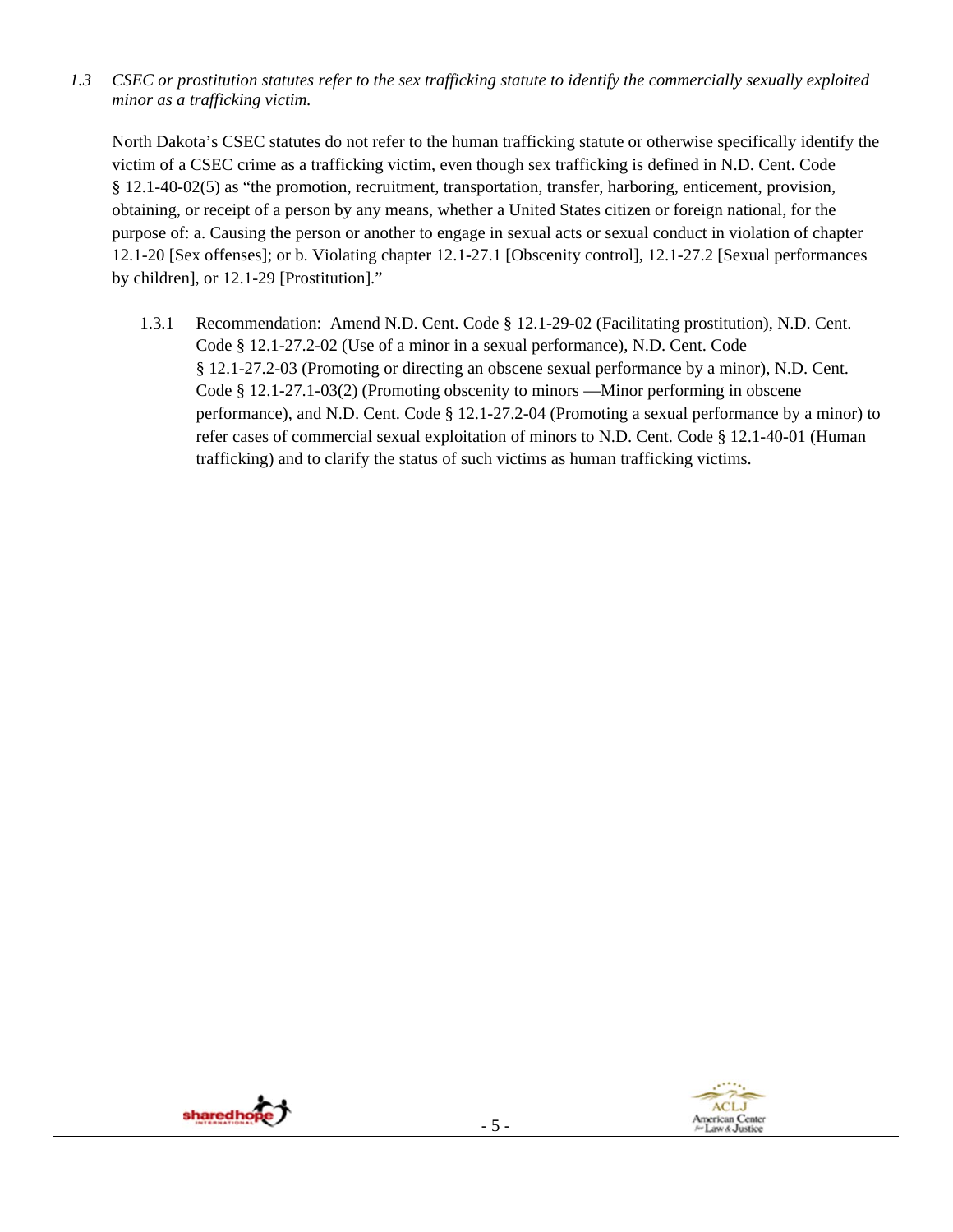#### Framework Issue 2: Criminal provisions Addressing demand

#### *Legal Components:*

- *2.1 The state sex trafficking law can be applied to buyers of commercial sex acts with a victim of domestic minor sex trafficking.*
- *2.2 Buyers of commercial sex acts with a minor can be prosecuted under CSEC laws.*
- *2.3 Solicitation of prostitution laws differentiate between buying sex with an adult and buying sex with a minor under 18.*
- *2.4 Penalties for buyers of commercial sex acts with minors are as high as federal penalties.*
- *2.5 Using the Internet to lure, entice, or purchase, or attempt to lure, entice or purchase, commercial sex acts with a minor is a separate crime or results in an enhanced penalty for buyers.*
- *2.6 No age mistake defense is permitted for a buyer of commercial sex acts with any minor under 18.*
- 2.7 Base penalties for buying sex acts with a minor are sufficiently high for all minors under 18 and not reduced for *older minors.*
- *2.8 Financial penalties for buyers of commercial sex acts with minors are sufficiently high to make it difficult for buyers to hide the crime.*
- *2.9 Buying and possessing child pornography carries penalties as high as those for sex trafficking of a minor, commercial sexual exploitation of a child, and similar federal offenses.*
- *2.10 Convicted buyers of commercial sex acts with minors and child pornography are required to register as sex offenders.*

\_\_\_\_\_\_\_\_\_\_\_\_\_\_\_\_\_\_\_\_\_\_\_\_\_\_\_\_\_\_\_\_\_\_\_\_\_\_\_\_\_\_\_\_\_\_\_\_\_\_\_\_\_\_\_\_\_\_\_\_\_\_\_\_\_\_\_\_\_\_\_\_\_\_\_\_\_\_\_\_\_\_\_\_\_\_\_\_\_\_\_\_\_\_

#### *Legal Analysis:*

*2.1 The state sex trafficking law can be applied to buyers of commercial sex acts with a victim of domestic minor sex trafficking.* 

N.D. Cent. Code § 12.1-40-01 (Human trafficking) makes it a crime to "[p]romote[], recruit[], entice[], harbor[], transport[], provide[], or obtain[] by any means, or attempt[] to promote, recruit, entice, harbor, transport, provide, or obtain by any means, another person, knowing that the person will be subject to human trafficking." N.D. Cent. Code § 12.1-40-01(1)(b). The definition of "human trafficking" in N.D. Cent. Code § 12.1-40-02(3) is "labor trafficking or sex trafficking." "Sex trafficking" is further defined as "promotion, recruitment, transportation, transfer, harboring, enticement, provision, obtaining, or receipt of a person by any means, whether a United States citizen or foreign national, for the purpose of: a. Causing the person or another to engage in sexual acts or sexual conduct in violation of chapter 12.1-20 [Sex offenses]; or b. Violating chapter 12.1-27.1 [Obscenity control], 12.1-27.2 [Sexual performances by children], or 12.1-29 [Prostitution]." Federal prosecutors, under the Trafficking Victims Protection Act (TVPA),<sup>6</sup> have applied the crime of human trafficking to attempted buyers of commercial sex with minors by charging that the buyers attempted to "obtain"<sup>7</sup> a person under 18 to engage in commercial sex.<sup>8</sup> It is unsettled whether the courts will uphold this

 $7$  18 U.S.C. § 1591(a).



- 6 -



<sup>&</sup>lt;sup>6</sup> Trafficking Victims Protection Act (TVPA) of 2000, Pub. L. No. 106-386, 114 Stat. 1464, 1466 (codified in scattered sections of 18 and 22 U.S.C.).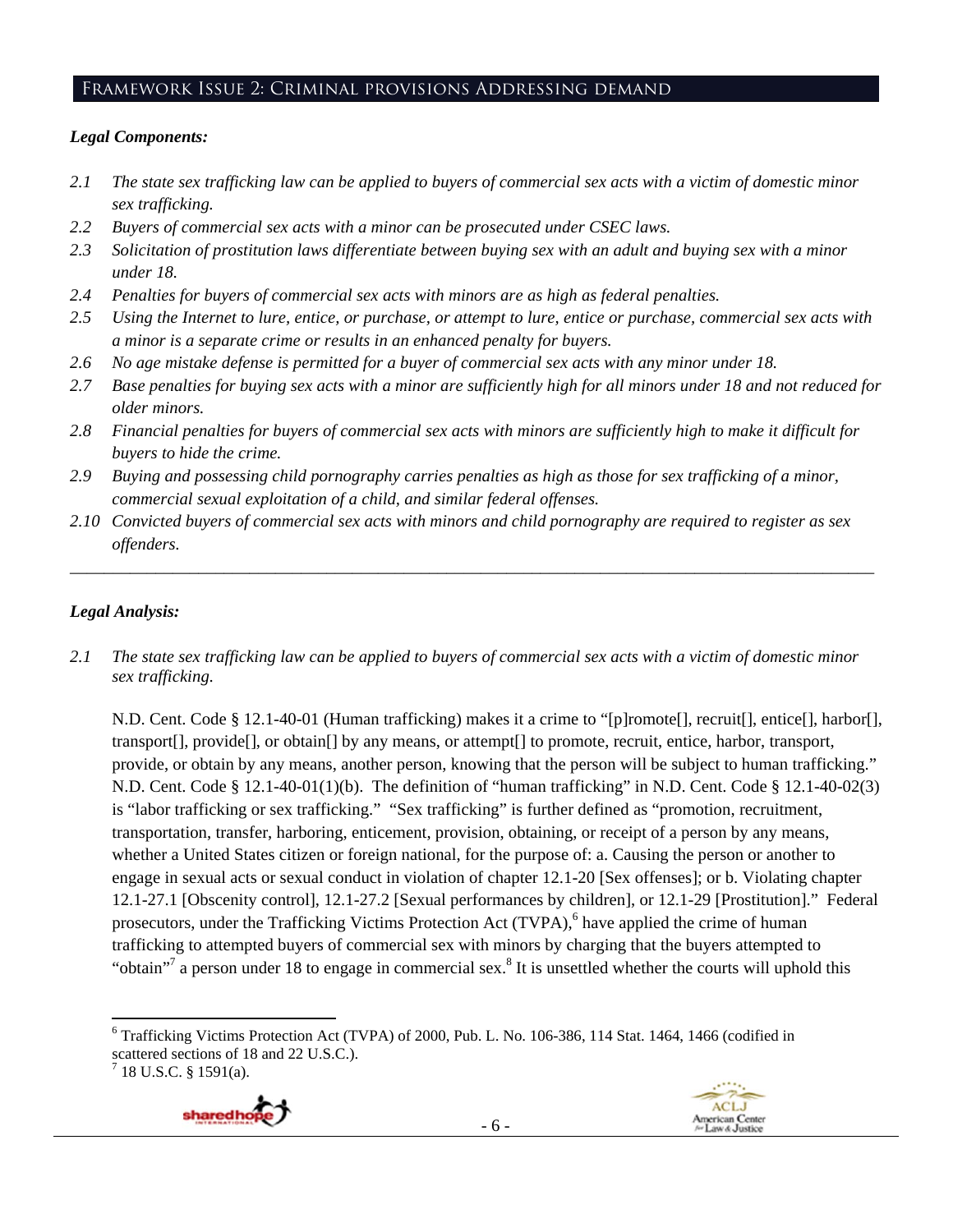interpretation of the TVPA. It is arguable, therefore, that the term "obtain" in North Dakota's trafficking statute may be similarly applied, and could, therefore, implicate buyers under N.D. Cent. Code § 12.1-40-01. The same application of the state human trafficking law potentially could be employed against buyers in North Dakota with the additional required element of knowledge on the part of the buyer that "the person will be subject to human trafficking." N.D. Cent. Code § 12.1-40-01(1)(b).

2.1.1 Recommendation: Add "purchase" to the definition of sex trafficking to make this statute clearly applicable to buyers of commercial sex with minors.

# *2.2 Buyers of commercial sex acts with a minor can be prosecuted under CSEC laws.*

CSEC laws and sexual offense laws do not refer to N.D. Cent. Code § 12.1-40-01 (Human trafficking). Furthermore, the CSEC laws seem geared toward the prosecution of traffickers (e.g., facilitation of prostitution of a minor under 16 pursuant to N.D. Cent. Code § 12.1- 29-02(2), the use of or promotion of a minor in a sexual performance pursuant to N.D. Cent. Code § 12.1-27.2-02, et seq.) rather than those who pay for the sex. Sexual offense laws may be applied to the crime of buying sex with minors.

Although not specifically addressing commercial sex acts, N.D. Cent. Code § 12.1-20-05 (Corruption or solicitation of minors) makes it a distinct offense for adults to "engage[] in, solicit[] with the intent to engage in, or cause[] another to engage in a sexual act with a minor . . . ."

- 2.2.1 Recommendation: Enact a law to criminalize the purchase of sex or sexual performance with any minor under 18 referring to N.D. Cent. Code § 12.1-40-01 (Human trafficking) for purposes of prosecution and victim classification when the violation of N.D. Cent. Code § 12.1-20-05 involves commercial sexual activity; provide penalties consistent with N.D. Cent. Code § 12.1-40-01 (Human trafficking) for situations involving commercial sexual activity.
- *2.3 Solicitation of prostitution laws differentiate between buying sex with an adult and buying sex with a minor under 18.*

N.D. Cent. Code § 12.1-29-06 (Hiring an individual to engage in sexual activity) applies to buyers of commercial sex, regardless of the age of the individual with whom the commercial sex act is purchased. Under this statute, "An individual who hires or offers or agrees to hire another individual with the intention of engaging in sexual activity is guilty of a class B misdemeanor." N.D. Cent. Code § 12.1-29-06.

2.3.1 Recommendation: Amend N.D. Cent. Code § 12.1-29-06 (Hiring an individual to engage in sexual activity) to apply only to solicitation of adults for sex and to refer cases involving a buyer of sex with a minor to N.D. Cent. Code § 12.1-40.01 (Human trafficking).

 <sup>8</sup> *See, e.g.*, Indictment at 1, United States v. Oflyng, No. 09-00084-01-CR-W-SOW (W.D. Mo. March 10, 2009); *see also* News Release, U.S. Department of Justice, Office of the United States Attorney for the Western District of Missouri, Human Trafficking Rescue Project, Operation Guardian Angel, Final Defendant Pleads Guilty to Sex Trafficking of a Child, (December 18, 2009), http://www.justice.gov/usao/mow/news2009/mikoloyck.ple.htm.



**ACLJ** 

American Center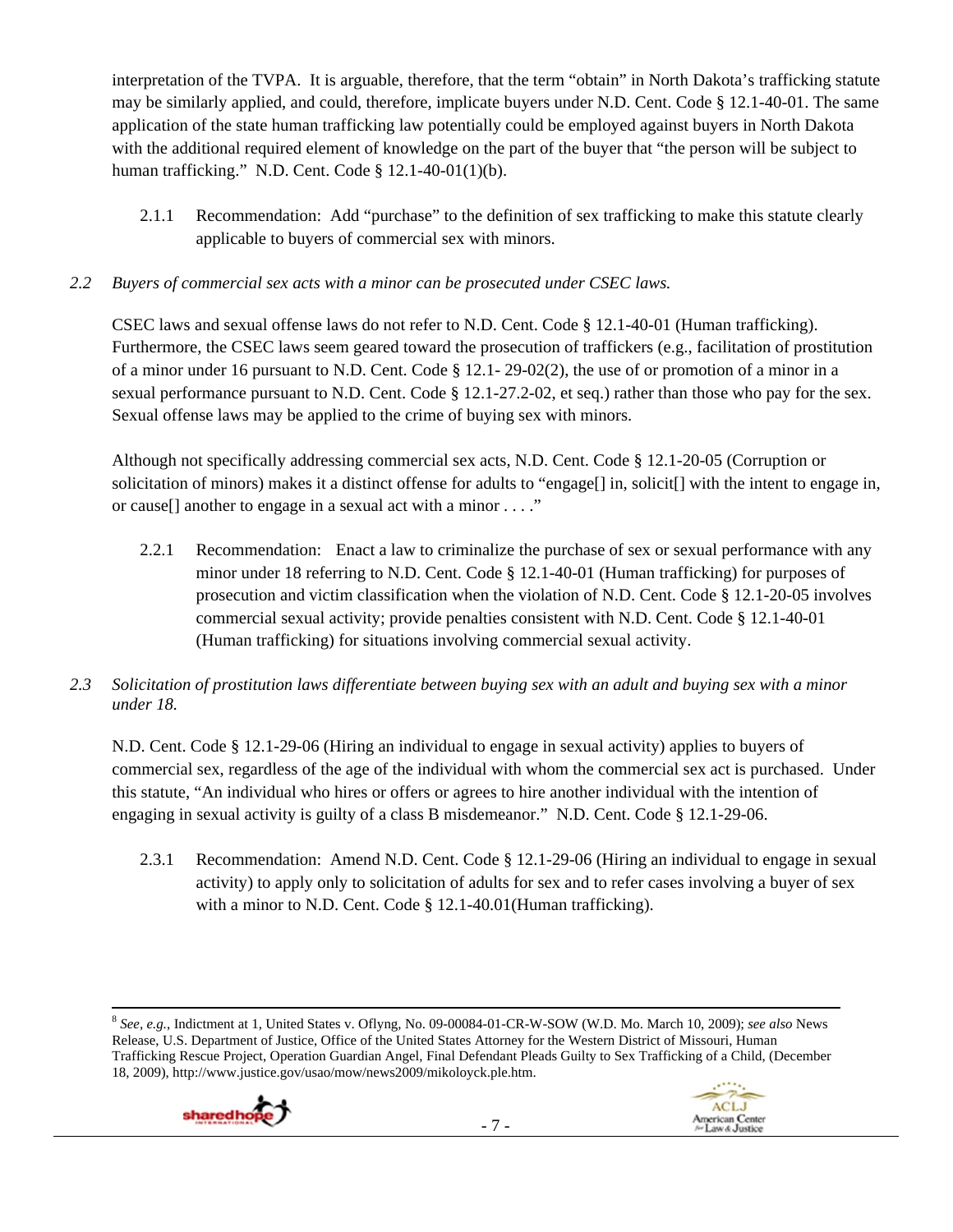# *2.4 Penalties for buyers of commercial sex acts with minors are as high as federal penalties.*

Penalties for buyers of commercial sex with minors vary depending on the law applied. N.D. Cent. Code § 12.1-40-01(Human trafficking) is a class AA felony if the victim is under 18. N.D. Cent. Code § 12.1-40- 01(2). A conviction carries a maximum penalty of life imprisonment without consideration of parole for 30 years, "less sentence reduction earned for good conduct," if the offender is sentenced to life imprisonment. N.D. Cent. Code §12.1-32-01(1).

N.D. Cent. Code § 12.1-20-05 (Corruption or solicitation of minors) by a person under 22 years of age when the minor involved is 15 or older is just a Class A misdemeanor with a maximum penalty of imprisonment for one year, a fine of \$2,000, or both. N.D. Cent. Code §§ 12.1-20-05(1), 12.1-32-01(5). When the minor is under 15, or the offender is 22 or older and the victim is 15 or older, the crime is a Class C felony punishable by imprisonment up to five years, a fine of \$5,000, or both. N.D. Cent. Code §§ 12.1-20-05(2), 12.1-32-01(4). The penalties for each crime are enhanced one level when the offense is committed "within fifty feet . . . of or on the real property comprising a public or nonpublic elementary, middle, or high school." N.D. Cent. Code § 12.1-20-05(3).

Hiring an individual to engage in sexual activity under N.D. Cent. Code § 12.1-29-06 is not limited in application to buying sex with adults and is a Class B misdemeanor punishable by a maximum penalty of thirty days imprisonment, a fine of \$1,000, or both. N.D. Cent. Code § 12.1-32-01(6).

In comparison, if the victim is under the age of 14, a conviction under the TVPA for child sex trafficking is punishable by 15 years to life imprisonment and a fine not to exceed \$250,000. 18 U.S.C. §§ 1591(b)(1),  $3559(a)(1)$ ,  $3571(b)(3)$ . If the victim is between the ages of  $14-17$  a conviction is punishable by 10 years to life imprisonment and a fine not to exceed \$250,000. 18 U.S.C. §§ 1591(b)(2), 3559(a)(1), 3571(b)(3). A conviction is punishable by mandatory life imprisonment however, if the buyer has a prior conviction for a federal sex offense<sup>9</sup> against a minor. . 18 U.S.C. § 3559(e)(1). To the extent buyers can be prosecuted under other federal CSEC laws,<sup>10</sup> a conviction is punishable by penalties ranging from a fine not to exceed \$250,000 to life imprisonment and a fine not to exceed  $$250,000$ .<sup>11</sup>

2.4.1 Recommendation: Amend N.D. Cent. Code § 12.1-29-06 (Hiring an individual to engage in sexual activity) to apply only to solicitation of adults for sex and refer cases involving minors to N.D. Cent. Code § 12.1-40.01 (Human trafficking).

<sup>&</sup>lt;sup>11</sup> 18 U.S.C. §§ 2251A(b) (conviction punishable by imprisonment for 30 years to life and a fine), 2251(e) (conviction punishable by imprisonment for 15–30 years and a fine), 2423(a) (conviction punishable by imprisonment for 10 years to life and a fine),  $2422(a)$  (conviction punishable by a fine, imprisonment up to 20 years, or both),  $2252(a)(2)$ , (4) (stating that a conviction under subsection (a)(2) is punishable by imprisonment for 5–20 years and a fine, while a conviction under subsection (a)(4) is punishable by imprisonment up to 10 years, a fine, or both); *see also* 18 U.S.C §§ 3559(a)(1) (classifying all of the above listed offenses as felonies), 3571(b)(3) (providing a fine up to \$250,000 for any felony conviction).





 <sup>9</sup> Pursuant to 18 U.S.C. § 3559(e)(2), "federal sex offense" is defined as an offense under section 1591 [18 USCS § 1591] (relating to sex trafficking of children), 2241 [18 USCS § 2241] (relating to aggravated sexual abuse), 2242 [18 USCS § 2242] (relating to sexual abuse),  $2244(a)(1)$  [18 USCS §  $2244(a)(1)$ ] (relating to abusive sexual contact),  $2245$  [18 USCS § 2245] (relating to sexual abuse resulting in death), 2251 [18 USCS § 2251] (relating to sexual exploitation of children), 2251A [18 USCS § 2251A] (relating to selling or buying of children), 2422(b) [18 USCS § 2422(b)] (relating to coercion and enticement of a minor into prostitution), or 2423(a) [18 USCS  $\S$  2423(a)] (relating to transportation of minors).

<sup>&</sup>lt;sup>10</sup> 18 U.S.C. §§ 2251A(b) (Selling or buying of children), 2251(a) (Sexual exploitation of children), 2423(a) (Transportation of a minor with intent for minor to engage in criminal sexual activity), 2422(a) (Coercion and enticement), 2252(a)(2), (a)(4) (Certain activities relating to material involving the sexual exploitation of minors).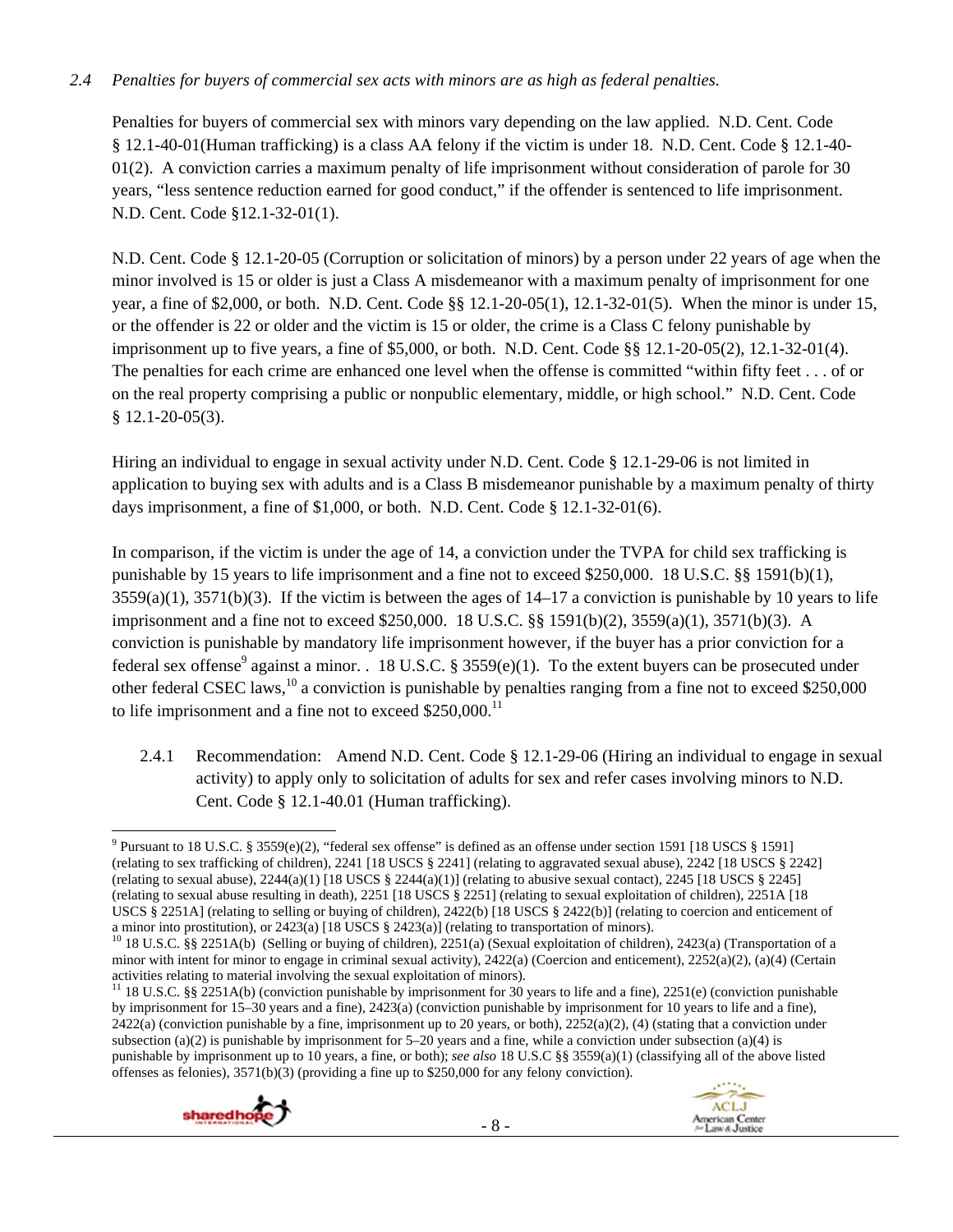*2.5 Using the Internet to lure, entice, or purchase, or attempt to lure, entice or purchase, commercial sex acts with a minor is a separate crime or results in an enhanced penalty for buyers.* 

Using the Internet to induce or engage a minor sexually is prohibited under N.D. Cent. Code § 12.1-20-05.1 (Luring minors by computer or other electronic means). Although the offense does not specifically refer to a commercial sexual arrangement, it may apply to CSEC situations. Subsection (1) states,

1. An adult is guilty of luring minors by computer or other electronic means when:

a. The adult knows the character and content of a communication that, in whole or in part, implicitly or explicitly discusses or depicts actual or simulated nudity, sexual acts, sexual contact, sadomasochistic abuse, or other sexual performances and uses any computer communication system or other electronic means that allows the input, output, examination, or transfer of data or programs from one computer or electronic device to another to initiate or engage in such communication with a person the adult believes to be a minor; and

b. By means of that communication the adult importunes, invites, or induces a person the adult believes to be a minor to engage in sexual acts or to have sexual contact with the adult, or to engage in a sexual performance, obscene sexual performance, or sexual conduct for the adult's benefit, satisfaction, lust, passions, or sexual desires.

This offense has varying degrees of penalties depending on the age of the offender and the victim. It is a Class A misdemeanor with a maximum penalty of imprisonment for one year, a fine of \$2,000 if the offender is less than 22 and "reasonably believes the minor" is 15-17. N.D. Cent. Code §§ 12.1-20-05.1(2), 12.1-32-01(5), or both. It is a Class C felony with a maximum penalty of imprisonment for five years, a fine of \$5,000 if the adult is less than 22 and "reasonably believes the minor is under" 15, or if the adult is 22 or older and "reasonably believes the minor is" 15-17, or both. N.D. Cent. Code §§ 12.1-20-05.1(2), 12.1-32-01(4). Finally, it is a Class B felony with a maximum penalty of imprisonment for ten years, a fine of \$10,000 if the adult is 22 or older and "reasonably believes the minor is under" 15, or both. N.D. Cent. Code §§ 12.1-20-05.1(2), 12.1-32-01(3). "The court shall sentence an adult convicted of a class B or class C felony under this section to serve a term of imprisonment of at least one year, except the court may sentence an individual to less than one year if the individual did not take a substantial step toward meeting with the minor." N.D. Cent. Code § 12.1-20-05.1(2).

- 2.5.1 Recommendation: Eliminate the staggered penalties based on the age of the victim in N.D. Cent. Code § 12.1-20-05.1 (Luring minors by computer or other electronic means) and make it a crime of equal severity for luring all minors under 18.
- *2.6 No age mistake defense is permitted for a buyer of commercial sex acts with any minor under 18.*

N.D. Cent. Code § 12.1-40-01(3) (Human trafficking) eliminates a defense of mistake of age by stating, "If the person subject to human trafficking is under the age of eighteen years, it is no defense that the actor did not know the child's age or reasonably believed the child to be eighteen years of age or older."

However, a defense to offenses relating to sexual performance by a minor based on age mistake is provided in N.D. Cent. Code § 12.1-27.2-05, which states in part, "It is an affirmative defense to a prosecution under this chapter that: 1. The defendant in good faith reasonably believed the person appearing in the performance was eighteen years of age or older."

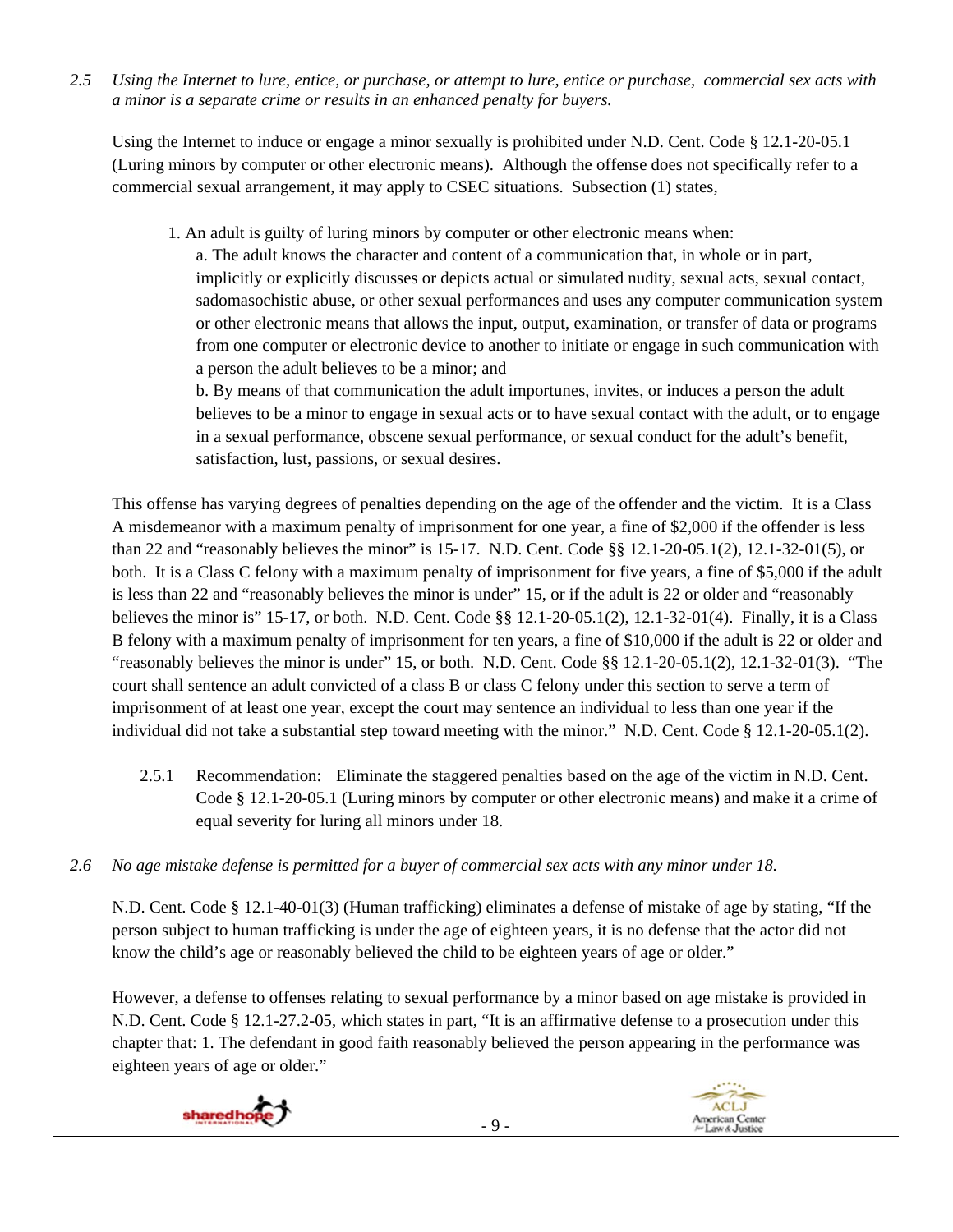Age mistake defenses are further provided to offenders of non-commercial sex offenses in N.D. Cent. Code § 12.1-20-03 through 12.1-20-08 (Sex offenses), which includes the crimes of gross sexual imposition, continuous sexual abuse of a child, sexual imposition, corruption or solicitation of minors, luring minors by computer, and sexual assault. N.D. Cent. Code § 12.1-20-01 provides, "1. When the criminality of conduct depends on a child's being below the age of fifteen, it is no defense that the actor did not know the child's age, or reasonably believed the child to be older than fourteen. 2. When criminality depends on the victim being a minor, it is an affirmative defense that the actor reasonably believed the victim to be an adult. 3. When criminality depends on the victim being a minor fifteen years of age or older, the actor is guilty of an offense only if the actor is at least three years older than the minor."

- 2.6.1 Recommendation: Eliminate the mistake of age defense in N.D. Cent. Code § 12.1-27.2-05 (Sexual performance by a minor) or amend to clarify that a good faith reasonable belief does not include relying on the oral assertions or apparent age of the minor.
- *2.7 Base penalties for buying sex acts with a minor are sufficiently high for all minors under 18 and not reduced for older minors.*

Under N.D. Cent. Code § 12.1-20-05 (Corruption or solicitation of minors), "1. An adult who engages in, solicits with the intent to engage in, or causes another to engage in a sexual act with a minor, is guilty of a class A misdemeanor if the victim is a minor fifteen years of age or older. 2. An adult who solicits with the intent to engage in a sexual act with a minor under age fifteen or engages in or causes another to engage in a sexual act when the adult is at least twenty-two years of age and the victim is a minor fifteen years of age or older, is guilty of a class C felony."

A violation of N.D. Cent. Code § 12.1-20-05.1 (Luring minors by computer or other electronic means) also provides staggered penalties. Subsection (2) states in part, "A violation of this section is a class A misdemeanor if the adult is less than twenty-two years of age and reasonably believes the minor is age fifteen to seventeen. If the adult is less than twenty-two years of age and reasonably believes the minor is under age fifteen, or the adult is twenty-two years of age or older and the adult reasonably believes the minor is age fifteen to seventeen, violation of this section is a class C felony. If the adult is twenty-two years of age or older and the adult reasonably believes the minor is under the age of fifteen, violation of this section is a class B felony." The statute does specify, however, that "[t]he court shall sentence an adult convicted of a class B or class C felony under this section to serve a term of imprisonment of at least one year, except the court may sentence an individual to less than one year if the individual did not take a substantial step toward meeting with the minor." N.D. Cent. Code § 12.1-20-05.1(2).

2.7.1 Recommendation: Eliminate the staggered penalty approach in N.D. Cent. Code § 12.1-20-05 (Corruption or solicitation of minors) and N.D. Cent. Code § 12.1-20-05.1 (Luring minors by computer or other electronic means) and make it a crime of equal severity for soliciting all minors under 18.



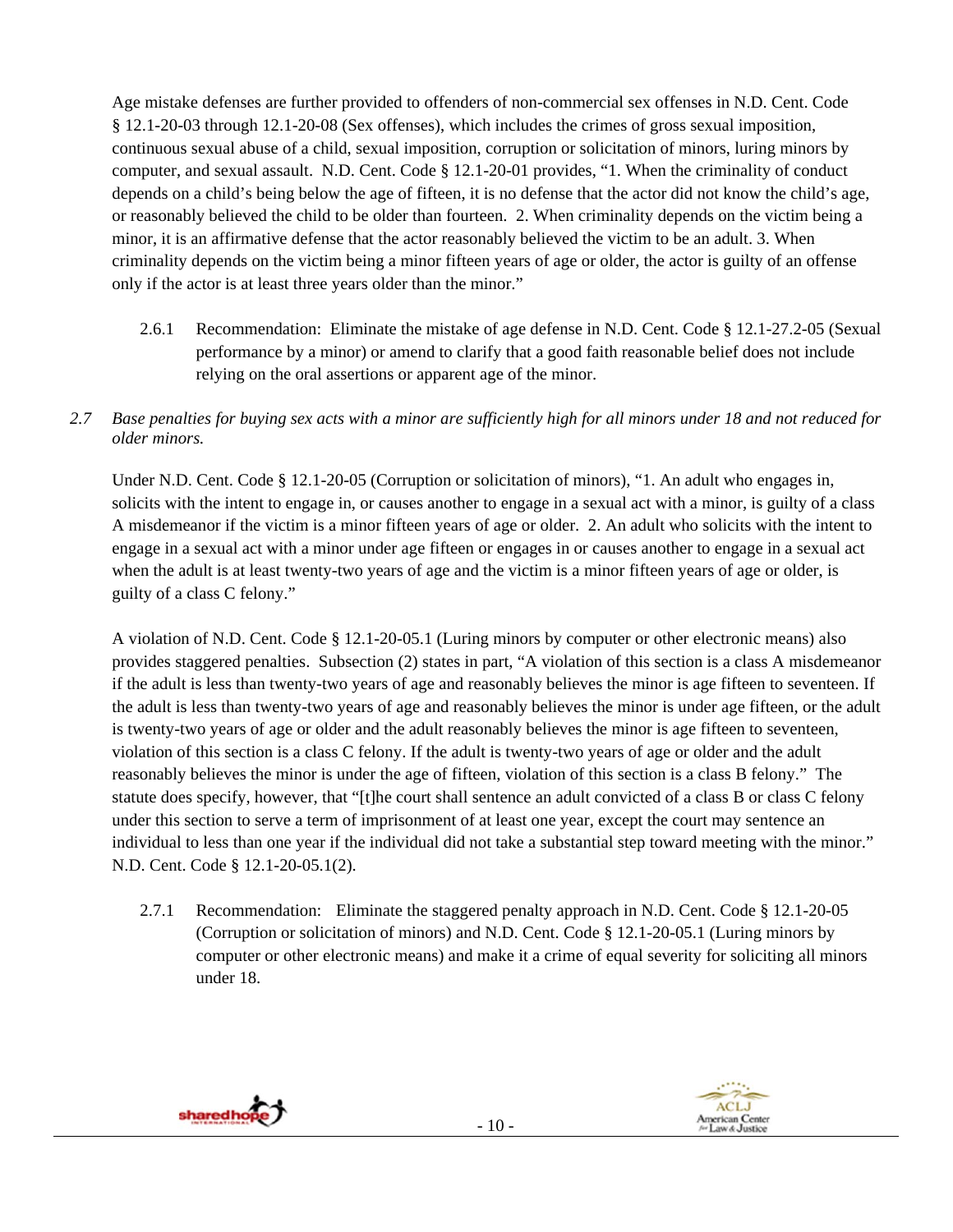## *2.8 Financial penalties for buyers of commercial sex acts with minors are sufficiently high to make it difficult for buyers to hide the crime.*

If applicable to a buyer of sex with a minor, then a buyer faces possible life in prison for violating the human trafficking law; however, there is no financial penalty directly tied to the offense. N.D. Cent. Code §§ 12.1-40- 01(2), 12.1-32-01(1).

Financial penalties can be imposed during sentencing for a violation of N.D. Cent. Code § 12.1-20-05 (Corruption or solicitation of minors). Violation of subsection (1), which occurs when an adult "engages in, solicits with the intent to engage in, or causes another to engage in a sexual act with a minor" 15 or older, is a Class A misdemeanor and may be punishable by a fine of \$2,000. N.D. Cent. Code §§ 12.1-20-05(1), 12.1-32-  $01(5)$ . Violation of subsection (2), which occurs when an adult "solicits with the intent to engage in a sexual act with a minor under age fifteen" or an adult over 22 "engages in . . . a sexual act" with a minor 15 or older, is a Class C felony and may be punishable by a fine of  $$5,000$ . N.D. Cent. Code  $§$ § 12.1-20-05(2), 12.1-32-01(4). The penalties for each crime are enhanced one level when the offense is committed "within fifty feet . . . of or on the real property comprising a public or nonpublic elementary, middle, or high school." N.D. Cent. Code § 12.1-20-05(3).

Hiring an individual to engage in sexual activity under N.D. Cent. Code § 12.1-29-06 is a Class B misdemeanor, which may be punishable by a fine of \$1,000. N.D. Cent. Code § 12.1-32-01(6).

A buyer could face civil asset forfeiture for certain property. N.D. Cent. Code § 29-31.1-04(1) (Forfeiture proceedings) states, "Forfeiture is a civil proceeding not dependent upon a prosecution for, or conviction of, a criminal offense and forfeiture proceedings are separate and distinct from any related criminal action."12 Under N.D. Cent. Code § 29-31.1-01(1) "forfeitable property" is defined as including,

b. Property that has been used or is intended to be used to facilitate the commission of a criminal offense or to avoid detection or apprehension of a person committing a criminal offense . . . .

c. Property that is acquired as or from the proceeds of a criminal offense.

d. Property offered or given to another as an inducement for the commission of a criminal offense. e. A vehicle or other means of transportation used in the commission of a felony, the escape from the scene of the commission of a felony, or in the transportation of property that is the subject matter of a felony.

. . . .

N.D. Cent. Code § 29-31.1-03 (Seizure of forfeitable property) states in part, "Forfeitable property may be seized whenever and wherever the property is found within this state. Forfeitable property may be seized by taking custody of the property or by serving upon the person in possession of the property a notice of forfeiture and seizure."

A buyer of commercial sex with a minor may also be required to pay restitution under N.D. Cent. Code

 <sup>12</sup> Under N.D. Cent. Code § 29-31.1-10 (Inapplicability of chapter), "The provisions of this chapter do not apply to forfeiture proceedings commenced under other specific provisions of law, including chapters 12.1-06.1 [Racketeer Influenced and Corrupt Organizations], 19-03.1 [Uniform Controlled Substances Act], and 20.1-10 [Confiscation under Title 20 (Game, Fish, Predators, and Boating)]."



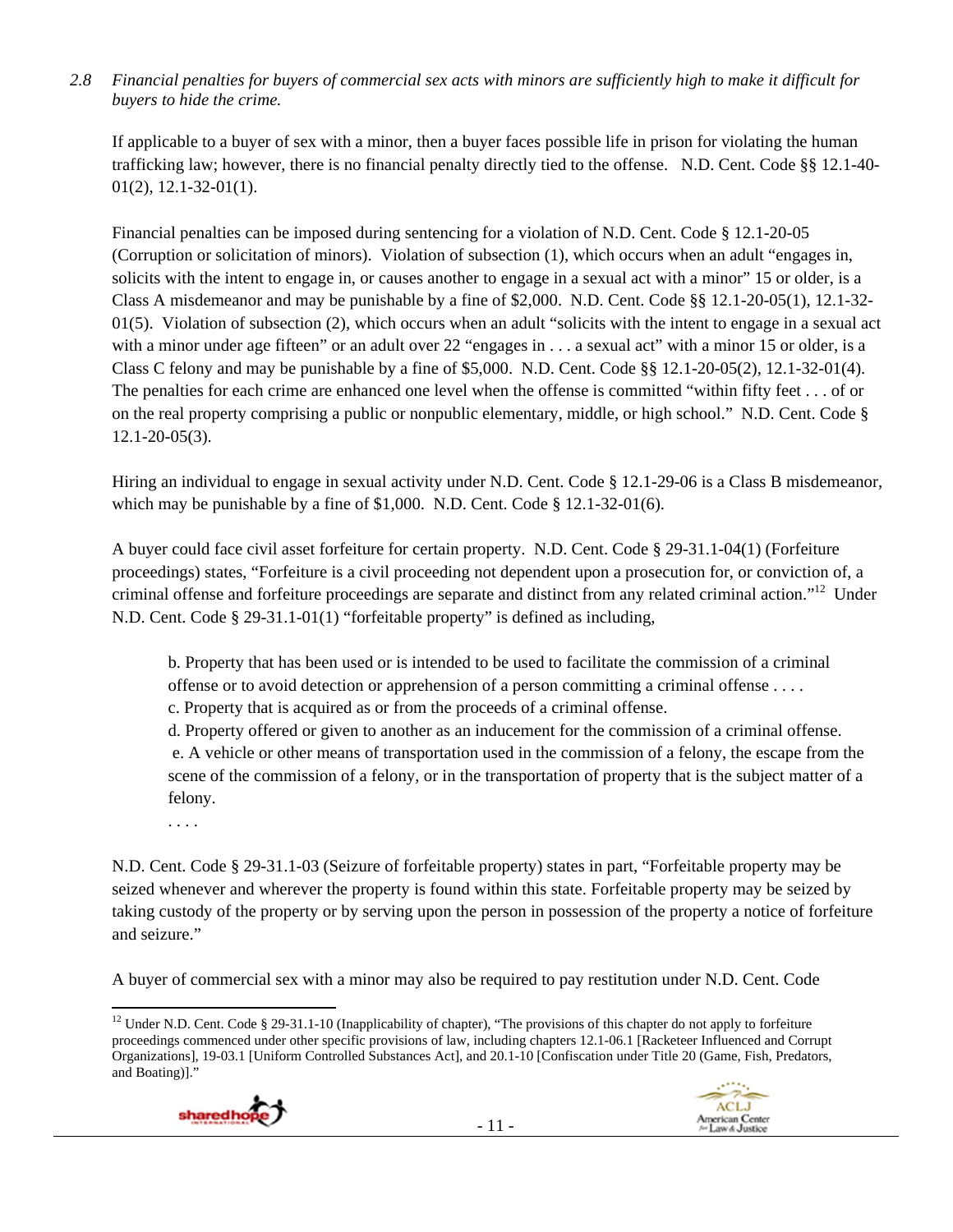§ 12.1-32-08. Subsection (1) states in part, "Before imposing restitution or reparation as a sentence or condition of probation, the court shall hold a hearing on the matter with notice to the prosecuting attorney and to the defendant as to the nature and amount of restitution. The court, when sentencing a person adjudged guilty of criminal activities that have resulted in pecuniary damages, in addition to any other sentence the court may impose, shall order that the defendant make restitution to the victim or other recipient as determined by the court, unless the court states on the record, based upon the criteria in this subsection, the reason it does not order restitution or orders only partial restitution.." The section also sets forth items the court is to consider "[i]n determining whether to order restitution . . . ." One of those items, subsection (1)(a) states that "[t]he defendant may be required as part of the sentence imposed by the court to pay the prescribed treatment costs for a victim of a sexual offense as defined in chapters 12.1-20 [Sex offenses] and 12.1-27.2 [Sexual performance by children]."

The human trafficking law authorizes restitution by stating, "In addition to any sentence or fine imposed for a conviction of an offense under this chapter, the court shall order the person convicted to make restitution to the victim of the crime." N.D. Cent. Code § 12.1-40-01(4).

- 2.8.1 Recommendation: Amend N.D. Cent. Code  $\S$  12.1-32-08(1)(a) to include restitution to child victims of N.D. Cent. Code § 12.1-29-02(1) (Facilitating prostitution), N.D. Cent. Code § 12.1- 27.2-02 (Use of a minor in a sexual performance), N.D. Cent. Code § 12.1-27.2-03 (Promoting or directing an obscene sexual performance by a minor), N.D. Cent. Code § 12.1-27.1-03(2) (Promoting obscenity to minors —Minor performing in obscene performance), N.D. Cent. Code § 12.1-27.2-04 (Promoting a sexual performance by a minor), N.D. Cent. Code § 12.1-20-03 (Gross sexual imposition), N.D. Cent. Code § 12.1-20-04 (Sexual imposition), N.D. Cent. Code § 12.1-20- 03.1(1) (Continuous sexual abuse of a child), N.D. Cent. Code § 12.1-20-07 (Sexual assault), N.D. Cent. Code § 12.1-20-05(1) (Corruption or solicitation of minors), and N.D. Cent. Code § 14-10-06 (Unlawful to encourage or contribute to the deprivation or delinquency of minor).
- *2.9 Buying and possessing child pornography carries penalties as high as those for sex trafficking of a minor, commercial sexual exploitation of a child, and similar federal offenses.*

Possession of child pornography is a Class C felony under N.D. Cent. Code § 12.1-27.2-04.1, which states, "A person is guilty of a class C felony if, knowing of its character and content, that person knowingly possesses any motion picture, photograph, or other visual representation that includes sexual conduct by a minor." A Class C felony is punishable by imprisonment up to 5 years, a fine of \$5,000, or both. N.D. Cent. Code § 12.1-32-01(4).

In comparison, a federal conviction for possession of child pornography<sup>13</sup> is generally punishable by imprisonment for  $5-20$  years and a fine not to exceed \$250,000.<sup>14</sup> Subsequent convictions, however, are punishable by imprisonment up to 40 years and a fine not to exceed \$250,000.15

<sup>&</sup>lt;sup>14</sup> 18 U.S.C. §§ 2252(b) (stating that a conviction under subsection (a)(2) is punishable by imprisonment for 5–20 years and a fine, while a conviction under subsection (a)(4) is punishable by imprisonment up to 10 years, a fine, or both), 2252A(b)(1) (a conviction is punishable by imprisonment for 5–20 years and a fine), 1466A(a), (b) (stating that a conviction under subsection (a) is "subject to the penalties provided in section  $2252A(b)(1)$ ," imprisonment





 <sup>13</sup> 18 U.S.C. §§ 2252(a)(2), (a)(4) (Certain activities relating to material involving the sexual exploitation of minors),  $2252A(a)(2)$ –(3) (Certain activities relating to material constituting or containing child pornography), 1466A(a), (b) (Obscene visual representations of the sexual abuse of children).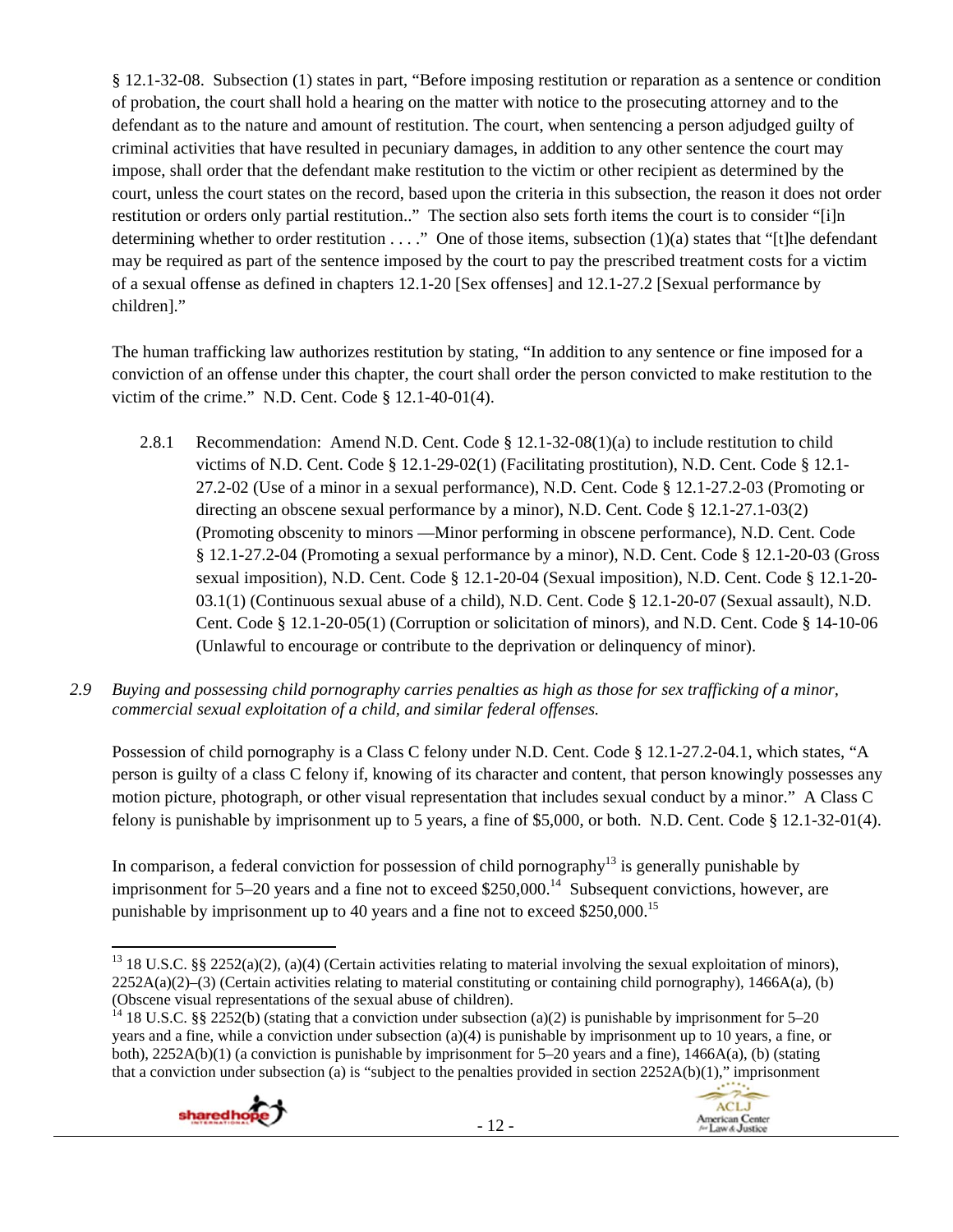## *2.10 Convicted buyers of commercial sex acts with minors and child pornography are required to register as sex offenders.*

Convicted buyers of sex with minors may be required to register as sex offenders. In North Dakota, offenders could be required to register both for offenses against children and sexual offenses under N.D. Cent. Code  $§$  12.1-32-15(2).<sup>16</sup> "Sexual offender" is defined as "a person who has pled guilty to or been found guilty, including juvenile delinquent adjudications, of a violation of section 12.1-20-03 [Gross sexual imposition], 12.1-20-03.1 [Continuous sexual abuse of a child], 12.1-20-04 [Sexual imposition], 12.1-20-05 [Corruption or solicitation of minors], 12.1-20-05.1 [Luring minors by computer or other electronic means], 12.1-20-06 [Sexual abuse of wards], 12.1-20-06.1 [Sexual exploitation by therapist], 12.1-20-07 [Sexual assault] except for subdivision a, . . . chapter 12.1-27.2 [Sexual performances by children], or subsection 2 of section 12.1-22-03.1, sex trafficking in violation of chapter 12.1-40, or an equivalent offense from another court in the United States, a tribal court, or court of another country, or an attempt or conspiracy to commit these offenses." N.D. Cent. Code § 12.1-32-15(1)(e). However, N.D. Cent. Code § 12.1-32-15(2)(b) states in part, "The court shall require an individual to register by stating this requirement on the court records, if that individual: . . . . b. Has pled guilty or nolo contendere to, or been found guilty as a sexual offender for, a misdemeanor or attempted misdemeanor. The court may deviate from requiring an individual to register if the court first finds the individual is no more than three years older than the victim if the victim is a minor, the individual has not previously been convicted as a sexual offender or of a crime against a child, and the individual did not exhibit mental abnormality or predatory conduct in the commission of the offense."

Additionally, "a crime against a child" potentially requiring registration includes all prostitution-related offenses under chapter 12.1-29, "in which the victim is a minor or is otherwise of the age required for the act to be a crime or an attempt or conspiracy to commit these offenses." N.D. Cent. Code  $\S 12.1-32-15(1)(a)$ .

<u> Andrewski politika (za obrazu pod predsjednika u predsjednika u predsjednika u predsjednika (za obrazu pod p</u>





for 5–20 years and a fine, while a conviction under subsection (b) is "subject to the penalties provided in section 2252A(b)(2)," imprisonment up to 10 years, a fine, or both); *see also* 18 U.S.C. §§ 3559(a)(1) (classifying all of the above listed offenses as felonies), 3571(b)(3) (providing a fine up to \$250,000 for any felony conviction). <sup>15</sup> 18 U.S.C. §§ 2252(b) (stating if a person has a prior conviction under subsection (a)(2), or a list of other statutes, a conviction is punishable by a fine and imprisonment for 15–40 years, but if a person has a prior conviction under subsection (a)(4), or a list of other statutes, a conviction is punishable by a fine and imprisonment for  $10-20$  years),  $2252A(b)(1)$  (stating if a person has a prior conviction under subsection (a)(2), (a)(3), or a list of other statutes, a conviction is punishable by a fine and imprisonment for 15–40 years), 1466A(a), (b) (stating that the penalty scheme for section 2252A(b) applies); *see also* 18 U.S.C. §§ 3559(a)(1) (classifying all of the above listed offenses as felonies),  $3571(b)(3)$  (providing a fine up to \$250,000 for any felony conviction).<br><sup>16</sup> The above quoted language is the current version of N.D. Cent. Code § 12.1-32-15, in passage of Senate Bill 2231. S.B. 2231, 62nd Leg. Assemb., Leg. Sess. (N.D. 2011). Once the North Dakota Criminal Justice Information Sharing Board (CJIS) verifies that a program called the Statewide Automated Victim Information and Notification System (SAVIN) is operational, this version will expire and the new statute will become effective. 2009 N.D. Cent. Code Adv. Legis. Serv. 137 (LexisNexis).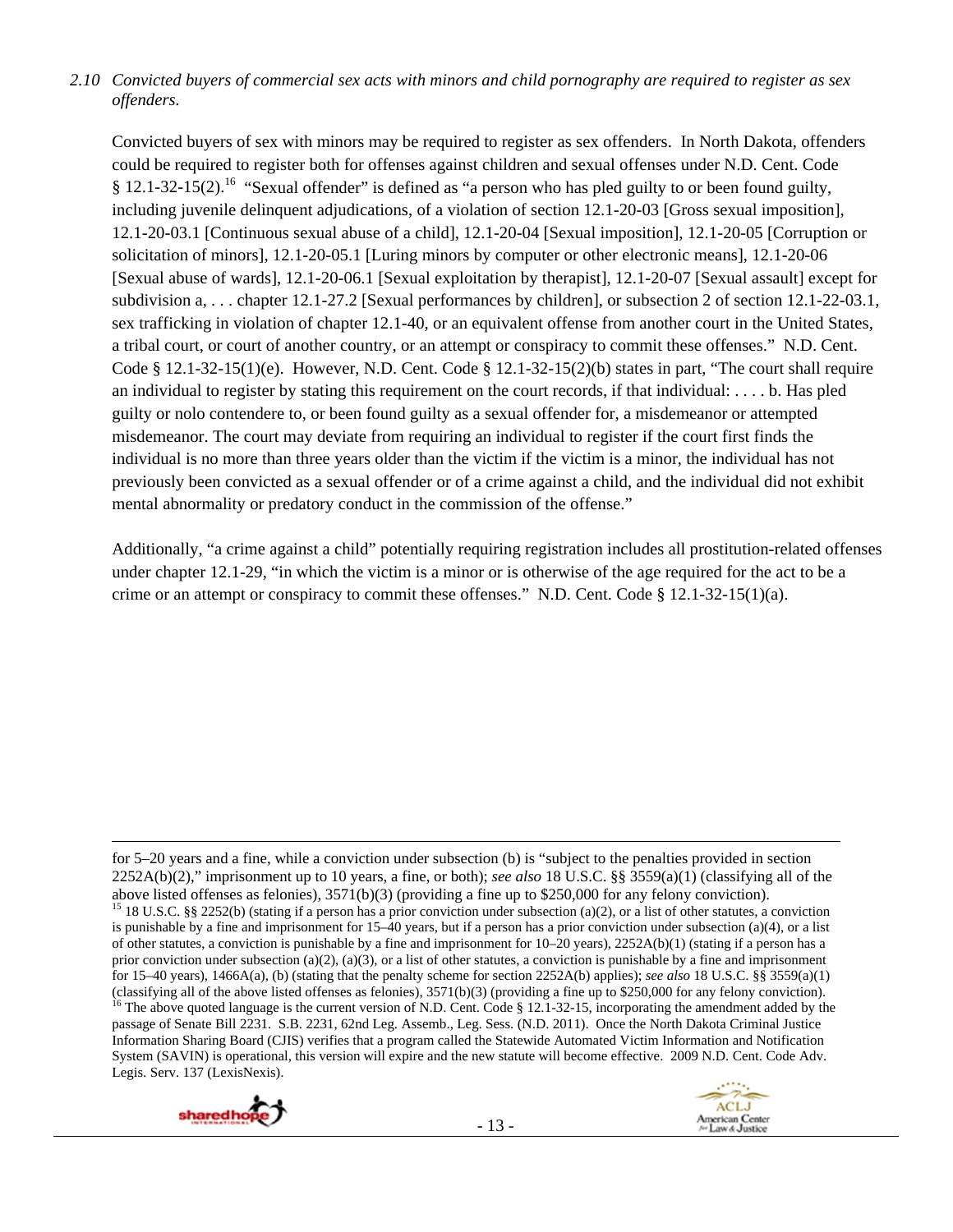## Framework Issue 3: Criminal provisions for traffickers

## *Legal Components:*

- *3.1 Penalties for trafficking a child for sexual exploitation are as high as federal penalties.*
- *3.2 Creating and distributing child pornography carries penalties as high as similar federal offenses.*
- *3.3 Using the Internet to lure, entice, recruit, or sell commercial sex acts with a minor is a separate crime or results in an enhanced penalty for traffickers.*
- *3.4 Financial penalties for traffickers, including asset forfeiture, are sufficiently high*.
- *3.5 Convicted traffickers are required to register as sex offenders.*
- *3.6 Laws relating to termination of parental rights for certain offenses include sex trafficking or CSEC offenses in order to remove the children of traffickers from their control and potential exploitation.*

*\_\_\_\_\_\_\_\_\_\_\_\_\_\_\_\_\_\_\_\_\_\_\_\_\_\_\_\_\_\_\_\_\_\_\_\_\_\_\_\_\_\_\_\_\_\_\_\_\_\_\_\_\_\_\_\_\_\_\_\_\_\_\_\_\_\_\_\_\_\_\_\_\_\_\_\_\_\_\_\_\_\_\_\_\_\_\_\_\_\_\_\_\_\_* 

## *Legal Analysis:*

*3.1 Penalties for trafficking a child for sexual exploitation are as high as federal penalties.* 

N.D. Cent. Code § 12.1-40-01(Human trafficking) is a Class AA felony when the victim is under 18. The maximum penalty is life imprisonment without parole. N.D. Cent. Code § 12.1-32-01(1).

N.D. Cent. Code § 12.1-27.2-03 (Promoting or directing an obscene sexual performance by a minor) states, "A person is guilty of a class B felony if, knowing the character and content of a performance, that person produces, directs, or promotes any obscene performance which includes sexual conduct by a person who was a minor at the time of the performance." While a Class B felony typically carries a maximum penalty of imprisonment for 10 years, a fine up to \$10,000, or both, the financial penalty is enhanced for chapter 12.1-27.2 offenses (Sexual performances by children). N.D. Cent. Code §§ 12.1-32-01(3), 12.1-27.2-04.2(1). N.D. Cent. Code § 12.1-27.2-04.2(1) states, "[A] person who commits an offense under this chapter and who acts in the course of a commercial or for-profit activity or transaction in which the offender had or shared ownership, control, managerial responsibility, or a financial interest other than wages is subject to" a fine of up to \$10,000 for individual offenders or a fine up to \$25,000 for a "corporation, limited liability company, association, partnership, or other legal entity." Subsequent offenses receive increased penalties of up to \$50,000 for individuals and up to \$100,000 for a "corporation, limited liability company, association, partnership, or other legal entity." N.D. Cent. Code § 12.1-27.2-04.2(2). N.D. Cent. Code § 12.1-27.2-04 (Promoting a sexual performance by a minor) makes it a Class C felony to "knowing the character and content of a performance, . . . produce[], direct[], or promote[] any performance which includes sexual conduct by a person who was a minor at the time of the performance." This chapter 12.1-27.2 offense also receives enhanced penalties as outlined above. N.D. Cent. Code § 12.1-27.2-04.2. A Class C felony is typically punishable by imprisonment up to 5 years, a fine not to exceed \$5,000, or both. N.D. Cent. Code § 12.1-32-01(4).

A trafficker could also be charged with N.D. Cent. Code § 12.1-29-01(Promoting prostitution) or N.D. Cent. Code § 12.1-29-02 (Facilitating prostitution). N.D. Cent. Code § 12.1-29-01(1)(a) (Promoting prostitution) makes it a crime to "[o]perate[] a prostitution business or house of prostitution." A violation of this provision is a Class A misdemeanor unless the "actor owns, controls, manages, or otherwise supervises the prostitution business or house of prostitution," in which case it is a Class C felony. N.D. Cent. Code § 12.1-29-01(2). It is



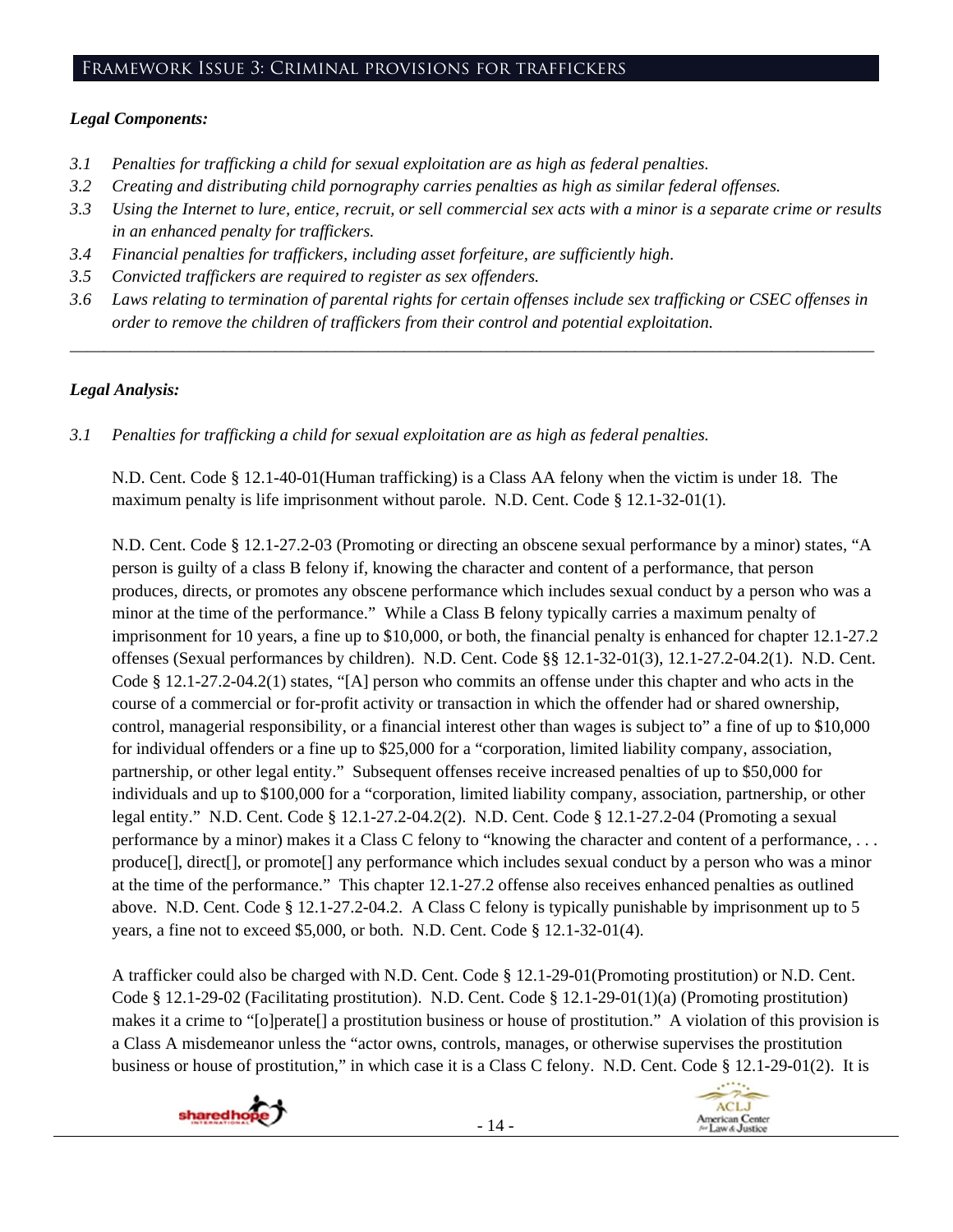also a Class C felony under this provision to "[i]nduce[] or otherwise intentionally cause[] another to become engaged in sexual activity as a business," or to "[k]nowingly procure[] a prostitute for a prostitution business or a house of prostitution." N.D. Cent. Code § 12.1-29-01. A Class C felony is punishable by imprisonment up to 5 years, a fine not to exceed \$5,000. N.D. Cent. Code § 12.1-32-01(4).

N.D. Cent. Code § 12.1-29-02 (Facilitating prostitution) makes it a crime to, among other things, "[k]nowingly solicit[] a person to patronize a prostitute" or to "[k]nowingly procure[] a prostitute for a patron." The offense is a Class C felony, with a potential \$5,000 fine, if the prostituted individual is under 16. N.D. Cent. Code §§ 12.1-29-02(2), 12.1-32-01(4). If the prostituted individual is 16 or older, the crime is a Class A misdemeanor with a possible fine of \$2,000. N.D. Cent. Code §§ 12.1-29-02(2), 12.1-32-01(5).

In comparison, if the victim is under the age of 14, a conviction under the Trafficking Victims Protection Act  $(TVPA)<sup>17</sup>$  for child sex trafficking is punishable by 15 years to life imprisonment and a fine not to exceed \$250,000. 18 U.S.C. §§ 1591(b)(1), 3559(a)(1), 3571(b)(3). If the victim is between the ages of 14–17, a conviction is punishable by 10 years to life imprisonment and a fine not to exceed \$250,000. 18 U.S.C. §§ 1591(b)(2), 3559(a)(1), 3571(b)(3). A conviction is punishable by mandatory life imprisonment, however, if the trafficker has a prior conviction for a federal sex offense<sup>18</sup> against a minor.

*3.2 Creating and distributing child pornography carries penalties as high as similar federal offenses*.

Several statutes prohibit the use of a minor to create pornography, as well as subsequently producing, promoting, and distributing of the materials. N.D. Cent. Code § 12.1-27.2-02 (Use of a minor in a sexual performance) is a Class B felony punishable by imprisonment up to 10 years, a possible fine of \$10,000, or both. N.D. Cent. Code § 12.1-32-01(3). This provision states, "A person is guilty of a class B felony if, knowing the character and content of a performance, that person employs, authorizes, or induces a minor to engage in sexual conduct during a performance or, if being a parent, legal guardian, or custodian of a minor, that person consents to the participation by the minor in sexual conduct during a performance."<sup>19</sup> N.D. Cent. Code § 12.1-27.2-02.

N.D. Cent. Code § 12.1-27.2-03 (Promoting or directing an obscene sexual performance by a minor) is a Class B felony with a maximum penalty of imprisonment for 10 years, a possible fine of \$10,000, or both. N.D. Cent. Code § 12.1-32-01(3). The provision states, "A person is guilty of a class B felony if, knowing the character and content of a performance, that person produces, directs, or promotes any obscene performance, which

5. "Sexual performance" means any performance which includes sexual conduct by a minor.

. . . . The definition in § 12.1-27.2-01(4) is the current version of N.D. Cent. Code § 12.1-27.2-01, incorporating the amendment added by the passage of Senate Bill 2233. S.B. 2233, 62nd Leg. Assemb., Leg. Sess. (N.D. 2011).





<sup>&</sup>lt;sup>17</sup> *See supra* note 6.<br><sup>18</sup> *See supra* note 9.<br><sup>19</sup> N.D. Cent. Code § 12.1-27.2-01. Definitions.

<sup>2. &</sup>quot;Performance" means any play, motion picture, photograph, dance, or other visual representation, or any part of a performance.

<sup>. . . .</sup>  4. "Sexual conduct" means actual or simulated sexual intercourse, sodomy, sexual bestiality, masturbation, sadomasochistic abuse, or lewd exhibition of the buttocks, breasts, or genitals, including the further definitions of sodomy and sadomasochistic abuse under section 12.1-27.1-01.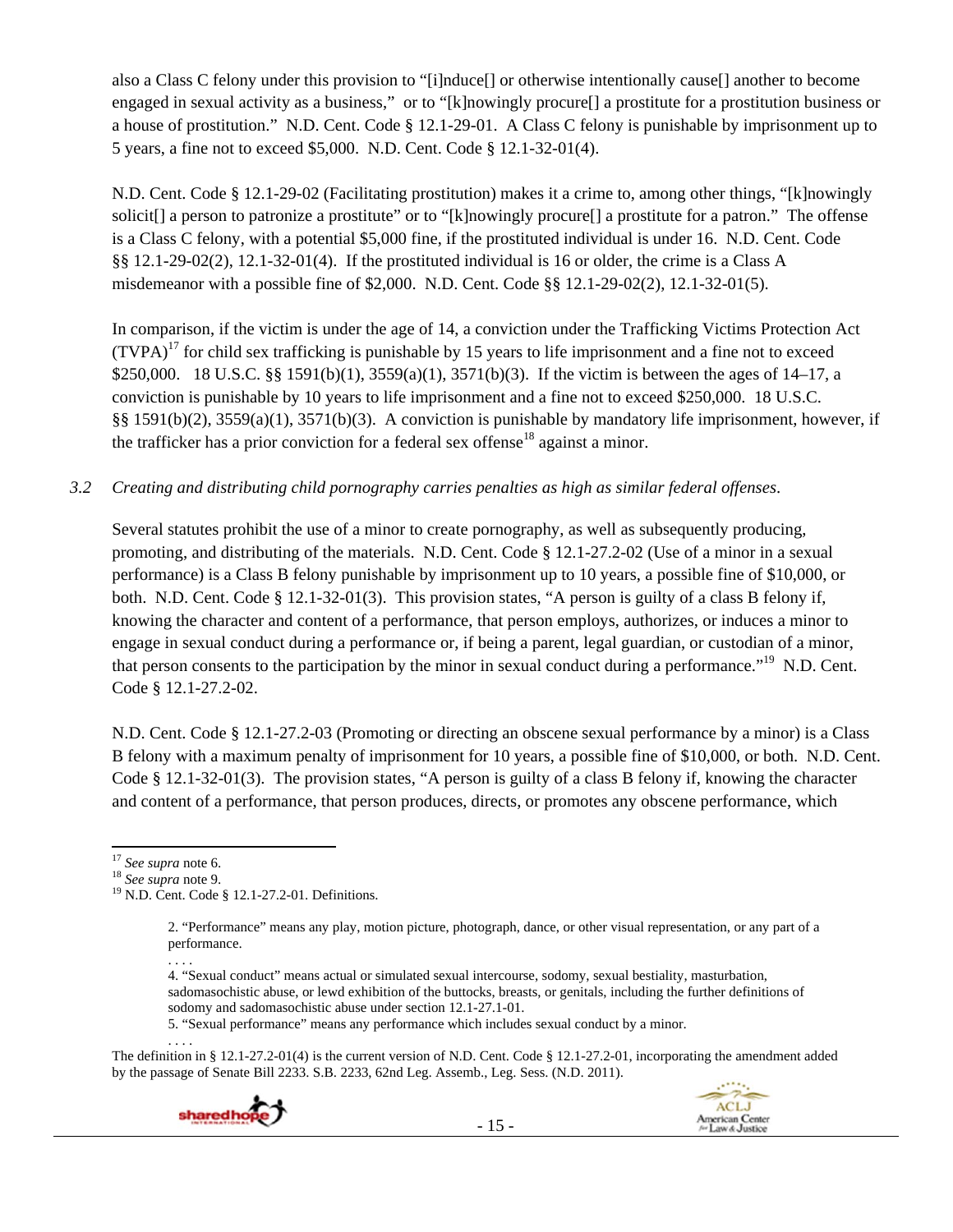includes sexual conduct by a person who was a minor at the time of the performance." N.D. Cent. Code § 12.1- 27.2-03.

Lastly, N.D. Cent. Code § 12.1-27.2-04 (Promoting a sexual performance by a minor) is a Class C felony punishable by imprisonment up to five years and possible fine of \$5,000. N.D. Cent. Code § 12.1-32-01(4). The provision states, "A person is guilty of a class C felony if, knowing the character and content of a performance, that person produces, directs, or promotes any performance which includes sexual conduct by a person who was a minor at the time of the performance." N.D. Cent. Code § 12.1-27.2-04.

In comparison, if the victim is under the age of 14, a conviction under the TVPA for child sex trafficking is punishable by 15 years to life imprisonment and a fine not to exceed \$250,000. 18 U.S.C. §§ 1591(b)(1),  $3559(a)(1)$ ,  $3571(b)(3)$ . If the victim is between the ages of  $14-17$ , a conviction is punishable by 10 years to life imprisonment and a fine not to exceed \$250,000. 18 U.S.C. §§ 1591(b)(2), 3559(a)(1), 3571(b)(3). A conviction is punishable by mandatory life imprisonment, however, if the trafficker has a prior conviction for a federal sex offense<sup>20</sup> against a minor. Additionally, a federal conviction for distribution of child pornography<sup>21</sup> is generally punishable by imprisonment for  $5-20$  years and a fine not to exceed \$250,000.<sup>22</sup> Subsequent convictions, however, are punishable by imprisonment up to 40 years and a fine not to exceed  $$250,000.<sup>23</sup>$ 

*3.3 Using the Internet to lure, entice, recruit, or sell commercial sex acts with a minor is a separate crime or results in an enhanced penalty for traffickers.* 

Using the Internet to initiate or engage in communications to invite or induce minors to engage in sexual acts is prohibited under N.D. Cent. Code § 12.1-20-05.1 (Luring minors by computer or other electronic means). Although the offense does not specifically refer to a commercial sexual arrangement, it may apply to CSEC situations. Subsection (1) states,

1. An adult is guilty of luring minors by computer or other electronic means when:

a. The adult knows the character and content of a communication that, in whole or in part, implicitly or explicitly discusses or depicts actual or simulated nudity, sexual acts, sexual contact, sadomasochistic abuse, or other sexual performances and uses any computer communication system or other electronic means that allows the input, output, examination, or transfer of data or programs from one computer or electronic device to another to initiate or engage in such communication with a person the adult believes to be a minor; and

<sup>&</sup>lt;sup>23</sup> 18 U.S.C. §§ 2252(b) (stating if a person has a prior conviction under subsection (a)(1), (a)(2), or (a)(3) or a list of other statutes, a conviction is punishable by a fine and imprisonment for 15–40 years), 2252A(b)(1) (stating if a person has a prior conviction under subsection (a)(2), (a)(3), or a list of other statutes, a conviction is punishable by a fine and imprisonment for  $15-$ 40 years), 1466A(a), (b) (stating that the penalty scheme for section 2252A(b) applies); *see also* 18 U.S.C. §§ 3559(a)(1) (classifying all of the above listed offenses as felonies),  $3571(b)(3)$  (providing a fine up to \$250,000 for any felony conviction).





<sup>&</sup>lt;sup>20</sup> *See supra* note 9.<br><sup>21</sup> 18 U.S.C. §§ 2252(a)(1), (a)(2), (a)(3) (Certain activities relating to material involving the sexual exploitation of minors),  $2252A(a)(2)$ , (a)(3) (Certain activities relating to material constituting or containing child pornography), 1466A(a) (Obscene visual representations of the sexual abuse of children).

<sup>&</sup>lt;sup>22</sup> 18 U.S.C. §§ 2252(b) (stating that a conviction under subsection (a)(1), (a)(2), or (a)(3) is punishable by imprisonment for 5– 20 years and a fine), 2252A(b)(1) (a conviction is punishable by imprisonment for 5–20 years and a fine), 1466A(a), (b) (stating that a conviction under subsection (a) is "subject to the penalties provided in section  $2252A(b)(1)$ ," imprisonment for 5–20 years and a fine, while a conviction under subsection (b) is "subject to the penalties provided in section  $2252A(b)(2)$ ," imprisonment up to 10 years, a fine, or both); *see also* 18 U.S.C §§ 3559(a)(1) (classifying all of the above listed offenses as felonies), 3571(b)(3) (providing a fine up to \$250,000 for any felony conviction).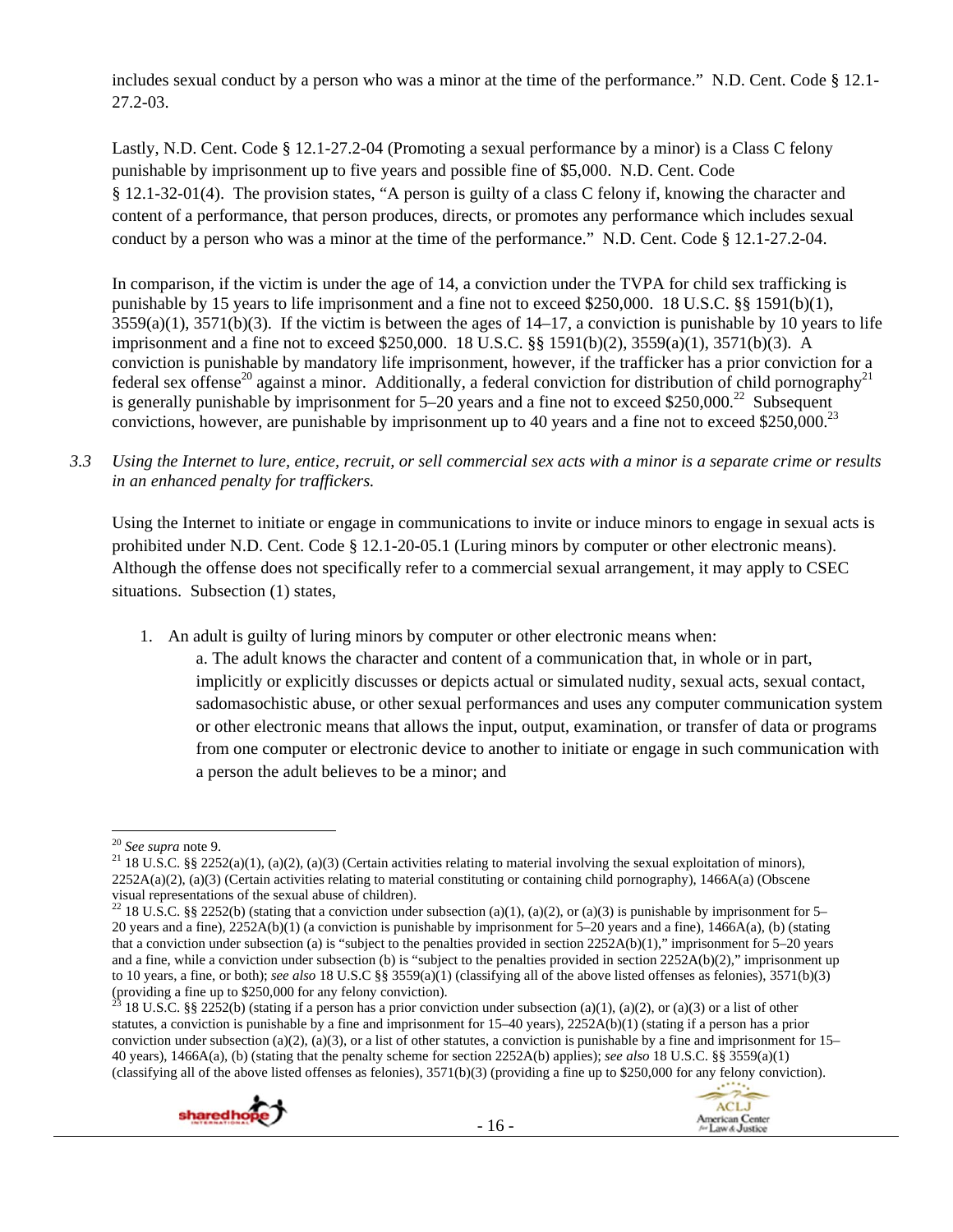b. By means of that communication the adult importunes, invites, or induces a person the adult believes to be a minor to engage in sexual acts or to have sexual contact with the adult, or to engage in a sexual performance, obscene sexual performance, or sexual conduct for the adult's benefit, satisfaction, lust, passions, or sexual desires.

This offense has varying degrees of penalties depending on the age of the offender and the victim. It is a Class A misdemeanor with a maximum penalty of imprisonment for one year, a fine of \$2,000 if the offender is less than 22 and "reasonably believes the minor" is 15-17, or both. N.D. Cent. Code §§ 12.1-20-05.1(2), 12.1-32-  $01(5)$ . It is a Class C felony with a maximum penalty of imprisonment for five years, a fine of \$5,000 if the adult is less than 22 and "reasonably believes the minor is under" 15, or if the adult is 22 or older and "reasonably believes the minor is"  $15-17$ , or both. N.D. Cent. Code §§  $12.1-20-05.1(2)$ ,  $12.1-32-01(4)$ . Finally, it is a Class B felony with a maximum penalty of imprisonment for 10 years, a fine of \$10,000 if the adult is 22 or older and "reasonably believes the minor is under" 15, or both. N.D. Cent. Code §§ 12.1-20-05.1(2), 12.1- 32-01(3). "The court shall sentence an adult convicted of a class B or class C felony under this section to serve a term of imprisonment of at least one year, except the court may sentence an individual to less than one year if the individual did not take a substantial step toward meeting with the minor." N.D. Cent. Code § 12.1-20-  $05.1(2)$ .

3.3.1 Recommendation: Eliminate the staggered penalty approach in N.D. Cent. Code § 12.1-20-05.1 (Luring minors by computer or other electronic means) and make it a crime of equal severity for luring all minors under 18.

# *3.4 Financial penalties for traffickers, including asset forfeiture, are sufficiently high*.

Various fines are associated with crimes traffickers commit. Although there is no fine directly tied to the Class AA felony of sex trafficking of a minor, there are fines for other crimes with which a trafficker may be charged. For facilitating prostitution, which includes "[k]nowingly solicit[ing] a person to patronize a prostitute" or "[k]nowingly procur[ing] a prostitute for a patron," a trafficker may face a Class C felony with a fine of \$5,000 if the prostituted individual is under 16. N.D. Cent. Code  $\S$ § 12.1-29-02(1)(a)-(b), (2), 12.1-32-01(4). If the prostituted individual is 16 or older, the trafficker may face a Class A misdemeanor with a possible fine of \$2,000. N.D. Cent. Code §§ 12.1-29-02(2), 12.1-32-01(5). If guilty of N.D. Cent. Code § 12.1-29-01(1)(a) (Promoting prostitution), which includes "[o]perat[ing] a prostitution business or a house of prostitution," the trafficker may face a Class A misdemeanor with a possible fine of \$2,000. N.D. Cent. Code §§ 12.1-29-01(2), 12.1-32-01(5). A trafficker may face a Class C felony and a possible \$5,000 fine if the trafficker is guilty of promoting prostitution and "owns, controls, manages, or otherwise supervises the prostitution business or house of prostitution." N.D. Cent. Code §§ 12.1-29-01(2), 12.1-32-01(4). The trafficker may also be guilty of promoting prostitution and face a Class C felony if the trafficker "[i]nduces or otherwise intentionally causes another to become engaged in sexual activity as a business," or "[k]nowingly procures a prostitute for a prostitution business or a house of prostitution." N.D. Cent. Code § 12.1-29-01.

Fines may be assessed against traffickers who use a minor to create pornography, as well as subsequently producing, promoting, and distributing the materials. As Class B felonies, N.D. Cent. Code § 12.1-27.2-02 (Use of a minor in a sexual performance) and N.D. Cent. Code § 12.1-27.2-03 (Promoting or directing an obscene sexual performance by a minor) have possible fines of \$10,000. N.D. Cent. Code § 12.1-32-01(3). As a Class



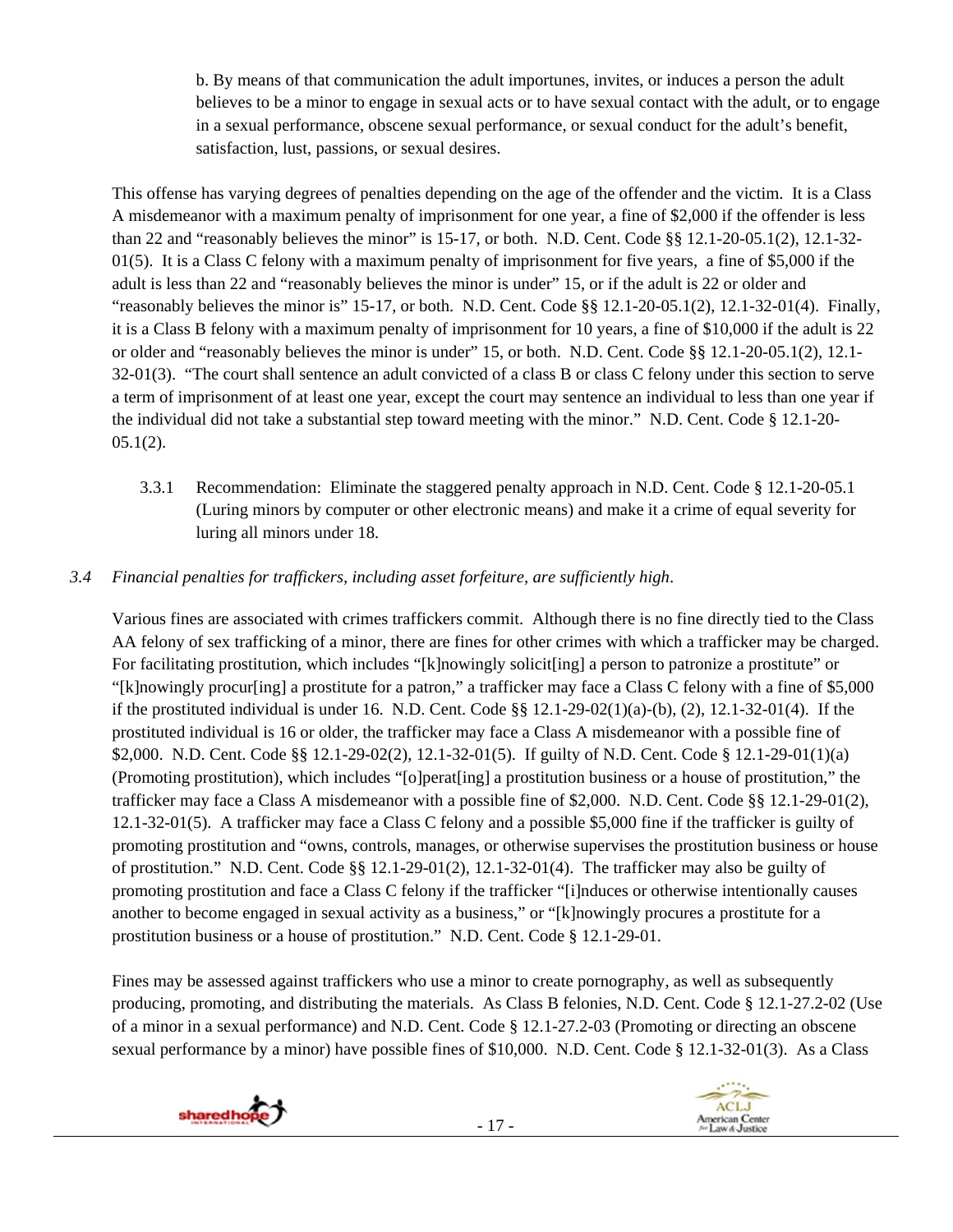C felony, N.D. Cent. Code § 12.1-27.2-04 (Promoting a sexual performance by a minor) has a possible fine of \$5,000. N.D. Cent. Code § 12.1-32-01(4).

A trafficker may also be required to pay restitution under N.D. Cent. Code § 12.1-32-08. Subsection (1) states in part, "Before imposing restitution or reparation as a sentence or condition of probation, the court shall hold a hearing on the matter with notice to the prosecuting attorney and to the defendant as to the nature and amount of restitution. The court, when sentencing a person adjudged guilty of criminal activities that have resulted in pecuniary damages, in addition to any other sentence the court may impose, shall order that the defendant make restitution to the victim or other recipient as determined by the court, unless the court states on the record, based upon the criteria in this subsection, the reason it does not order restitution or orders only partial restitution." The section also sets forth items the court is to consider "[i]n determining whether to order restitution . . . ." One of those items, subsection (1)(a) states that "[t]he defendant may be required as part of the sentence imposed by the court to pay the prescribed treatment costs for a victim of a sexual offense as defined in chapters 12.1-20 [Sex offenses] and 12.1-27.2 [Sexual performance by children]."

The human trafficking law authorizes restitution by stating, "In addition to any sentence or fine imposed for a conviction of an offense under this chapter, the court shall order the person convicted to make restitution to the victim of the crime." N.D. Cent. Code § 12.1-40-01(4).

 Traffickers may be found guilty of illegal control of an enterprise or leading a criminal association, which could subject them to asset forfeiture if convicted. Racketeering includes obscenity, child pornography, prostitution and human trafficking in its definition. N.D. Cent. Code § 12.1-06.1-01(2)(f) defines "racketeering" in part as "any act including any criminal attempt, facilitation, solicitation, or conspiracy, committed for financial gain, which is chargeable or indictable under the laws of the state in which the act occurred and, if the act occurred in a state other than this state, would be chargeable or indictable under the laws of this state had the act occurred in this state and punishable by imprisonment for more than one year, regardless of whether such act is charged or indicted, involving: . . . . (17) Obscenity. (18) Child pornography. (19) Prostitution. (20) Human trafficking." Under N.D. Cent. Code § 12.1-06.1-03 (Illegal control of an enterprise), "1. A person is guilty of an offense if such person, through a pattern of racketeering activity or its proceeds, acquires or maintains, by investment or otherwise, control of any enterprise. 2. A person is guilty of an offense if the person is employed or associated with any enterprise and conducts or participates in the conduct of that enterprise's affairs through a pattern of racketeering activity. 3. A knowing violation of this section is a class B felony."

N.D. Cent. Code § 12.1-06.1-02 (Leading a criminal association) states in subsection (1), "1. A person is guilty of an offense by any of the following: a. Intentionally organizing, managing, directing, supervising, or financing a criminal association. b. Knowingly inciting or inducing others to engage in violence or intimidation to promote or further the criminal objectives of a criminal association. c. Willfully furnishing advice, assistance, or direction in the conduct, financing, or management of a criminal association's affairs with the intent to promote or further the criminal objectives of a criminal association. d. Intentionally promoting or furthering the criminal objectives of a criminal association by inducing or committing any act or omission by a public servant in violation of official duty." This offense is a Class B felony with a maximum penalty of imprisonment for 10 years, a fine of \$10,000, or both. N.D. Cent. Code §§ 12.1-06.1-02(3), 12.1-32-01(3). However, subsection (2) states, "No person shall be convicted pursuant to this section on the basis of accountability as an accomplice



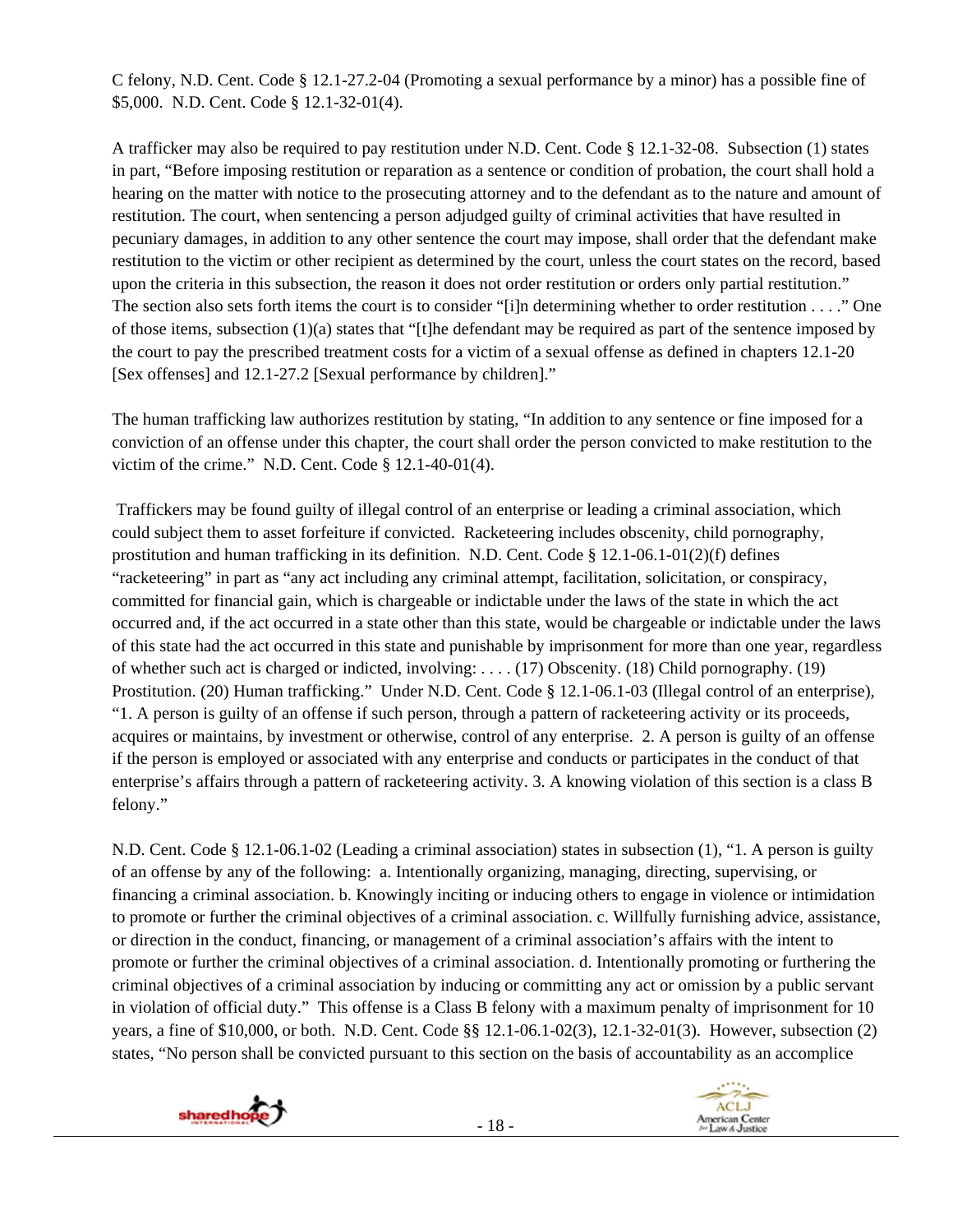unless that person aids or participates in violating this section in one of the ways specified." N.D. Cent. Code § 12.1-06.1-01(1)(b) defines "criminal association" as "any combination of persons or enterprises engaging, or having the purpose of engaging, on a continuing basis in conduct which violates any one or more provisions of any felony statute of this state or which is the willful and illegal transportation or disposal of radioactive waste material or hazardous waste."

N.D. Cent. Code § 12.1-06.1-05(1) provides that "[a] person who sustains injury to person, business, or property by a pattern of racketeering activity or by a violation of section 12.1-06.1-02 [Leading a criminal association] or 12.1-06.1-03 [Illegal control of an enterprise] may file an action in district court for the recovery of treble damages and the costs of the suit, including reasonable attorney fees. The state may file an action in behalf of those persons injured or to prevent, restrain, or remedy a pattern of racketeering activity or a violation of section 12.1-06.1-02 or 12.1-06.1-03." N.D. Cent. Code § 12.1-06.1-05(4) states, "Following a determination of liability, orders may include: . . . . d. Ordering the payment of treble damages and appropriate restitution to those persons injured by a pattern of racketeering activity or a violation of section 12.1-06.1-02 or 12.1-06.1-03. e. Ordering the payment of all costs and expenses and reasonable attorneys' fees concerned with the prosecution and investigation of any offense included in the definition of racketeering if upon application for the order it is shown to the satisfaction of the court that the racketeering offense has occurred as a part of a pattern of racketeering activity or a violation of section 12.1-06.1-02 or 12.1-06.1-03, civil and criminal, incurred by the state or county as appropriate to be paid to the general fund of the state or county that brings the action. "

Lastly, traffickers could be required to forfeit the property they gain from the commission of these crimes through forfeiture proceedings. N.D. Cent. Code § 29-31.1-04(1) (Forfeiture proceedings) states, "Forfeiture is a civil proceeding not dependent upon a prosecution for, or conviction of, a criminal offense and forfeiture proceedings are separate and distinct from any related criminal action."24 Under N.D. Cent. Code § 29-31.1- 01(1) "forfeitable property" is defined as including,

b. Property that has been used or is intended to be used to facilitate the commission of a criminal offense or to avoid detection or apprehension of a person committing a criminal offense . . . . c. Property that is acquired as or from the proceeds of a criminal offense.

d. Property offered or given to another as an inducement for the commission of a criminal offense.

e. A vehicle or other means of transportation used in the commission of a felony, the escape from the scene of the commission of a felony, or in the transportation of property that is the subject matter of a felony.

. . . .

N.D. Cent. Code § 29-31.1-03 (Seizure of forfeitable property) states in part, "Forfeitable property may be seized whenever and wherever the property is found within this state. Forfeitable property may be seized by taking custody of the property or by serving upon the person in possession of the property a notice of forfeiture and seizure."

 <sup>24</sup> *See supra*, note 12*.*



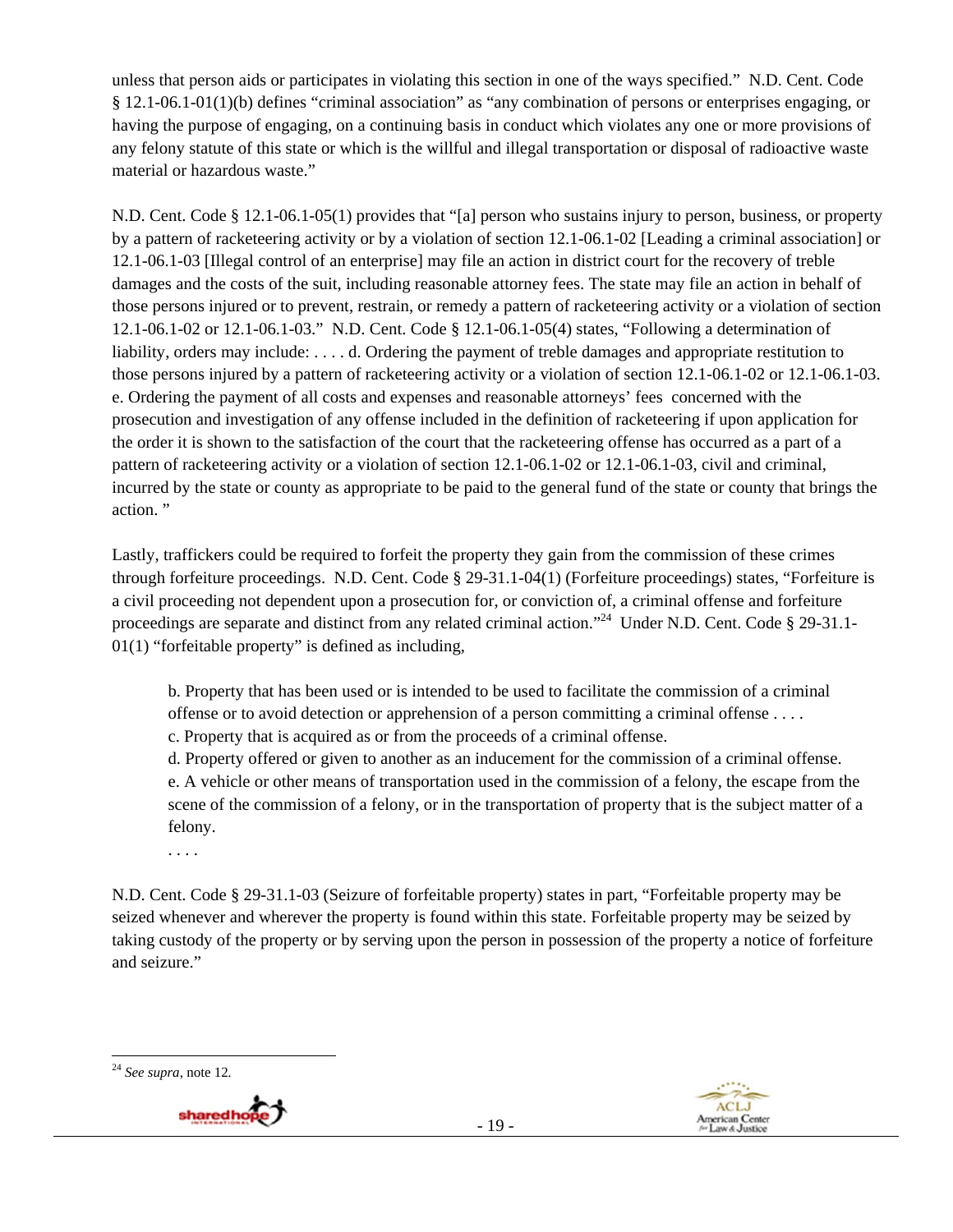## *3.5 Convicted traffickers are required to register as sex offenders.*

Convicted traffickers may be required to register as sex offenders. In North Dakota, offenders could be required to register both for offenses against children and sexual offenses under N.D. Cent. Code  $\S 12.1-32-15(2).^{25}$ "Sexual offender" is defined as "a person who has pled guilty to or been found guilty, including juvenile delinquent adjudications, of a violation of section 12.1-20-03 [Gross sexual imposition], 12.1-20-03.1 [Continuous sexual abuse of a child], 12.1-20-04 [Sexual imposition], 12.1-20-05 [Corruption or solicitation of minors], 12.1-20-05.1 [Luring minors by computer or other electronic means], 12.1-20-06 [Sexual abuse of wards], 12.1-20-06.1 [Sexual exploitation by therapist], 12.1-20-07 [Sexual assault] except for subdivision a, .. . chapter 12.1-27.2 [Sexual performances by children], or subsection 2 of section 12.1-22-03.1, sex trafficking in violation of chapter 12.1-40, or an equivalent offense from another court in the United States, a tribal court, or court of another country, or an attempt or conspiracy to commit these offenses." N.D. Cent. Code § 12.1-32-  $15(1)(e)$ . However, N.D. Cent. Code §  $12.1-32-15(2)(b)$  states in part, "The court shall require an individual to register by stating this requirement on the court records, if that individual: . . . . b. Has pled guilty or nolo contendere to, or been found guilty as a sexual offender for, a misdemeanor or attempted misdemeanor. The court may deviate from requiring an individual to register if the court first finds the individual is no more than three years older than the victim if the victim is a minor, the individual has not previously been convicted as a sexual offender or of a crime against a child, and the individual did not exhibit mental abnormality or predatory conduct in the commission of the offense."

Additionally "a crime against a child" potentially requiring registration includes all prostitution related offenses under chapter 12.1-29, "in which the victim is a minor or is otherwise of the age required for the act to be a crime or an attempt or conspiracy to commit these offenses." N.D. Cent. Code  $\S 12.1-32-15(1)(a)$ .

*3.6 Laws relating to termination of parental rights for certain offenses include sex trafficking or CSEC offenses in order to remove the children of traffickers from their control and potential exploitation.* 

Under N.D. Cent. Code § 27-20-44(1),

1. The court by order may terminate the parental rights of a parent with respect to the parent's child if:

a. The parent has abandoned the child;

b. The child is subjected to aggravated circumstances as defined under subsection 3 of section 27- 20-02;

c. The child is a deprived child and the court finds:

(1) The conditions and causes of the deprivation are likely to continue or will not be remedied and that by reason thereof the child is suffering or will probably suffer serious physical, mental, moral, or emotional harm; or

(2) The child has been in foster care, in the care, custody, and control of the department, or a county social service board, or, in cases arising out of an adjudication by the juvenile court that a child is an unruly child, the division of juvenile services, for at least four hundred fifty out of the previous six hundred sixty nights; or

d. The written consent of the parent acknowledged before the court has been given.

 <sup>25</sup> *See supra*, note *12*.



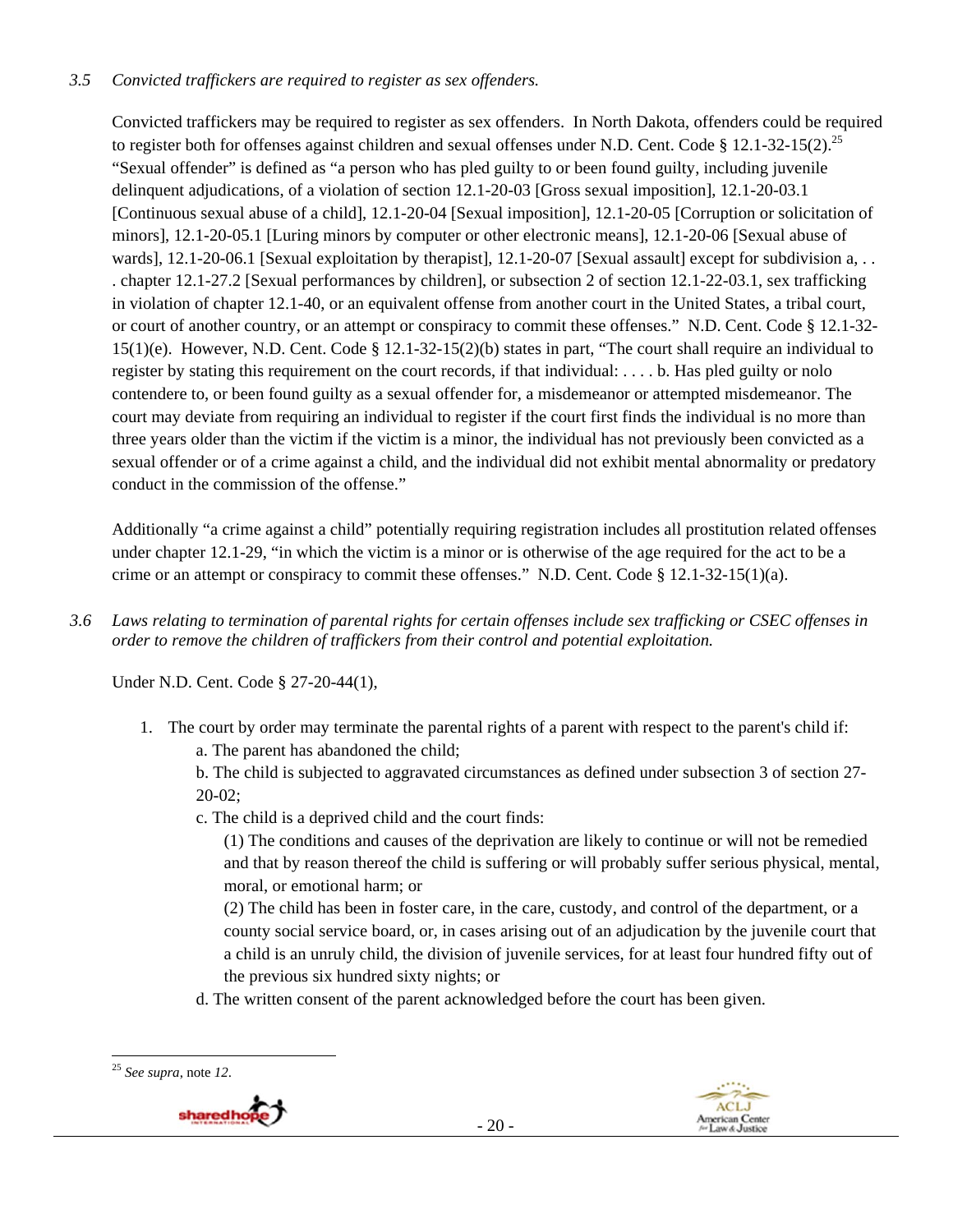"Aggravated circumstances" is defined in part in N.D. Cent. Code § 27-20-02(3)(a), (c) as "circumstances in which a parent: a. Abandons, tortures, chronically abuses, or sexually abuses a child; . . .; c. Engages in conduct prohibited under sections 12.1-20-01 through 12.1-20-08 or chapter 12.1-27.2 [Sexual performances by children], in which a child is the victim or intended victim." The provisions in N.D. Cent. Code §§ 12.1-20-01 through 12.1-20-08, include gross sexual imposition, sexual imposition, continuous sexual abuse of a child, corruption or solicitation of minors, luring minors by computer or other electronic means, and sexual assault.

Additionally, N.D. Cent. Code § 27-20-20.1 sets out certain circumstances, subject to some exceptions, when "a petition for termination of parental rights must be filed," including, under subsection  $(2)(c)(1)$ , "A violation of . . . subdivision a of subsection 1 of section 14-09-22 in which the victim is another child of the parent." N.D. Cent. Code § 14-09-22(1)(a) (Abuse or neglect of child) states, "1. Except as provided in subsection 2 or 3, a parent, adult family or household member, guardian, or other custodian of any child, who willfully commits any of the following offenses is guilty of a class C felony except if the victim of an offense under subdivision a is under the age of six years in which case the offense is a class B felony: a. Inflicts, or allows to be inflicted, upon the child, bodily injury, substantial bodily injury, or serious bodily injury as defined by section 12.1-01-  $04^{26}$  or mental injury."<sup>27</sup>

of Senate Bill 2214. S.B. 2214, 62nd Leg. Assemb., Leg. Sess. (N.D. 2011).





 <sup>26</sup> N.D. Cent. Code § 12.1-01-04(4),(29), (31) defines "bodily injury" as "any impairment of physical condition, including physical pain," "serious bodily injury" as "bodily injury that creates a substantial risk of death or which causes serious permanent disfigurement, unconsciousness, extreme pain, permanent loss or impairment of the function of any bodily member or organ, a bone fracture, or impediment of air flow or blood flow to the brain or lungs," and "substantial bodily injury" as "a substantial temporary disfigurement, loss, or impairment of the function of any bodily member or organ."<br><sup>27</sup> The quoted language is the current version of N.D. Cent. Code § 14-09-22, incorporating the amendment added by the passage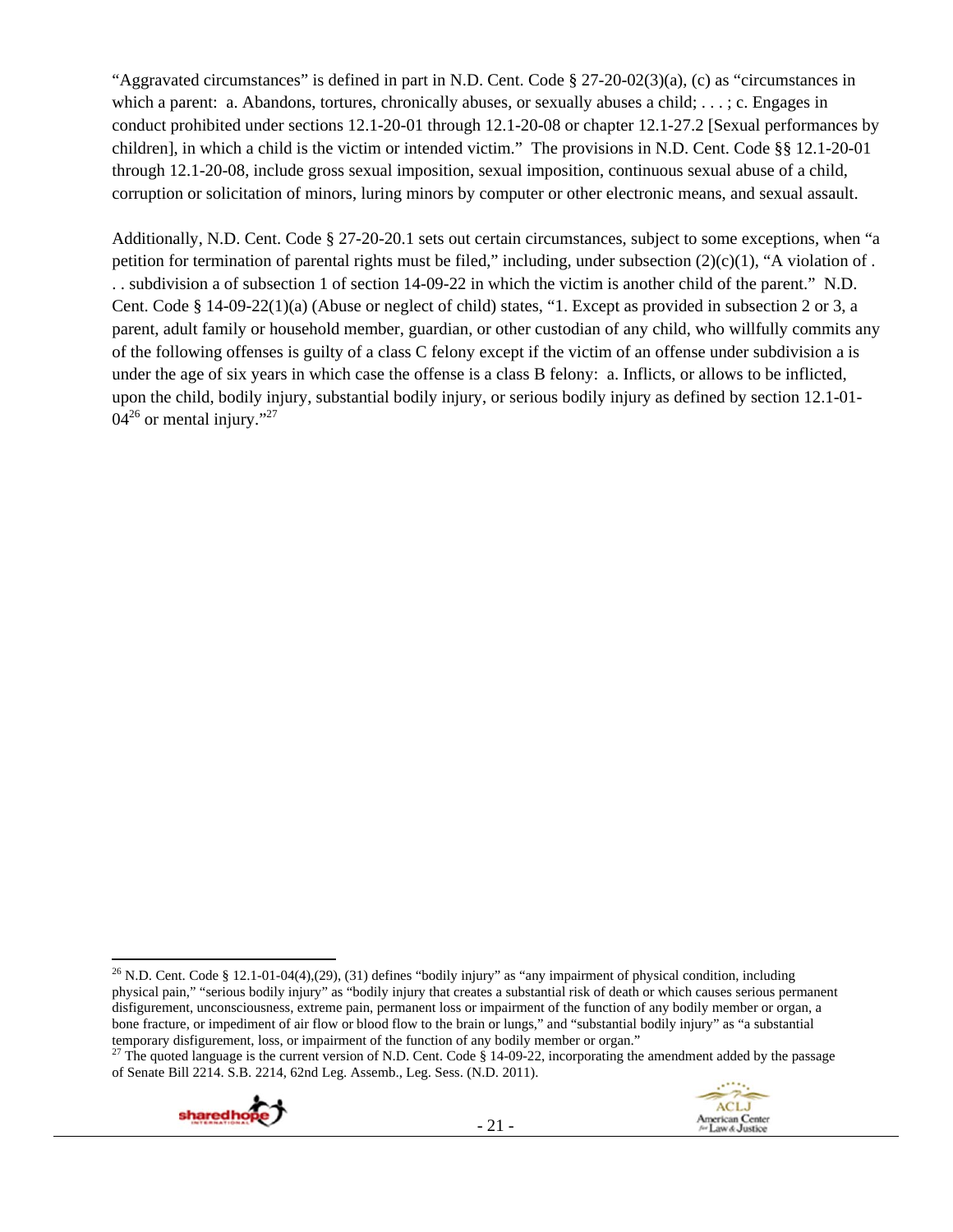# Framework Issue 4: Criminal provisions for facilitators

#### *Legal Components:*

- *4.1 The acts of assisting, enabling, or financially benefitting from child sex trafficking are included as criminal offenses in the state sex trafficking statute.*
- *4.2 Financial penalties, including asset forfeiture laws, are in place for those who benefit financially from or aid and assist in committing domestic minor sex trafficking.*

*\_\_\_\_\_\_\_\_\_\_\_\_\_\_\_\_\_\_\_\_\_\_\_\_\_\_\_\_\_\_\_\_\_\_\_\_\_\_\_\_\_\_\_\_\_\_\_\_\_\_\_\_\_\_\_\_\_\_\_\_\_\_\_\_\_\_\_\_\_\_\_\_\_\_\_\_\_\_\_\_\_\_\_\_\_\_\_\_\_\_\_\_\_\_* 

- *4.3 Promoting and selling child sex tourism is illegal.*
- *4.4 Promoting and selling child pornography is illegal.*

## *Legal Analysis:*

*4.1 The acts of assisting, enabling, or financially benefitting from child sex trafficking are included as criminal offenses in the state sex trafficking statute.*

Assisting, enabling, or financially benefiting from human trafficking are crimes under N.D. Cent. Code § 12.1-40-01. It states in part, "1. A person is guilty of human trafficking if the person: a. Benefits financially or receives anything of value from knowing participation in human trafficking; or b. Promotes, recruits, entices, harbors, transports, provides, or obtains by any means, or attempts to promote, recruit, entice, harbor, transport, provide, or obtain by any means, another person, knowing that the person will be subject to human trafficking." This crime is a Class AA felony when the victim is under 18. N.D. Cent. Code § 12.1-40-01(2).

Additionally, N.D. Cent. Code § 12.1-29-02 (Facilitating prostitution) applies to facilitators. N.D. Cent. Code § 12.1-29-02(1) makes it a crime, among other things, when an individual does the following:

c. Knowingly leases or otherwise permits a place controlled by the actor, alone or in association with others, to be regularly used for prostitution, promoting prostitution, or facilitating prostitution, or fails to make reasonable effort to abate such use by ejecting the tenant, notifying law enforcement authorities, or taking other legally available means; or

d. Knowingly induces or otherwise intentionally causes another to remain a prostitute. A person who is supported in whole or substantial part by the proceeds of prostitution, other than the prostitute or the prostitute's minor child or a person whom the prostitute is required by law to support, is presumed to be knowingly inducing or intentionally causing another to remain a prostitute.

This crime is a Class C felony in certain circumstances, including if the minor is under 16 or force or threat is used to cause a person to remain a prostitute. N.D. Cent. Code § 12.1-29-02(2). Otherwise the crime is a Class A misdemeanor. N.D. Cent. Code § 12.1-29-02(2).

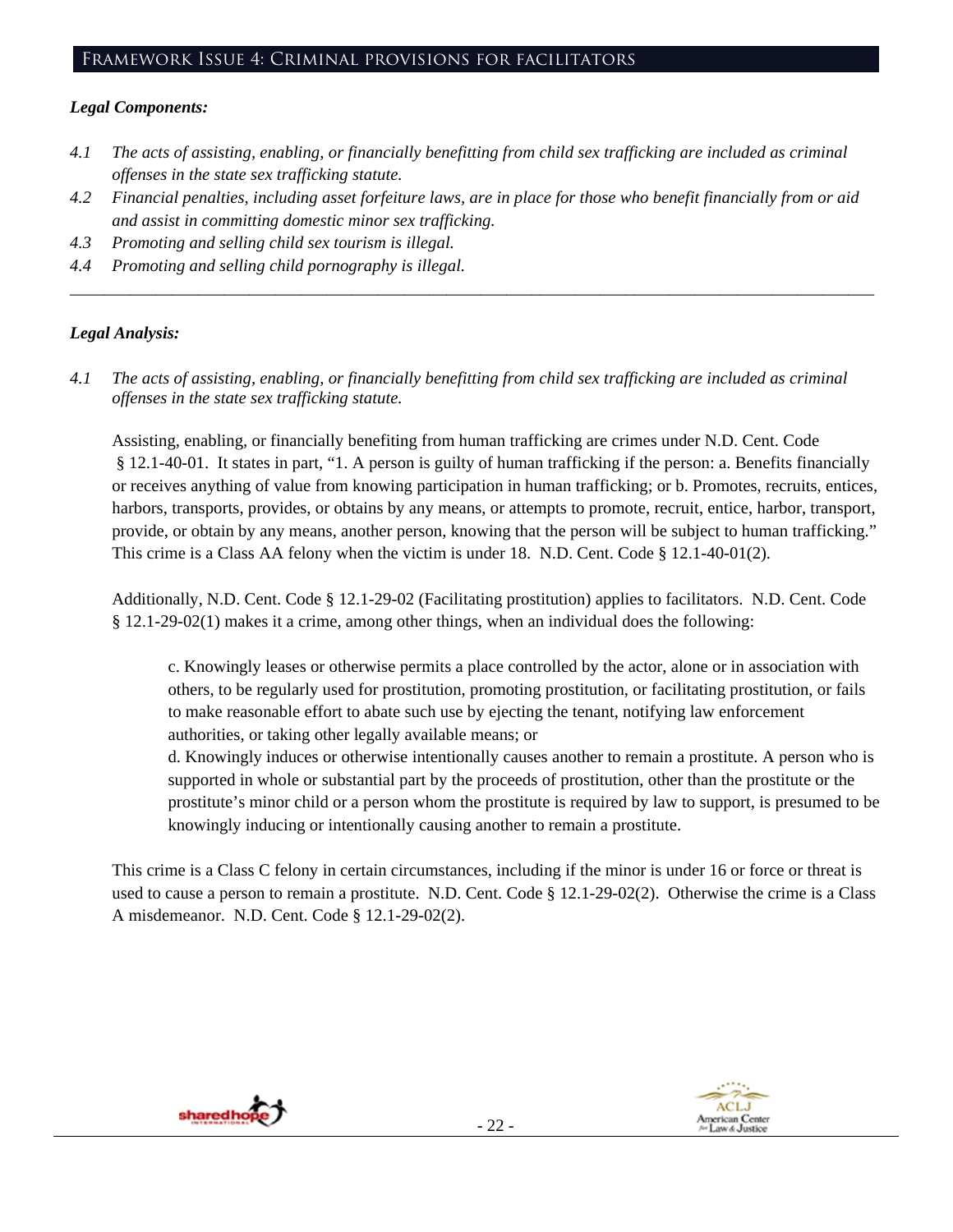*4.2 Financial penalties, including asset forfeiture laws, are in place for those who benefit financially from or aid and assist in committing domestic minor sex trafficking.* 

Through civil forfeiture proceedings facilitators could be subject to property forfeiture. "Forfeiture is a civil proceeding not dependent upon a prosecution for, or conviction of, a criminal offense and forfeiture proceedings are separate and distinct from any related criminal action."28 N.D. Cent. Code § 29-31.1-04. N.D. Cent. Code § 29-31.1-01(1) defines "forfeitable property" as including the following:

- a. Property that is illegally possessed or is contraband.
- b. Property that has been used or is intended to be used to facilitate the commission of a criminal offense or to avoid detection or apprehension of a person committing a criminal offense. . . .
- c. Property that is acquired as or from the proceeds of a criminal offense.
- d. Property offered or given to another as an inducement for the commission of a criminal offense.

e. A vehicle or other means of transportation used in the commission of a felony, the escape from the scene of the commission of a felony, or in the transportation of property that is the subject matter of a felony.

N.D. Cent. Code § 29-31.1-03 (Seizure of forfeitable property) states in part, "Forfeitable property may be seized whenever and wherever the property is found within this state. Forfeitable property may be seized by taking custody of the property or by serving upon the person in possession of the property a notice of forfeiture and seizure."

Facilitators may be found guilty of illegal control of an enterprise or leading a criminal association, which could subject them to asset forfeiture if convicted. N.D. Cent. Code § 12.1-06.1-01(2)(f) defines "racketeering" in part as "any act including any criminal attempt, facilitation, solicitation, or conspiracy, committed for financial gain, which is chargeable or indictable under the laws of the state in which the act occurred and, if the act occurred in a state other than this state, would be chargeable or indictable under the laws of this state had the act occurred in this state and punishable by imprisonment for more than one year, regardless of whether such act is charged or indicted, involving: . . . . (17) Obscenity. (18) Child pornography. (19) Prostitution. (20) Human trafficking." Under N.D. Cent. Code § 12.1-06.1-03 (Illegal control of an enterprise), "1. A person is guilty of an offense if such person, through a pattern of racketeering activity or its proceeds, acquires or maintains, by investment or otherwise, control of any enterprise. 2. A person is guilty of an offense if the person is employed or associated with any enterprise and conducts or participates in the conduct of that enterprise's affairs through a pattern of racketeering activity. 3. A knowing violation of this section is a class B felony."

N.D. Cent. Code § 12.1-06.1-02 (Leading a criminal association) states in subsection (1), "1. A person is guilty of an offense by any of the following: a. Intentionally organizing, managing, directing, supervising, or financing a criminal association. b. Knowingly inciting or inducing others to engage in violence or intimidation to promote or further the criminal objectives of a criminal association. c. Willfully furnishing advice, assistance, or direction in the conduct, financing, or management of a criminal association's affairs with the intent to promote or further the criminal objectives of a criminal association. d. Intentionally promoting or furthering the criminal objectives of a criminal association by inducing or committing any act or omission by a public servant in violation of official duty." This offense is a Class B felony with a maximum penalty of imprisonment for10

- 23 -

 <sup>28</sup> *See supra*, note 12



**ACLJ** 

American Center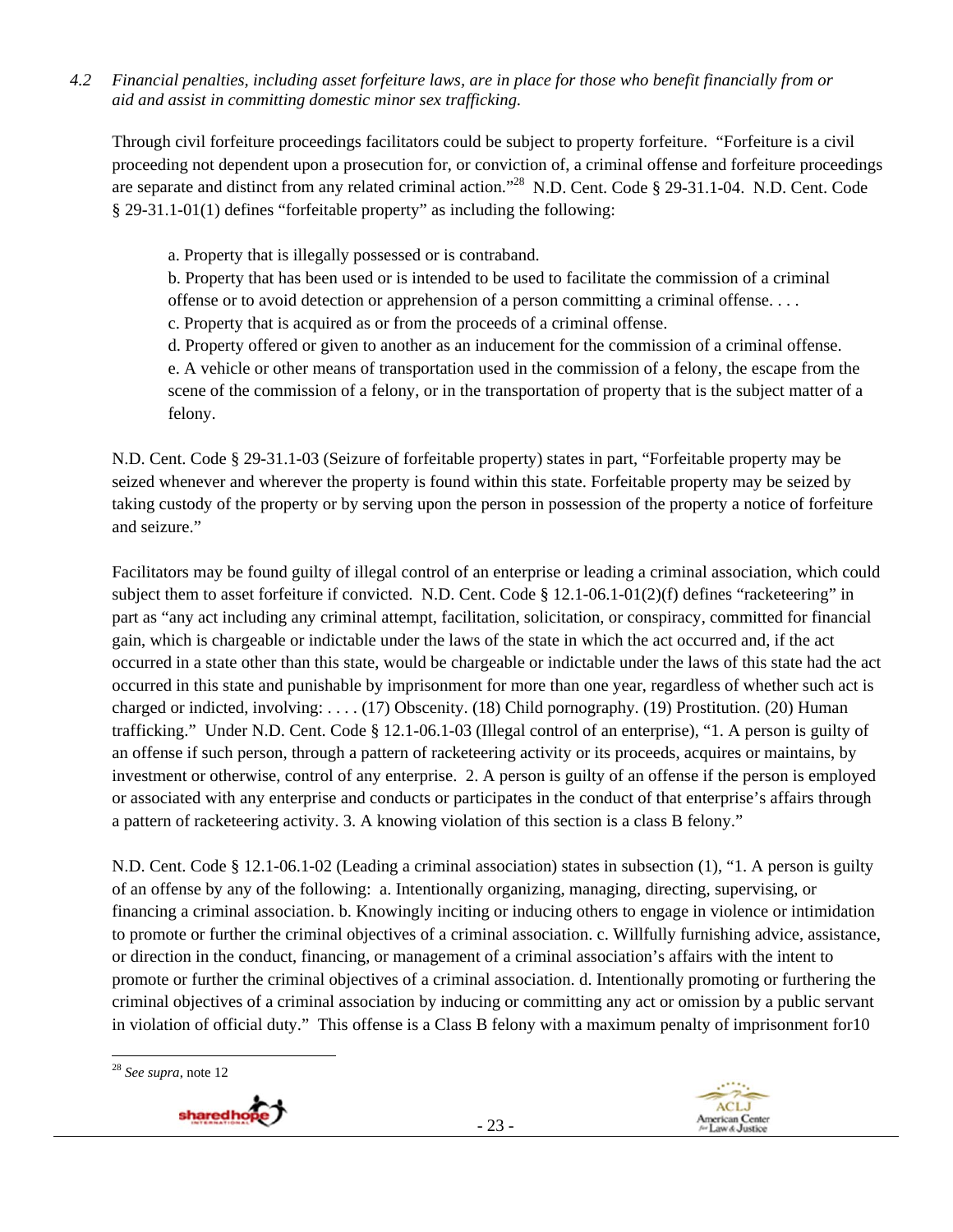years, a fine of \$10,000, or both. N.D. Cent. Code §§ 12.1-06.1-02(1), 12.1-32-01(3). However, subsection (2) states, "No person shall be convicted pursuant to this section on the basis of accountability as an accomplice unless that person aids or participates in violating this section in one of the ways specified." N.D. Cent. Code § 12.1-06.1-01(1)(b) defines "criminal association" as "any combination of persons or enterprises engaging, or having the purpose of engaging, on a continuing basis in conduct which violates any one or more provisions of any felony statute of this state or which is the willful and illegal transportation or disposal of radioactive waste material or hazardous waste."

N.D. Cent. Code § 12.1-06.1-05(1) provides that "[a] person who sustains injury to person, business, or property by a pattern of racketeering activity or by a violation of section 12.1-06.1-02 [Leading a criminal association] or 12.1-06.1-03 [Illegal control of an enterprise] may file an action in district court for the recovery of treble damages and the costs of the suit, including reasonable attorney fees. The state may file an action in behalf of those persons injured or to prevent, restrain, or remedy a pattern of racketeering activity or a violation of section 12.1-06.1-02 or 12.1-06.1-03." N.D. Cent. Code § 12.1-06.1-05(4) states, "Following a determination of liability, orders may include: . . . . d. Ordering the payment of treble damages and appropriate restitution to those persons injured by a pattern of racketeering activity or a violation of section 12.1-06.1-02 or 12.1-06.1-03. e. Ordering the payment of all costs and expenses and reasonable attorneys' fees concerned with the prosecution and investigation of any offense included in the definition of racketeering if upon application for the order it is shown to the satisfaction of the court that the racketeering offense has occurred as a part of a pattern of racketeering activity or a violation of section 12.1-06.1-02 or 12.1-06.1-03, civil and criminal, incurred by the state or county as appropriate to be paid to the general fund of the state or county that brings the action."

## *4.3 Promoting and selling child sex tourism is illegal*.

There are no laws in North Dakota related to sex tourism.

4.3.1 Recommendation: Enact a law prohibiting selling or offering to sell travel services that include or facilitate travel for the purpose of engaging in commercial sexual exploitation of a minor or prostitution of a minor, if occurring in North Dakota.

## *4.4 Promoting and selling child pornography is illegal.*

N.D. Cent. Code § 12.1-27.2-03 (Promoting or directing an obscene sexual performance by a minor) states, "A person is guilty of a class B felony if, knowing the character and content of a performance, that person produces, directs, or promotes any obscene performance which includes sexual conduct by a person who was a minor at the time of the performance." A Class B felony typically carries a maximum penalty of imprisonment for 10 years, a fine up to \$10,000, or both. N.D. Cent. Code § 12.1-32-01(3).

N.D. Cent. Code § 12.1-27.2-04 (Promoting a sexual performance by a minor) makes it a Class C felony to "knowing the character and content of a performance, . . . produce[], direct[], or promote[] any performance which includes sexual conduct by a person who was a minor at the time of the performance." A Class C felony is typically punishable by imprisonment up to 5 years, a fine not to exceed \$5,000, or both. N.D. Cent. Code § 12.1-32-01(4).





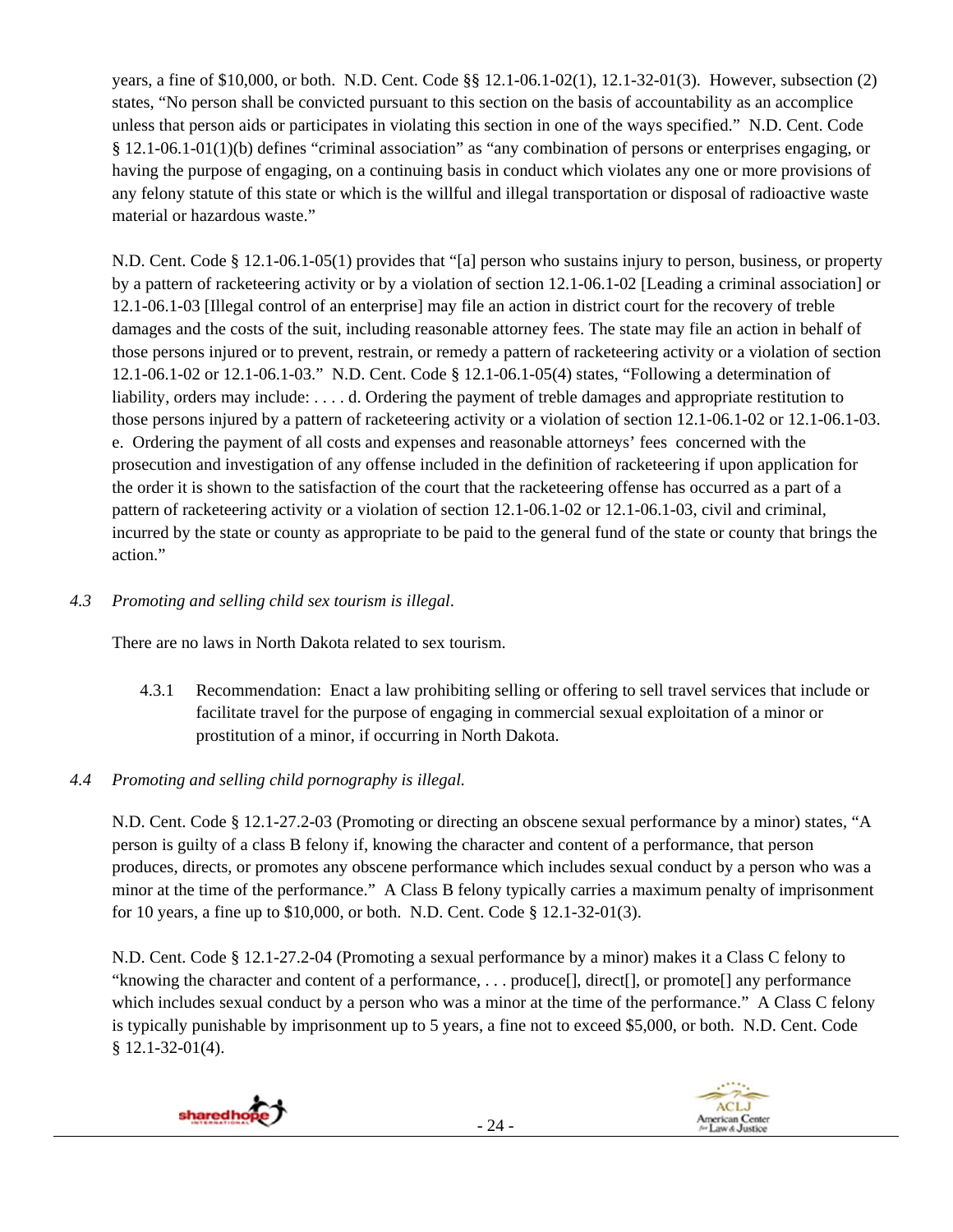These offenses are subject to enhanced penalties. N.D. Cent. Code § 12.1-27.2-04.2(1) states, "[a] person who commits an offense under this chapter and who acts in the course of a commercial or for-profit activity or transaction in which the offender had or shared ownership, control, managerial responsibility, or a financial interest other than wages is subject to" a fine of up to \$10,000 for individual offenders or a fine up to \$25,000 for a "corporation, limited liability company, association, partnership, or other legal entity." Subsequent offenses receive increased penalties of up to \$50,000 for individuals and up to \$100,000 for a "corporation, limited liability company, association, partnership, or other legal entity." N.D. Cent. Code § 12.1-27.2-04.2(2).

The obscenity laws serve as a means for prosecuting promoters, as well as sellers. N.D. Cent. Code § 12.1-27.1-01(1) makes it a Class C felony "if, knowing of its character, [a] person disseminates obscene material or if the person produces, transports, or sends obscene material with intent that it be disseminated." "Disseminate" in this section means "to sell, lease, rent, advertise, broadcast, transmit, exhibit, or distribute for pecuniary gain." N.D. Cent. Code § 12.1-27.1-01(6).

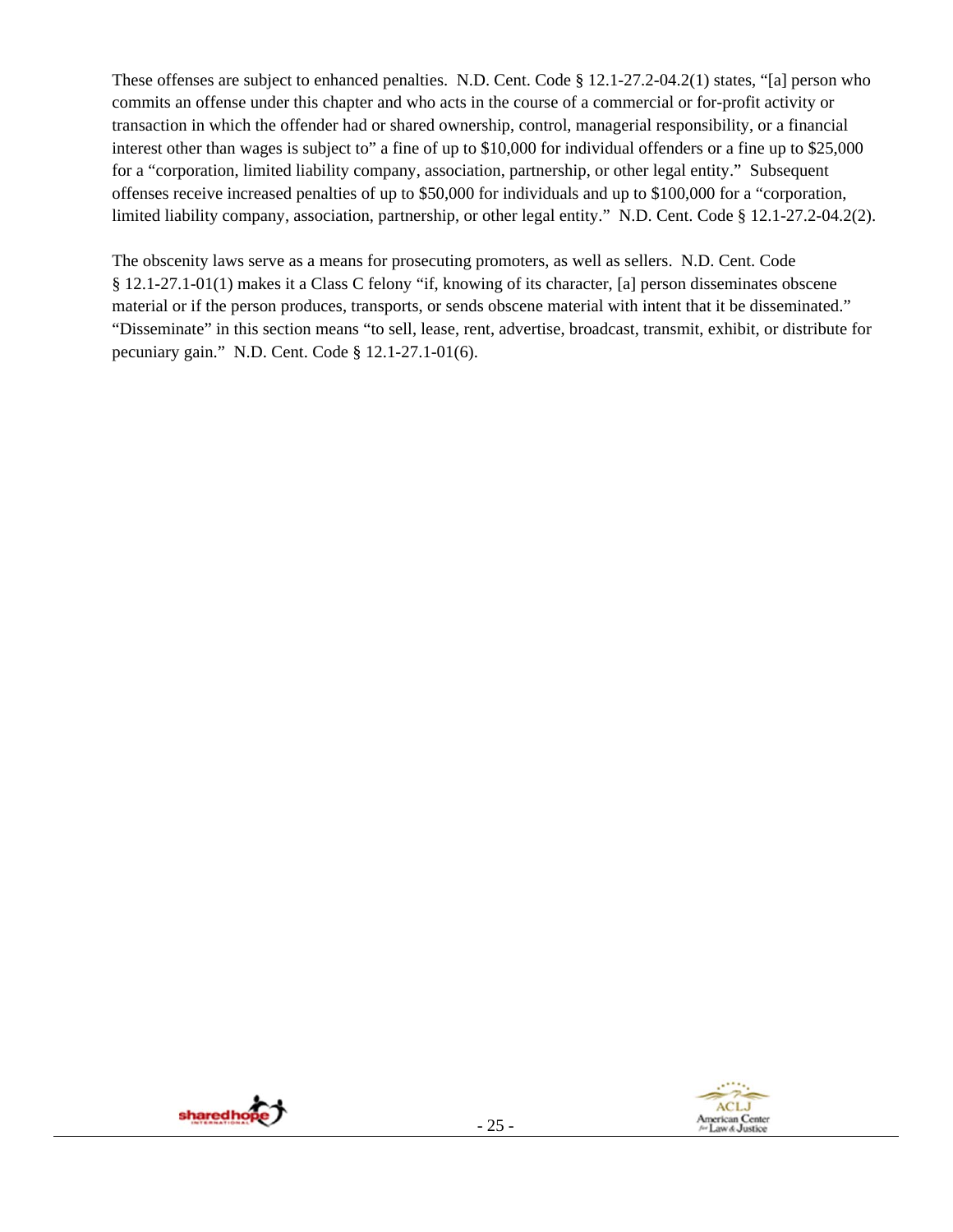## Framework Issue 5: Protective provisions for the child victims

#### *Legal Components:*

- *5.1 A victim of domestic minor sex trafficking or CSEC is defined as a victim for purposes of qualifying for crime victims' compensation and other victim benefits.*
- *5.2 The state sex trafficking statute expressly prohibits a defendant from raising consent of the minor to the commercial sex acts as a defense.*
- *5.3 Prostitution laws apply only to adults, making minors under 18 specifically immune from this offense.*
- *5.4 Commercially sexually exploited children are provided with a child protection response, including specialized shelter and services, and are not detained in juvenile detention facilities.*
- *5.5 Commercial sexual exploitation or sex trafficking is identified as a type of abuse and neglect within child protection statutes.*
- *5.6 The definition of "caregiver" (or similar term) in the child welfare statutes is broad enough to include a trafficker who has custody or control of a child in order to bring a trafficked child into the protection of child protective services.*
- *5.7 Crime victims' compensation is specifically available to a child victim of sex trafficking or CSEC without regard to ineligibility factors.*
- *5.8 Victim-friendly procedures and protections are provided in the trial process for minors under 18.*
- *5.9 Expungement or sealing of juvenile arrest or criminal records resulting from arrests or adjudications for prostitution-related offenses committed as a result of, or in the course of, the commercial sexual exploitation of a minor is available within a reasonable time after turning 18.*
- *5.10 Victim restitution and civil remedies are authorized by law for minor victims of sex trafficking or CSEC.*
- *5.11 Statutes of limitations for civil and criminal actions for child sex trafficking or CSEC offenses are eliminated or lengthened sufficiently to allow prosecutors and victims a realistic opportunity to pursue criminal action and legal remedies.*

*\_\_\_\_\_\_\_\_\_\_\_\_\_\_\_\_\_\_\_\_\_\_\_\_\_\_\_\_\_\_\_\_\_\_\_\_\_\_\_\_\_\_\_\_\_\_\_\_\_\_\_\_\_\_\_\_\_\_\_\_\_\_\_\_\_\_\_\_\_\_\_\_\_\_\_\_\_\_\_\_\_\_\_\_\_\_\_\_\_\_\_\_\_* 

## *Legal Analysis:*

*5.1 A victim of domestic minor sex trafficking or CSEC is defined as a victim for the purposes of qualifying for crime victims' compensation and other victim benefits.* 

For the purposes of crime victims' compensation, North Dakota defines a "victim" to include "a person who suffers bodily injury or death as a result of criminally injurious conduct, the good-faith effort of any person to prevent criminally injurious conduct, or the good-faith effort of any person to apprehend a person suspected of engaging in criminally injurious conduct."<sup>29</sup> N.D. Cent. Code § 54-23.4-01(8). Therefore, the term is broad enough to cover commercially sexually exploited children.

*5.2 The state sex trafficking statute expressly prohibits a defendant from raising consent of the minor to the commercial sex acts as a defense.* 

Under N.D. Cent. Code § 12.1-17-08(1) (Consent as a defense), "When conduct is an offense because it causes or threatens bodily injury, consent to such conduct or to the infliction of such injury by all persons injured or threatened by the conduct is a defense if: a. Neither the injury inflicted nor the injury threatened is such as to jeopardize life or seriously impair health; . . . ; or c. The conduct and the injury are reasonably foreseeable

  $29$  N.D. Cent. Code § 54-23.4-01(4) defines "criminally injurious conduct" in relevant part as "conduct that results in bodily injury or death, and is punishable by fine, imprisonment, or death, or would be so punishable but for the fact that the person engaging in the conduct was a minor or lacked capacity to commit the crime."



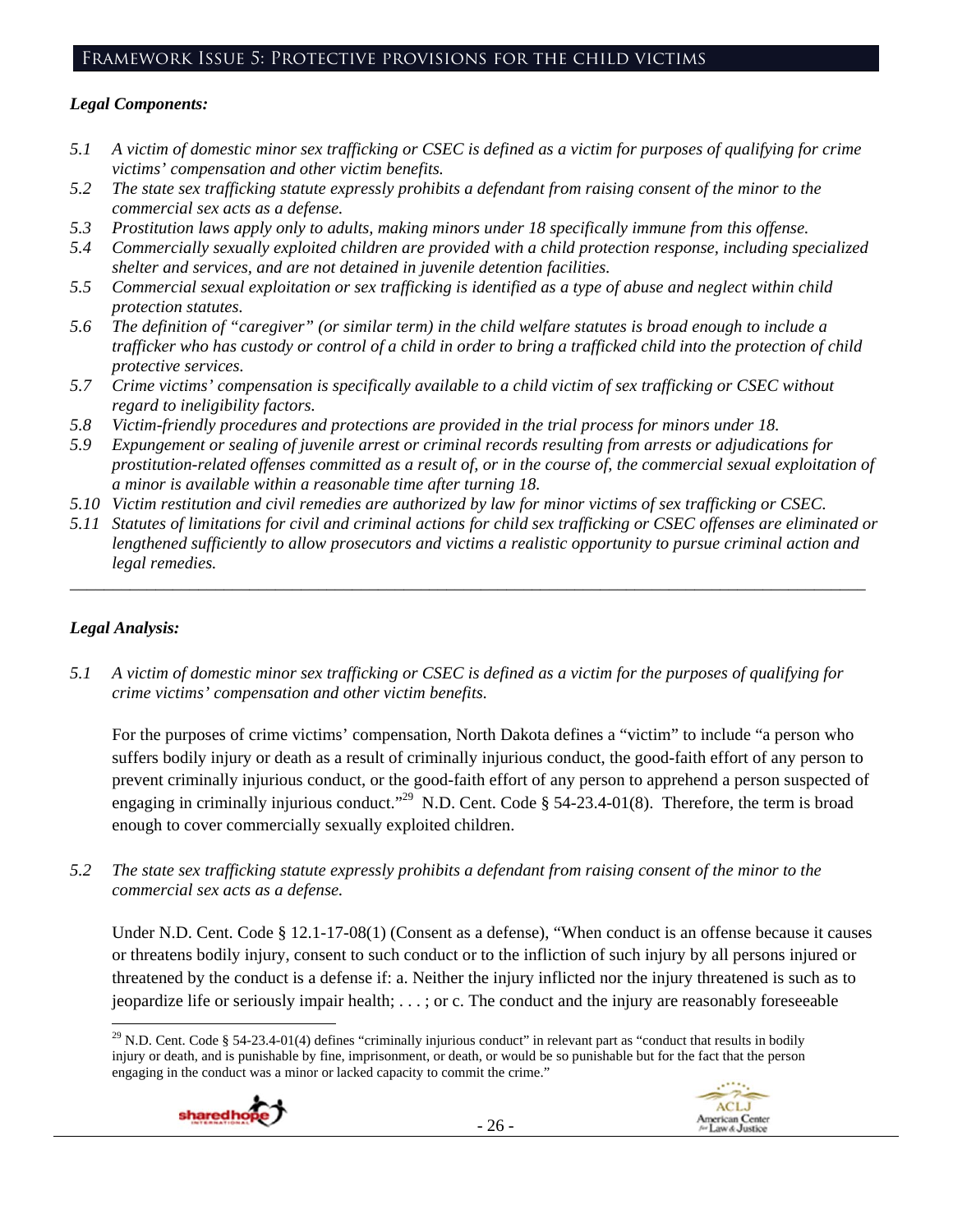hazards of an occupation or profession or of medical or scientific experimentation conducted by recognized methods, and the persons subjected to such conduct or injury, having been made aware of the risks involved, consent to the performance of the conduct or the infliction of the injury." Under subsection (2), "Assent does not constitute consent, within the meaning of this section, if: a. It is given by a person who is legally incompetent to authorize the conduct charged to constitute the offense and such incompetence is manifest or known to the actor; b. It is given by a person who by reason of youth, mental disease or defect, or intoxication is manifestly unable or known by the actor to be unable to make a reasonable judgment as to the nature or harmfulness of the conduct charged to constitute the offense; or c. It is induced by force, duress, or deception."

- 5.2.1 Recommendation: Specifically eliminate any consent defense for CSEC crimes and domestic minor sex trafficking.
- *5.3 Prostitution laws apply only to adults, making minors under 18 specifically immune from this offense.*

N.D. Cent. Code § 12.1-29-03 (Prostitution) is not limited in application to adults and does not identify a minor engaged in prostitution as a victim of sex trafficking.

- 5.3.1 Recommendation: Amend N.D. Cent. Code § 12.1-29-03 (Prostitution) to apply only to adults and refer to N.D. Cent. Code § 12.1-40-01 (Human trafficking) in order to properly identify minors exploited through prostitution as victims of human trafficking for sexual exploitation.
- *5.4 Commercially sexually exploited children are provided with a child protection response, including specialized shelter and services, and are not detained in juvenile detention facilities.*

If found to be an abused or neglected child, the commercially sexually exploited minor could be brought under the protections of the chapter on public welfare (50-25.1) which serves "to protect the health and welfare of children by encouraging the reporting of children who are known to be or suspected of being abused or neglected; the providing of adequate services for the protection and treatment of abused and neglected children and to protect them from further harm; ...." N.D. Cent. Code § 50-25.1-01. Upon a report of abuse or neglect, N.D. Cent. Code § 50-25.1-05(1) states that "[t]he [human services] department, in accordance with rules adopted by the department, immediately shall initiate an assessment, or cause an assessment, of any report of child abuse or neglect including, when appropriate, the assessment of the home or the residence of the child, any school or child care facility attended by the child, and the circumstances surrounding the report of abuse or neglect." Under subsection (2), "If the report alleges a violation of a criminal statute involving sexual or physical abuse, the department and an appropriate law enforcement agency shall coordinate the planning and execution of their investigation efforts to avoid a duplication of fact finding efforts and multiple interviews." N.D. Cent. Code § 50-25.1-05(2) further states that law enforcement may do any of the following:

a. Refer the case to a children's advocacy center for a forensic interview, forensic medical examination, and other services.

b. Interview, without the consent of a person responsible for the child's welfare, the alleged abused or neglected child and any other child who currently resides or who has resided with the person responsible for the child's welfare or the alleged perpetrator.

c. Conduct the interview at a school, child care facility, or any other place where the alleged abused or neglected child or other child is found.

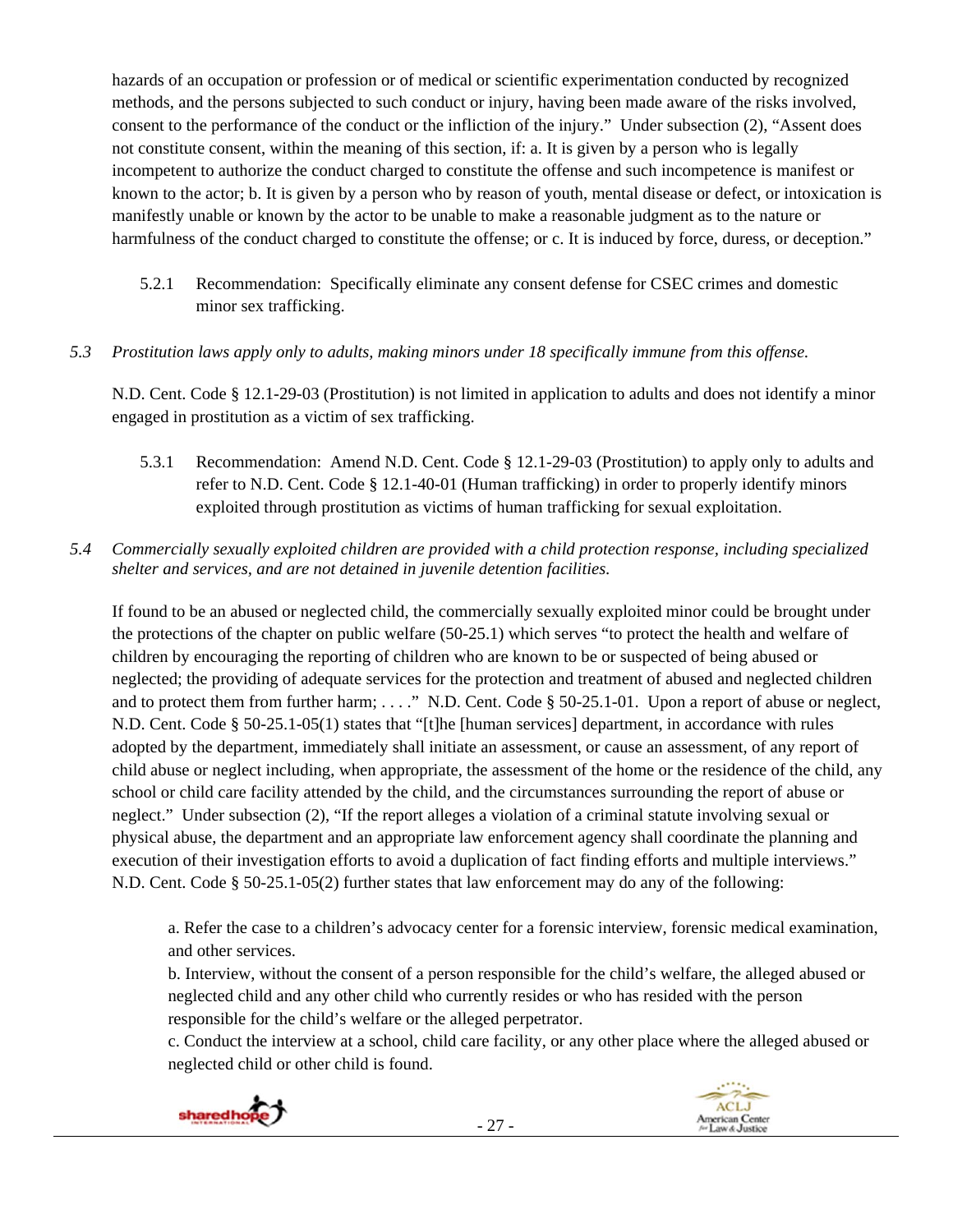If the report implicates a person who is not "responsible for the child's health or welfare" then "[u]pon determination by the department or the department's designee that a report made under this chapter implicates a person other than a person responsible for a child's welfare, the department may refer the report to an appropriate law enforcement agency for investigation and disposition." N.D. Cent. Code § 50-25.1-05.3.

N.D. Cent. Code § 50-25.1-05.1 requires the human services department to make a decision "whether services are required to provide for the protection and treatment of an abused or neglected child" after an assessment of the reported child abuse or neglect is completed. Under N.D. Cent. Code § 50-25.1-06, the human services department or an authorized agent "shall provide protective services for the abused or neglected child and other children under the same care as may be necessary for their well-being and shall provide other appropriate social services, as the circumstances warrant, to the parents, custodian, or other persons serving in loco parentis with respect to the child or the other children."30

North Dakota's laws appear to allow for law enforcement to take a commercially sexually exploited child into custody in certain circumstances. Specifically, N.D. Cent. Code § 27-20-13(1) allows a child to be taken into custody through the following means:

- a. Pursuant to an order of the court under this chapter;
- b. Pursuant to the laws of arrest;
- c. By a law enforcement officer if there are reasonable grounds to believe:

(1) That the child is suffering from illness or injury or is in immediate danger from the child's surroundings, and that the child's removal is necessary; or

- (2) That the child has run away from the child's parents, guardian, or other custodian; or
- d. By order of the director made pursuant to subdivision h of subsection 1 of section 27-20-06.<sup>31</sup>

If taken into custody under N.D. Cent. Code § 27-20-13, this is not considered an arrest, "except for the purpose of determining its validity under the Constitution of North Dakota or the Constitution of the United States." N.D. Cent. Code § 27-20-13(2). After being taken into custody the child "may not be detained or placed in shelter care prior to the hearing on the petition unless the child's detention or care is required to protect the person or property of others or of the child or because the child may abscond or be removed from the jurisdiction of the court or because the child has no parent, guardian, or custodian or other person able to provide supervision and care for the child and return the child to the court when required, or an order for the child's detention or shelter care has been made by the court pursuant to this chapter." N.D. Cent. Code § 27-20-

<sup>&</sup>lt;sup>31</sup> N.D. Cent. Code § 27-20-06(1)(e), (h) states in part that "For the purpose of carrying out the objectives and purposes of this chapter and subject to the limitations of this chapter or imposed by the court, a director shall: . . . . **e.** Issue a temporary custody order concerning a child who is referred to the director's supervision or care as a delinquent, unruly, or deprived child. Except as provided by this chapter, a director does not have the powers of a law enforcement officer. . . . h. Make such temporary order not to exceed ninety-six hours for the custody and control of a child alleged to be deprived as may be deemed appropriate. The order must be reduced to writing within twenty-four hours, excluding holidays and weekends."





 30 "In loco parentis" does not appear to be defined in the Code; however, *State v. Johnson*, 88 N.W.2d 209, 216 (N.D. 1958) (superseded by statute with the adoption of the North Dakota Rules of Criminal Procedure (State v. Allen, 237 N.W.2d 154, 159 (N.D. 1975)). states, "A person who stands 'in loco parentis' is a person who stands in the place of a parent; charged, factitiously, with a parent's rights, duties and responsibilities. Black's Law Dictionary, 4th Ed., p. 896. The cases relating to the application of the terms 'in loco parentis' indicate that it does not refer to such a transitory arrangement as the defendant claims he had with some of the parents of the minors involved in this case. Nor does it refer to a temporary situation in which a minor is accompanied by someone over 18 to a public dance."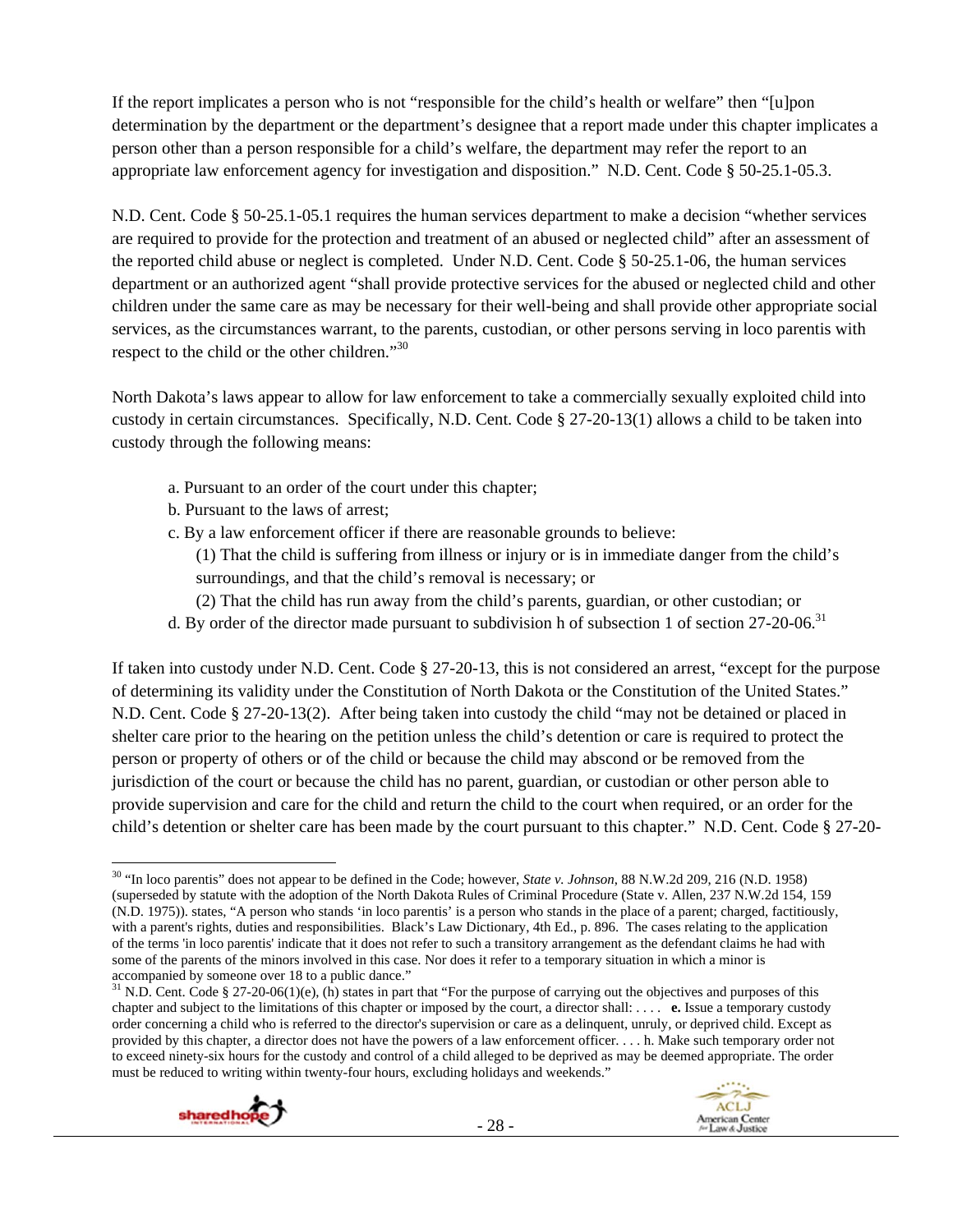14(1). However, under subsection (2), "If a child is participating in a juvenile drug court program as a result of an adjudication for a delinquent offense, the drug court may order the child detained in a juvenile detention center operated pursuant to chapter 12-44.1. The child may be detained twice during the child's participation in the program but the total period of detention under this subsection may not exceed four days in a one-year period."

N.D. Cent. Code § 27-20-16 (Place of detention) limits the places where allegedly deprived, unruly, or delinquent children may be detained. A deprived child may be detained to the facilities listed in subsections a, b, and d below and "may not be detained in a jail or other facility intended or used for the detention of adults charged with criminal offenses or of children alleged to be delinquent or unruly." N.D. Cent. Code § 27-20- 16(4). Under subsection (5), "a child alleged to be unruly may be detained only in the facilities listed in subdivisions a, b, c, and d of subsection 1." Subsection (1) states,

A child alleged to be delinquent or unruly may be detained only in:

a. A licensed foster home or a home approved by the court;

b. A facility operated by a licensed child welfare agency;

c. A detention home or center for delinquent or unruly children which is under the direction or supervision of the court or other public authority or of a private agency approved by the court; d. Any other suitable place or facility, including a medical facility for the treatment of mental illness, alcoholism, or drug addiction, designated by the court; or

e. A jail or other facility for the detention of adults only if the facility in subdivision c is not available, the detention is in a room separate and removed from those for adults, it appears to the satisfaction of the court or the juvenile supervisor, intake officer, or other authorized officer of the court, that public safety and protection reasonably require detention, and it is so authorized.

In the event that a victim of domestic minor sex trafficking is arrested under the above authority or is determined to be ineligible for child welfare protection, the criminal justice system may find a commercially sexually exploited child to be an unruly child or a delinquent child. Pursuant to N.D. Cent. Code § 27-20- 02(19), an "unruly child" is one that does any of the following:

a. Is habitually and without justification truant from school;

b. Is habitually disobedient of the reasonable and lawful commands of the child's parent, guardian, or other custodian and is ungovernable or who is willfully in a situation dangerous or injurious to the health, safety, or morals of the child or others;

c. Has committed an offense applicable only to a child, except for an offense committed by a minor fourteen years of age or older under subsection 2 of section 12.1-31-03[Sale of tobacco to minors and use by minors prohibited] or an equivalent local ordinance or resolution;

f. In any of the foregoing instances is in need of treatment or rehabilitation.

An unruly child may receive any of the same disposition orders as a delinquent child, other than "commitment to a secure facility." N.D. Cent. Code § 27-20-32. However, under N.D. Cent. Code § 27-20-32, "If after making the disposition the court finds upon a further hearing that the child is not amenable to treatment or rehabilitation under the disposition made, it may make a disposition otherwise authorized by section 27-20-31."



. . .

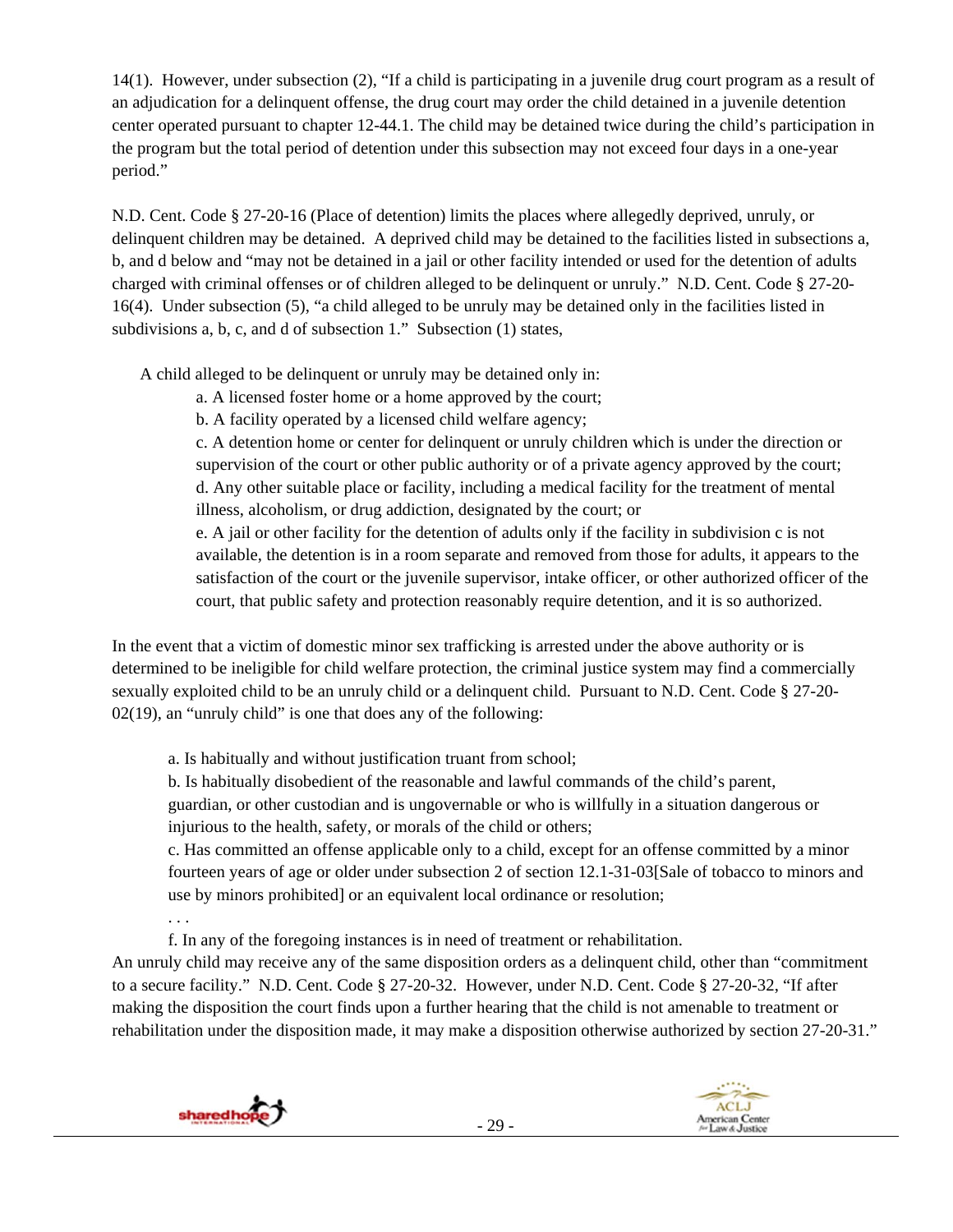A "delinquent child" is "a child who has committed a delinquent act and is in need of treatment or rehabilitation." N.D. Cent. Code § 27-20-02(7). A "delinquent act" is "an act designated a crime under the law, including local ordinances or resolutions of this state, or of another state if the act occurred in that state, or under federal law, and the crime does not fall under subdivision c of subsection 19,<sup>32</sup> which would include the crime of prostitution. N.D. Cent. Code § 27-20-02(6). Under N.D. Cent. Code § 27-20-31 (Disposition of delinquent child),

If the child is found to be a delinquent child, the court may make any of the following orders of disposition best suited to the child's treatment, rehabilitation, and welfare:

1. Any order authorized by section 27-20-30 for the disposition of a deprived child;

2. Placing the child on probation under the supervision of the director, probation officer, or other appropriate officer of the court or of the court of another state as provided in section 27-20-41 or the director of the county social service board under conditions and limitations the court prescribes;

. . .

4. Committing the child to the division of juvenile services or to another state department to which commitment of delinquent or unruly children may be made. When necessary, the commitment order may provide that the child initially be placed in a secure facility;

. . .

7. Ordering the child's participation in a juvenile drug court program.

Deprived children, under N.D. Cent. Code § 27-20-30(1), may receive the following disposition orders "best suited to the protection and physical, mental, and moral welfare of the child:"

a. Permit the child to reside with the child's parents, guardian, or other custodian, subject to conditions and limitations as the court prescribes, including supervision as directed by the court for the protection of the child.

b. Subject to conditions and limitations as the court prescribes, transfer temporary legal custody to any of the following:

(1) An agency or other private organization licensed or otherwise authorized by law to receive and provide care for the child.

(2) The director of the county social service board or other public agency authorized by law to receive and provide care for the child.

. . . .

e. Appoint a fit and willing relative or other appropriate individual as the child's legal guardian.

f. In cases in which a compelling reason has been shown that it would not be in the child's best interests to return home, to have parental rights terminated, to be placed for adoption, to be placed with a fit and willing relative, or to be placed with a legal guardian, establish, by order, some other planned permanent living arrangement.

5.4.1 Recommendation: Enact a law mandating a child protection response upon identification of a CSEC victim and ensuring immediate and appropriate services and placement of the child victim.

  $32$  N.D. Cent. Code § 27-20-02(19)(c) states, "c. Has committed an offense applicable only to a child, except for an offense committed by a minor fourteen years of age or older under subsection 2 of section 12.1-31-03[Sale of tobacco to minors and use by minors prohibited] or an equivalent local ordinance or resolution."



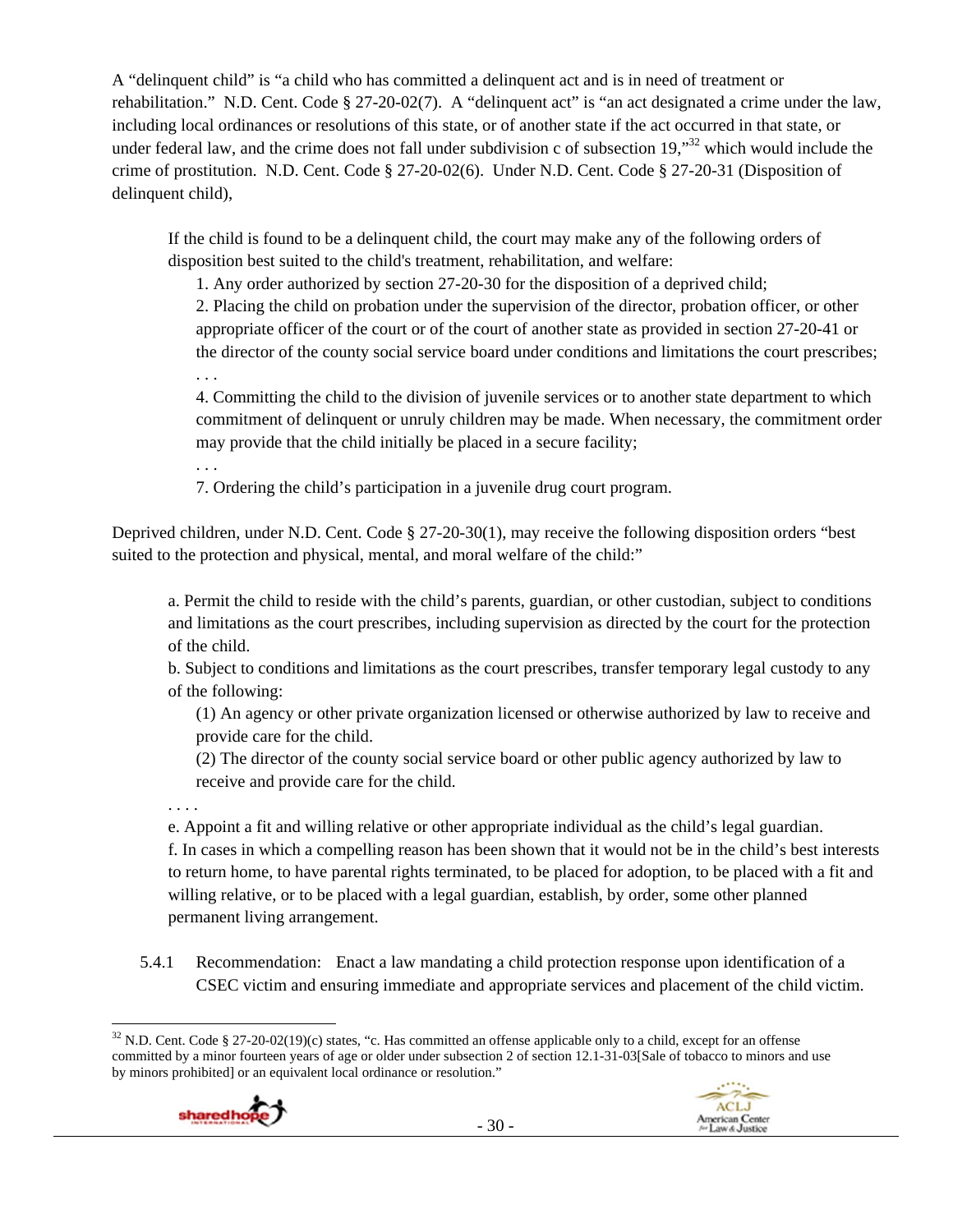## *5.5 Commercial sexual exploitation or sex trafficking is identified as a type of abuse and neglect within child protection statutes.*

N.D. Cent. Code § 50-25.1-02(3) defines "abused child" to include a child who is commercially sexually exploited. It defines the term as "an individual under the age of eighteen years who is suffering from abuse as defined in subdivision a of subsection 1 of section 14-09-22 [Criminal abuse and neglect of child] caused by a person responsible for the child's welfare and 'sexually abused child' means an individual under the age of eighteen years who is subjected by a person responsible for the child's welfare, or by any individual who acts in violation of sections 12.1-20-01 through 12.1-20-07 [Sexual offenses, including luring a minor by computer and corruption or solicitation of minors], sections 12.1-20-11 through 12.1-20-12.2 [Non-commercial sexual offenses], or chapter 12.1-27.2 [Sexual performance by children]."

- 5.5.1 Recommendation: Add N.D. Cent. Code § 12.1-40-01 (Human trafficking) and N.D. Cent. Code § 12.1-29-02 (Facilitating prostitution) where the victim is a minor to the list of crimes in the definition of "sexually abused child."
- *5.6 The definition of "caregiver" (or similar term) in the child welfare statutes is broad enough to include a trafficker who has custody or control of a child in order to bring a trafficked child into the protection of child protective services.*

N.D. Cent. Code § 50-25.1-02(1) defines "a person responsible for the child's welfare" for the chapter on "child abuse and neglect" in the title on "public welfare" as including "a person who has responsibility for the care or supervision of a child and who is the child's parent, an adult family member of the child, any member of the child's household, the child's guardian, or the child's foster parent . . . ."

*5.7 Crime victims' compensation is specifically available to a child victim of sex trafficking or CSEC without regard to ineligibility factors.* 

For the purposes of crime victims' compensation, a "victim" includes "a person who suffers bodily injury or death as a result of criminally injurious conduct, the good-faith effort of any person to prevent criminally injurious conduct, or the good-faith effort of any person to apprehend a person suspected of engaging in criminally injurious conduct."<sup>33</sup> N.D. Cent. Code § 54-23.4-01(8). The term is likely broad enough to cover sexually exploited children. Upon successful application for compensation, under N.D. Cent. Code § 54-23.4- 02, a victim of a crime may be awarded "economic loss arising directly from criminally injurious conduct if satisfied by a preponderance of the evidence that the requirements for compensation have been met." Under N.D. Cent. Code § 54-23.4-01(7), "economic loss" is defined as "economic detriment consisting only of allowable expense, work loss, replacement services loss, and, if injury causes death, dependent's economic loss and dependent's replacement services loss. Noneconomic detriment is not loss. The term includes economic detriment caused by pain and suffering or physical impairment." N.D. Cent. Code § 54-23.4-01(7)(d) defines "noneconomic detriment" as "pain, suffering, inconvenience, physical impairment, and other nonpecuniary damage." N.D. Cent. Code § 54-23.4-01(7)(a) includes in its definition of "allowable expense" "reasonable

 $33$  N.D. Cent. Code § 54-23.4-01(4) defines "criminally injurious conduct" in relevant part as "conduct that results in bodily injury or death, and is punishable by fine, imprisonment, or death, or would be so punishable but for the fact that the person engaging in the conduct was a minor or lacked capacity to commit the crime." "Bodily injury" is defined as "any harm that requires medical treatment and results in economic loss and includes pregnancy and nervous shock." N.D. Cent. Code § 54-23.4- 01(1)



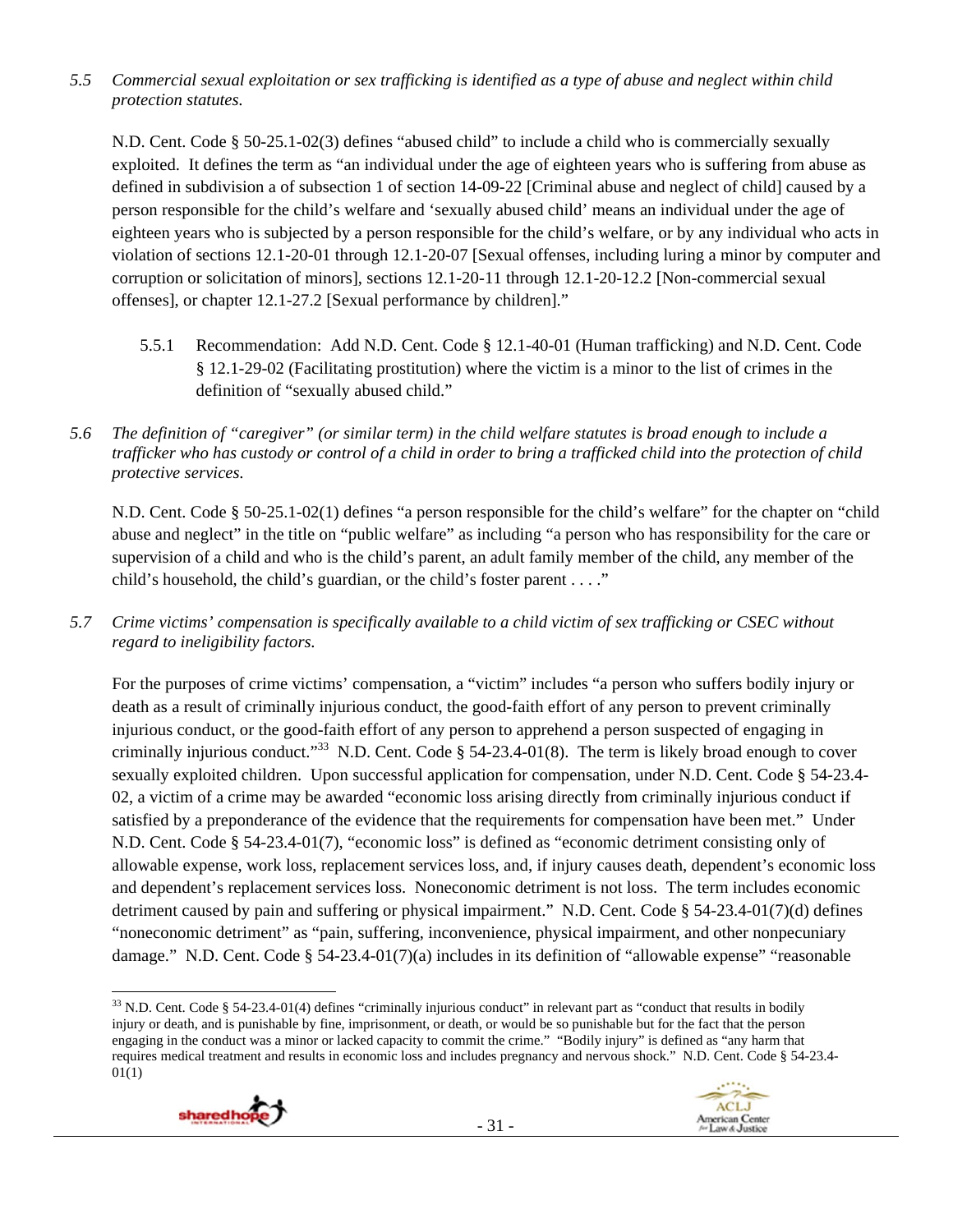charges incurred for reasonably needed products, services, and accommodations required due to the injury, including those for medical care, rehabilitation, rehabilitative occupational training, and other remedial treatment and care."

However, several eligibility criteria in the victim of crime compensation statutes under N.D. Cent. Code §§ 54- 23.4-01 et seq. might result in the inability of a domestic minor sex trafficking victim to receive compensation for injuries suffered as a result of commercial sexual exploitation. N.D. Cent. Code § 54-23.4-06(2) limits the time period to file a claim for compensation to "one year from the date the criminally injurious conduct was reported to a law enforcement officer." However, "The division may extend the time for filing if it determines that the interests of justice so require." Under N.D. Cent. Code § 54-23.4-06(3), "Compensation may not be awarded to a claimant who is the offender or an accomplice of the offender, nor to any claimant if the award would unjustly benefit the offender or an accomplice." N.D. Cent. Code § 54-23.4-06(4) requires, "In the case of child abuse or sexual molestation of a child, the criminally injurious conduct must be reported to a law enforcement officer within three years after the child reaches the age of majority." Under subsection (5), "The division, upon finding that the claimant has not fully cooperated with appropriate law enforcement agencies, may deny, reconsider, or reduce an award of compensation." Moreover, N.D. Cent. Code § 54-23.4-06(6) states, "Compensation otherwise payable to a claimant must be reduced or denied: . . . ; b. To the extent the division deems reasonable because of the contributory misconduct of the claimant or of a victim on whose behalf compensation is claimed . . . ." Lastly, compensation may not exceed a total of \$25,000. N.D. Cent. Code § 54-23.4-06(8).

5.7.1 Recommendation: Add a specific exception to the ineligibility criteria for domestic minor sex trafficking victims.

# *5.8 Victim-friendly procedures and protections are provided in the trial process for minors under 18.*

Several victim-friendly criminal justice procedures and protections are provided to children. N.D. Cent. Code § 31-04-04.1(1) (Videotaped statement of a child sexual offense victim) allows "the oral statement of the child victim" to be recorded prior to trial and entered into evidence subject to certain conditions "[i]n any prosecution for a violation of section 12.1-20-03 [Gross sexual imposition], 12.1-20-03.1 [Continuous sexual abuse of a child], 12.1-20-04 [Sexual imposition], 12.1-20-05 [Corruption or solicitation of minors], 12.1-20-06 [Sexual abuse of wards], 12.1-20-07 [Sexual assault], or 12.1-20-11[Incest] in which the victim is less than fifteen years of age . . . ." N.D. Cent. Code § 31-04-04.1(1). For this to be admitted into evidence, N.D. Cent. Code § 31-04-04.1(1) states that the following conditions must be satisfied:

a. The court determines there is reasonable cause to believe that the child victim would experience serious emotional trauma as a result of in-court participation in the proceeding;

b. The accused must be given reasonable written notice of the time and place for taking the videotaped statement;

c. The accused must be afforded the opportunity to hear and view the testimony from outside the presence of the child by means of a two-way mirror or other similar method that will ensure that the child cannot hear or see the accused;

d. The accused must have the opportunity to communicate orally with counsel by electronic means while the videotaped statement is being made; and



**ACLJ** 

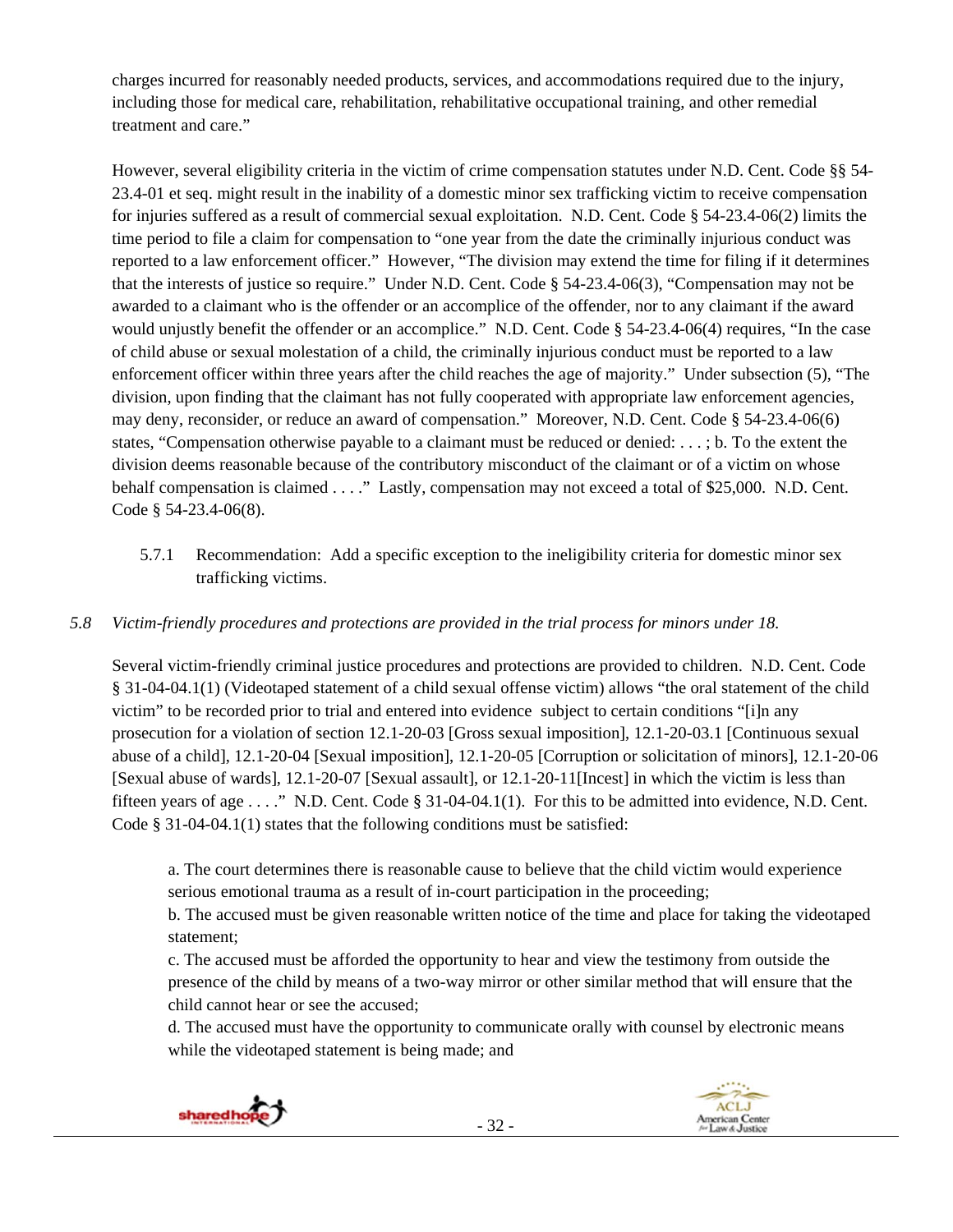e. All questioning must be done by the prosecutor or counsel for the defendant unless the defendant is an attorney pro se. An attorney pro se must conduct all questioning from outside the presence of the child. Upon request of any of the parties or upon the determination of the court that it would be appropriate, the court may appoint a person who is qualified as an expert and who has dealt with the child in a therapeutic setting to aid the court throughout proceedings conducted under this section and the court may appoint a guardian ad litem to protect the interests of the child.

Additionally, for the videotaped statement to be admitted into evidence, the court must find "that the child is unavailable as a witness to testify at trial and, upon viewing the videotape recording before it is shown to the jury, determines that it is sufficiently reliable and trustworthy and that the interests of justice will best be served by admission of the statement into evidence." N.D. Cent. Code § 31-04-04.1(2). Under this subsection,

"[U]navailable" includes a determination, based on medical or psychological evidence or expert testimony, that the child would suffer serious emotional or psychological strain if required to testify at trial. The court, in making its findings and determinations under this subsection, shall consider at least the following:

- a. The nature of the offense;
- b. The significance of the child's testimony to the case;
- c. The child's age;
- d. The child's psychological maturity and understanding; and
- e. The nature, degree, and duration of potential injury to the child from testifying.

N.D. Cent. Code § 12.1-35-02 encourages state's attorneys to provide additional services to "children who are involved in criminal proceedings as victims or witnesses." These include the following: "1. Explanations, in language understood by the child, of all legal proceedings in which the child will be involved. 2. Advice to the court concerning the ability of a child witness to cooperate with the prosecution and the potential effects of the proceedings on the child. 3. Information about, and referrals to, appropriate social services programs to assist the child and the child's family members in coping with the emotional impact of the crime and the subsequent proceedings in which the child is involved. 4. Information about the availability of a child development specialist to ensure questions asked of the witness are chronologically and developmentally appropriate." N.D. Cent. Code § 12.1-35-02. N.D. Cent. Code § 12.1-35-04(Limits on interviews and testimony) states, "The prosecuting attorney, the court, and appropriate law enforcement personnel, to the extent possible, shall protect the victim or witness from the psychological damage of repeated or lengthy interview, testimony, or discovery proceedings while preserving the rights of the public, the victim, and the person charged with the violation." N.D. Cent. Code § 12.1-35-05 states in part, "In all criminal cases and juvenile proceedings involving a child victim or witness, the court and the state's attorney shall take appropriate action to ensure a speedy trial in order to minimize the length of time the child must endure the stress of involvement in the proceedings." Pursuant to the procedures in N.D. Cent. Code § 12.1-35-05.1, child witnesses may be accompanied by a court selected person during proceedings for support while giving testimony. Certain information about child victims or witnesses, subject to exceptions, may not appear in public record. N.D. Cent. Code § 12.1-35-03.

Pursuant to N.D. Cent. Code 12.1-35-05.2, "In any criminal proceeding in which the defendant is charged with a violation of chapter 12.1-20 [Sex offenses, including luring a minor and solicitation of a minor] involving a child, the court, upon the motion of the prosecuting attorney, shall conduct a hearing to determine whether the



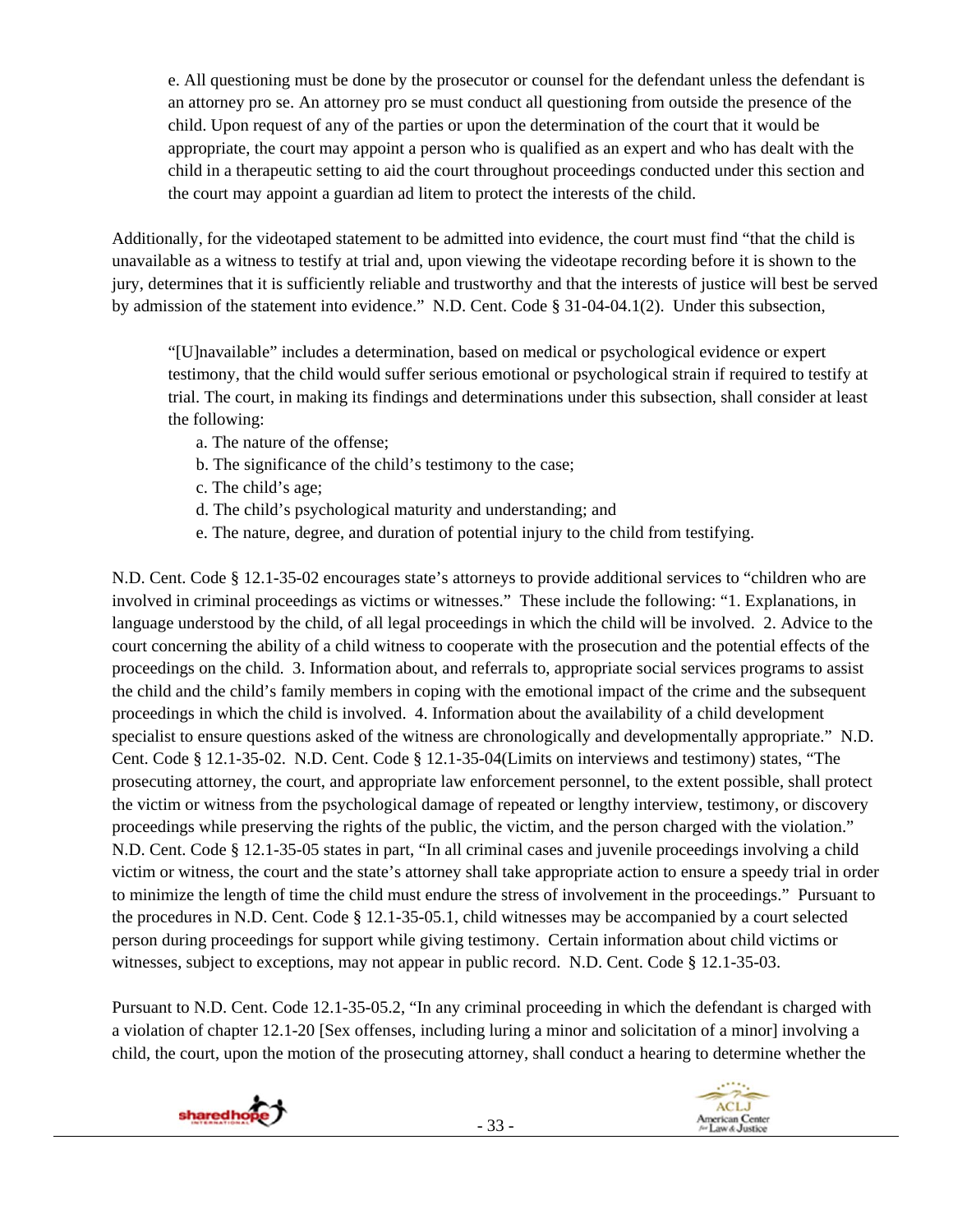testimony of and relating to a child may be closed to the public in order to protect the child's reputation." This provision does not apply to the prostitution statutes, the human trafficking statute or the sexual performances by children law.

North Dakota Rules of Evidence 412 (commonly called the "rape shield law") protects testifying victims of sex crimes from examination leading to evidence about past or other sexual behavior. It states,

(a) Evidence generally inadmissible.

The following evidence is not admissible in any criminal proceeding involving alleged sexual misconduct except as provided in subdivisions (b) and (c):

(1) evidence offered to prove that any alleged victim engaged in other sexual behavior; and

(2) evidence offered to prove any alleged victim's sexual predisposition.

- (b) Exceptions
- In a criminal case, the following evidence is admissible, if otherwise admissible under these rules: (1) evidence of specific instances of sexual behavior by the alleged victim offered to prove that a person other than the accused was the source of semen, injury, or other physical evidence; (2) evidence of specific instances of sexual behavior by the alleged victim with respect to the person accused of the sexual misconduct, offered by the accused to prove consent or by the prosecution; and

(3) evidence the exclusion of which would violate the constitutional rights of the defendant.

. . . .

- 5.8.1 Recommendation: Modify the closed testimony law pursuant to N.D. Cent. Code § 12.1-35-05.2 to include protection for child victim-witnesses in cases of human trafficking for sexual exploitation, prostitution, and sexual performance of children.
- 5.8.2 Recommendation: Amend North Dakota Rules of Evidence 412 to provide specific protection to testifying victims of CSEC.

## *5.9 Expungement or sealing of juvenile arrest or criminal records resulting from arrests or adjudications for prostitution-related offenses committed as a result of, or in the course of, the commercial sexual exploitation of a minor is available within a reasonable time after turning 18.*

Juvenile delinquency adjudications are not considered a crime. N.D. Cent. Code § 27-20-33. Under N.D. Cent. Code, § 27-20-33(2), "The disposition of a child and evidence adduced in a hearing in juvenile court may not be used against the child in any proceeding in any court other than a juvenile court, whether before or after reaching majority, except for impeachment or in dispositional proceedings after conviction of a felony for the purposes of a presentence investigation and report." Under N.D. Cent. Code § 27-20-54, "Except as otherwise required under section 25-03.3-0434, all juvenile court records must be retained and disposed of pursuant to rules and policies established by the North Dakota supreme court." Records of juvenile delinquency

  $34$  N.D. Cent. Code § 25-03.3-04 (Retention of records) states, "Notwithstanding any other provision of law, all adult and juvenile case files and court records of an alleged offense defined by chapters 12.1-20 [Sex offenses] and 12.1-27.2 [Sexual performances by children] must be retained for fifty years and made available to any state's attorney for purposes of investigation or proceedings pursuant to this chapter." The quoted language above is the current version of N.D. Cent. Code § 25-03.3-04, incorporating the amendment added by the passage of House Bill 1464. H.B. 1464, 62nd Leg. Assemb., Leg. Sess. (N.D. 2011).



**ACLJ** 

American Center<br>/er Law & Justice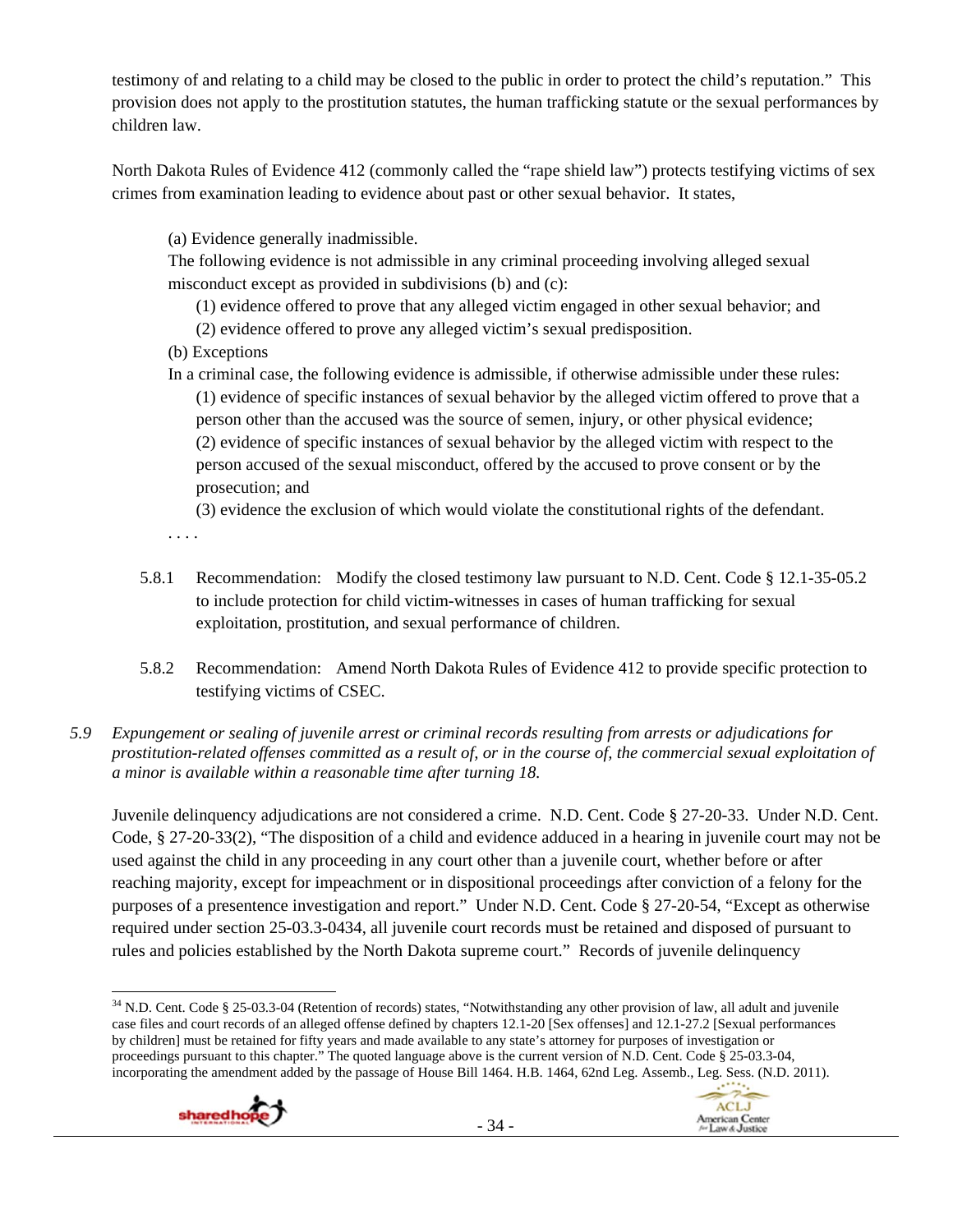adjudications are "[r]etain[ed] for 10 years after expiration of final order, or age 18, whichever is later." Unruly juvenile records are "[r]etain[ed] for 1 year after child turns 18 or final expiration of order, whichever is later." Deprivation records (absent termination of parental rights) are "[r]etain[ed] for 10 years after child turns 18 or final expiration of order, whichever is later." Dispose by shredding. N.D. Admin. Code 19 (2011) (Records Retention Schedule–courts: Juvenile Case Files).35

#### *5.10 Victim restitution and civil remedies are authorized by law for minor victims of sex trafficking or CSEC.*

N.D. Cent. Code § 12.1-40-01(4) (Human trafficking) states, "In addition to any sentence or fine imposed for a conviction of an offense under this chapter, the court shall order the person convicted to make restitution to the victim of the crime."

A domestic minor sex trafficking victim could have a civil remedy if she was a victim of racketeering activity. N.D. Cent. Code § 12.1-06.1-01(2)(f) defines "racketeering" in part as "any act including any criminal attempt, facilitation, solicitation, or conspiracy, committed for financial gain, which is chargeable or indictable under the laws of the state in which the act occurred and, if the act occurred in a state other than this state, would be chargeable or indictable under the laws of this state had the act occurred in this state and punishable by imprisonment for more than one year, regardless of whether such act is charged or indicted, involving: . . . . (17) Obscenity. (18) Child pornography. (19) Prostitution. (20) Human trafficking." Under N.D. Cent. Code § 12.1- 06.1-03 (Illegal control of an enterprise), "1. A person is guilty of an offense if such person, through a pattern of racketeering activity or its proceeds, acquires or maintains, by investment or otherwise, control of any enterprise. 2. A person is guilty of an offense if the person is employed or associated with any enterprise and conducts or participates in the conduct of that enterprise's affairs through a pattern of racketeering activity. 3. A knowing violation of this section is a class B felony."

N.D. Cent. Code § 12.1-06.1-05(1) provides that "[a] person who sustains injury to person, business, or property by a pattern of racketeering activity or by a violation of section 12.1-06.1-02 [Leading a criminal association] or 12.1-06.1-03 [Illegal control of an enterprise] may file an action in district court for the recovery of treble damages and the costs of the suit, including reasonable attorney fees. The state may file an action in behalf of those persons injured or to prevent, restrain, or remedy a pattern of racketeering activity or a violation of section 12.1-06.1-02 or 12.1-06.1-03." N.D. Cent. Code § 12.1-06.1-05(4) states, "Following a determination of liability, orders may include: . . . . d. Ordering the payment of treble damages and appropriate restitution to those persons injured by a pattern of racketeering activity or a violation of section 12.1-06.1-02 or 12.1-06.1-03. e. Ordering the payment of all costs and expenses and reasonable attorneys' fees concerned with the prosecution and investigation of any offense included in the definition of racketeering if upon application for the order it is shown to the satisfaction of the court that the racketeering offense has occurred as a part of a pattern of racketeering activity or a violation of section 12.1-06.1-02 or 12.1-06.1-03, civil and criminal, incurred by the state or county as appropriate to be paid to the general fund of the state or county that brings the action."

http://www.ndcourts.gov/rules/Administrative/frameset.htm (click on Rule 19 and then on "records retention schedule") (last visited June 20, 2011).





 $35$  The retention schedule can also be found at North Dakota Supreme Court Rules,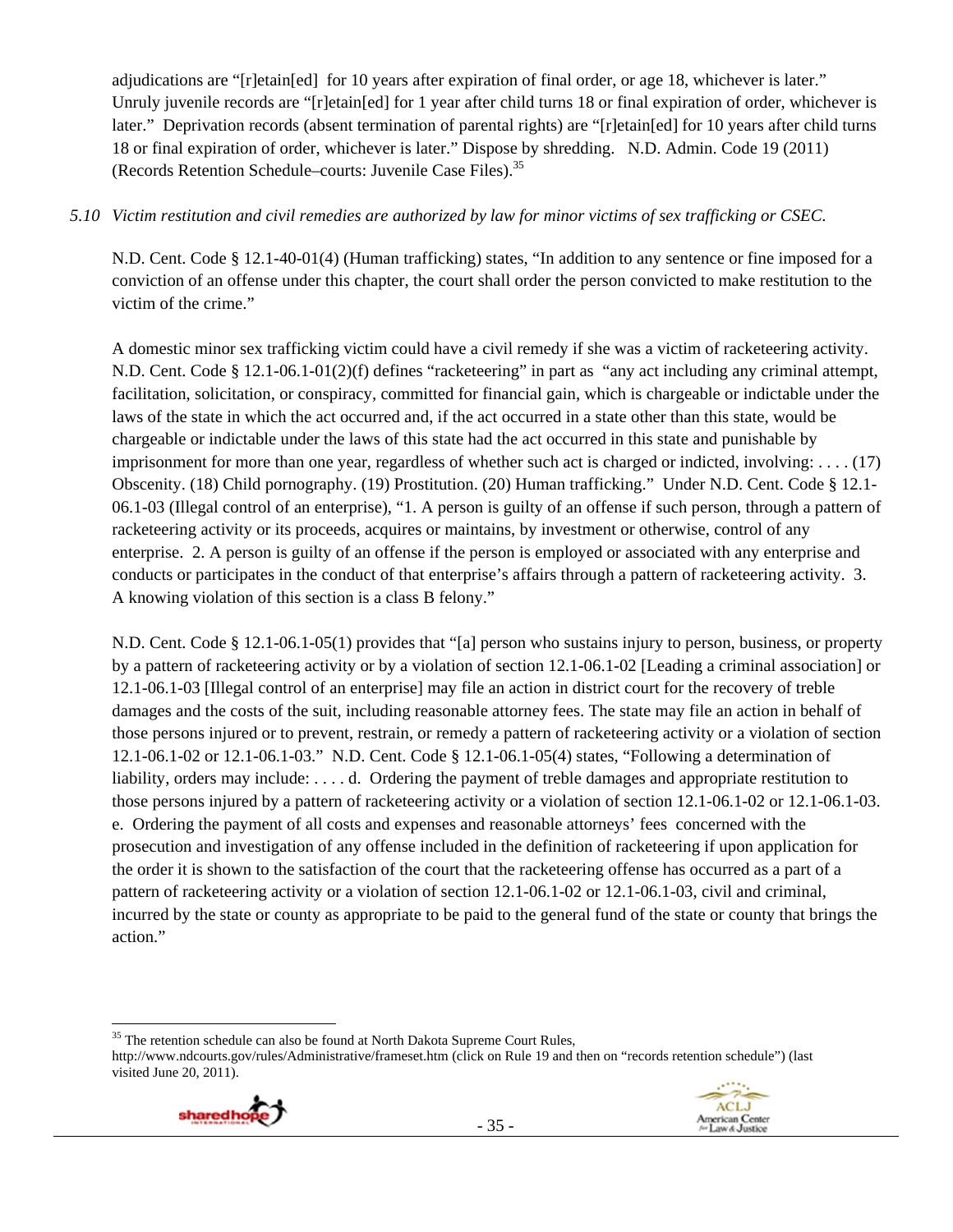*5.11 Statutes of limitations for civil and criminal actions for child sex trafficking offenses are eliminated or lengthened sufficiently to allow the state a reasonable opportunity to prosecute and to allow victims a realistic opportunity to pursue legal remedies.* 

N.D. Cent. Code § 29-04-02 provides a three-year statute of limitations for prosecution of felonies (other than murder). However, N.D. Cent. Code § 29-04-03.1 lengthens this in certain cases, as follows:

A prosecution for violation of sections 12.1-20-03 through 12.1-20-08 [Continuous sexual abuse, sexual imposition, corruption or solicitation of minors, luring, sexual assault, fornication] or of section 12.1- 20-11 [Incest] if the victim was under eighteen years of age at the time the offense was committed must be commenced in the proper court within seven years after the commission of the offense or, if the victim failed to report the offense within this limitation period, within three years after the offense was reported to law enforcement authorities.

N.D. Cent. Code § 29-04-02.1 provides a seven year statute of limitations for prosecution of N.D. Cent. Code § 12.1-20-03(1)(a) (Gross sexual imposition). In addition, N.D. Cent. Code § 29-04-03 provides that prosecution of a misdemeanor or infraction must be commenced within two years after the commission of the misdemeanor or infraction.

For victims of sex offenses under chapter 12.1-20 who are under 15, "the applicable period of limitation, if any, does not begin to run until the victim has reached the age of fifteen." N.D. Cent. Code § 29-04-03.2.

Under N.D. Cent. Code § 28-01-25, "If a person who is entitled to bring an action other than for the recovery of real property, or for a penalty or forfeiture, or against a sheriff or other officer for an escape is: 1. Under the age of eighteen years; . . . , at the time the claim for relief accrues, the time of such disability is not a part of the time limited for the commencement of the action. However, the period within which the action must be brought cannot be extended more than five years by any such disability except infancy, nor can it be extended in any case longer than one year after the disability ceases. In cases alleging professional malpractice, the extension of the limitation due to infancy is limited to twelve years." However, N.D. Cent. Code § 12.1-06.1-05(7) specifies that "[n]otwithstanding any law to the contrary, the initiation of civil proceedings related to violations of any offense included in the definition of racketeering or a violation of section 12.1-06.1-02 or 12.1-06.1-03 must be commenced within seven years of actual discovery of the violation." Therefore, any statute of limitations for a civil claim brought under the racketeering provisions will not be tolled until the minor reaches the age of 18.



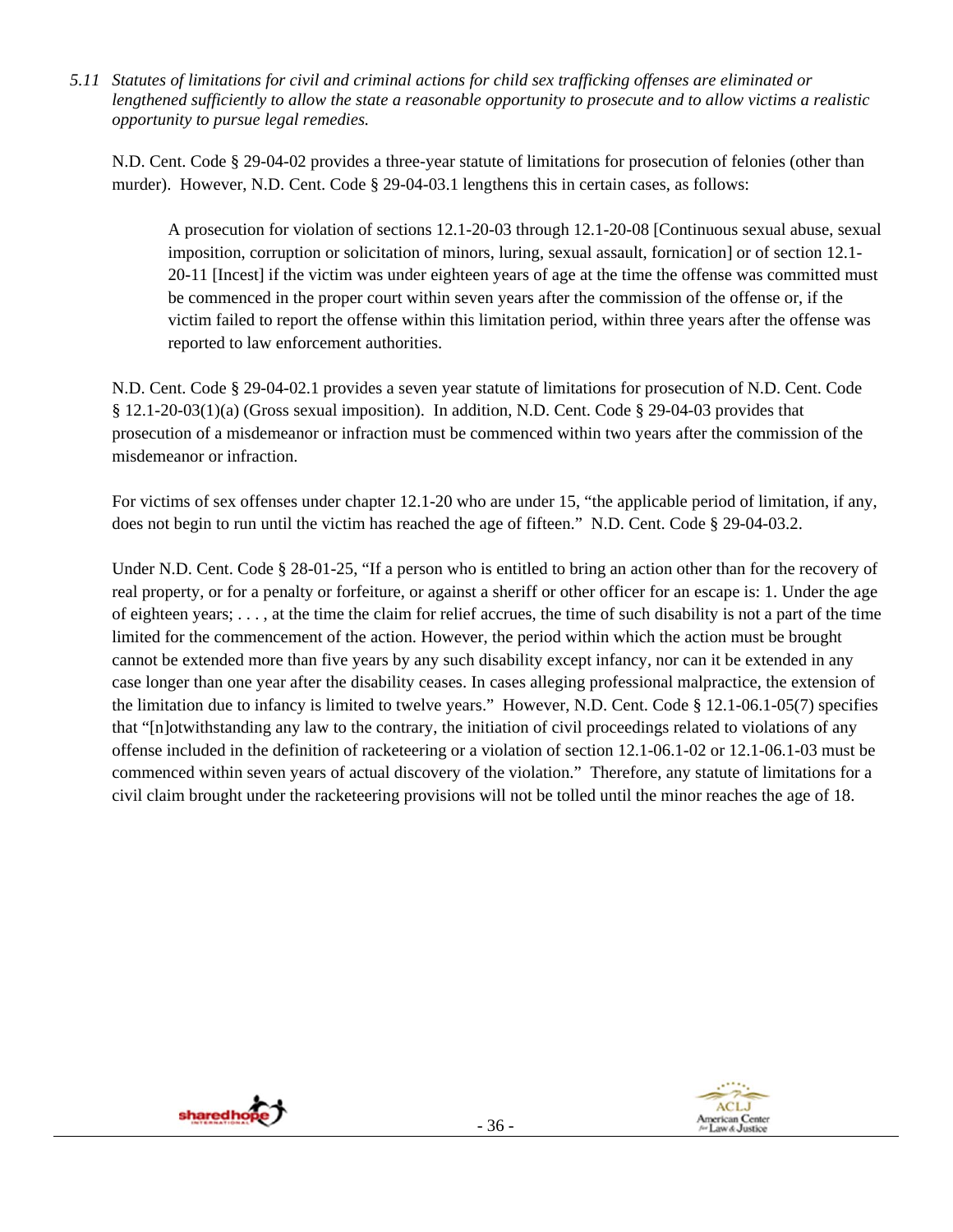#### Framework Issue 6: Criminal justice tools for investigation and prosecutions

#### *Legal Components:*

- *6.1 Training on human trafficking and domestic minor sex trafficking for law enforcement is statutorily mandated.*
- *6.2 Single party consent to audiotaping is permitted in law enforcement investigations.*
- *6.3 Domestic minor sex trafficking investigations may use wiretapping to investigate the crime.*
- *6.4 Using a law enforcement decoy posing as a minor to investigate buying or selling of commercial sex acts is not a defense to soliciting, purchasing, or selling sex with a minor.*
- *6.5 Using the Internet to investigate buyers and traffickers using the Internet is a permissible investigative technique.*
- *6.6 Law enforcement and child welfare agencies are mandated to promptly report missing and rescued children. \_\_\_\_\_\_\_\_\_\_\_\_\_\_\_\_\_\_\_\_\_\_\_\_\_\_\_\_\_\_\_\_\_\_\_\_\_\_\_\_\_\_\_\_\_\_\_\_\_\_\_\_\_\_\_\_\_\_\_\_\_\_\_\_\_\_\_\_\_\_\_\_\_\_\_\_\_\_\_\_\_\_\_\_\_\_\_\_\_\_\_\_\_\_*

#### *Legal Analysis:*

*6.1 Training on human trafficking and domestic minor sex trafficking for law enforcement is statutorily mandated.*

There is no mandated training on human trafficking in North Dakota for law enforcement. To "ensure adequate training for law enforcement and to ensure the comprehensive collection of crime statistics," the attorney general is responsible for, among other things, "[d]etermin[ing] the specialized training needs of peace officers and conduct[ing] such training." N.D. Cent. Code § 12-62-02(1). Training on human trafficking could be developed through the attorney general's office. N.D. Cent. Code, § 12-62-01 states, "Criminal justice training and the collection of statistics must be conducted by the office of attorney general. The office of attorney general shall conduct the training of peace officers and sheriffs and gather, analyze, and disseminate information regarding the state's criminal justice system." Information on human trafficking could be presented in training materials concerning missing persons. Under N.D. Cent. Code § 12-68-05, the attorney general is directed to "develop a procedures manual . . . relating to the investigation of missing person cases" and "distribute the manual to law enforcement agencies."

N.D. Cent. Code § 50-25.1-19(2) requires the department of human services to "provide training to all representatives of the child protective services system regarding the legal duties of the representatives . . . . to protect the legal rights and safety of children and families from the initial time of contact during assessment through treatment."

- 6.1.1 Recommendation: Incorporate the issue of domestic minor sex trafficking into police training.
- *6.2 Single party consent to audiotaping is permitted in law enforcement investigations.*

Single party consent to audiotaping is permitted. Under N.D. Cent. Code § 12.1-15-02(3)(c), "3. It is a defense to a prosecution under subsection 1 [crime of interception] that: . . . . c. (1) The actor was a party to the communication or one of the parties to the communication had given prior consent to such interception, and (2) such communication was not intercepted for the purpose of committing a crime or other unlawful harm."



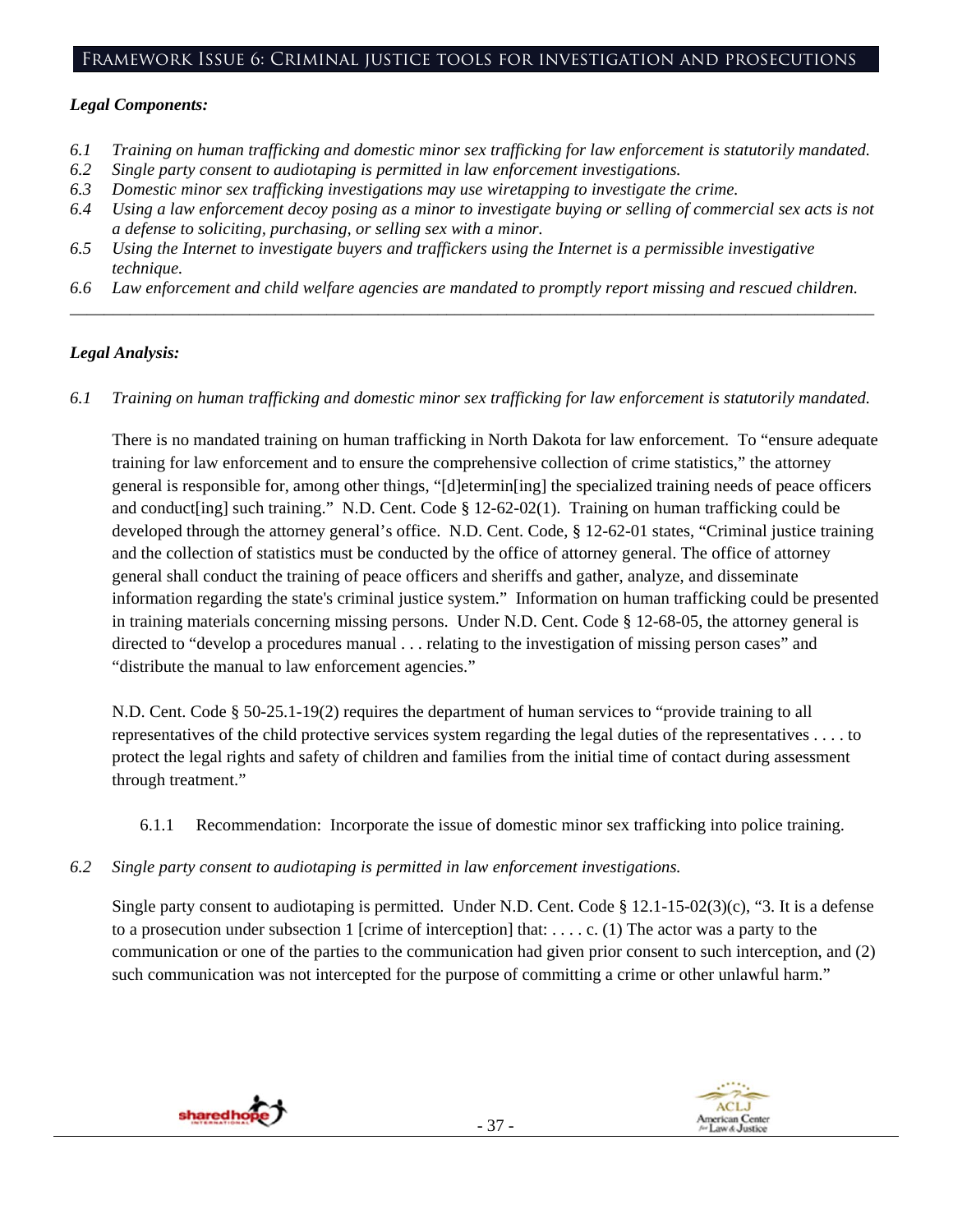# *6.3 Domestic minor sex trafficking investigations may use wiretapping to investigate the crime.*

Under N.D. Cent. Code § 12.1-15-02, interception of wire or oral communications is permitted in certain scenarios. It is a Class C felony to "a. Intentionally intercept[] any wire or oral communication by use of any electronic, mechanical, or other device; or b. Intentionally disclose[] to any other person or intentionally use[] the contents of any wire or oral communication, knowing that the information was obtained through the interception of a wire or oral communication" and a Class A misdemeanor to "secretly loiter[] about any building with intent to overhear discourse or conversation therein and to repeat or publish the same with intent to vex, annoy, or injure others." N.D. Cent. Code § 12.1-15-02(1)-(2). N.D. Cent. Code § 12.1-15-02 provides a defense to prosecution under subsection (3) if,

a. The actor was authorized by law to intercept, disclose, or use, as the case may be, the wire or oral communication;

b. The actor was (1) a person acting under color of law to intercept a wire or oral communication, and (2) he was a party to the communication or one of the parties to the communication had given prior consent to such interception

c. (1) The actor was a party to the communication or one of the parties to the communication had given prior consent to such interception, and (2) such communication was not intercepted for the purpose of committing a crime or other unlawful harm.

*6.4 Using a law enforcement decoy posing as a minor to investigate buying or selling of commercial sex acts is not a defense to soliciting, purchasing, or selling sex with a minor.* 

N.D. Cent. Code § 12.1-20-05.1(1) (Luring minors by computer or other electronic means) uses the phrase "a person the adult believes to be a minor," suggesting that decoys can be used.

- 6.4.1 Recommendation: Enact a law specifically permitting law enforcement to use undercover agents to investigate domestic minor sex trafficking. Alternatively, amend each of the CSEC laws and the human trafficking law to prohibit a defense to prosecution based on the victim actually being law enforcement or an agent of law enforcement.
- *6.5 Using the Internet to investigate buyers and traffickers using the Internet is a permissible investigative technique.*

N.D. Cent. Code § 12.1-20-05.1(1) (Luring minors by computer or other electronic means) states,

1. An adult is guilty of luring minors by computer or other electronic means when:

a. The adult knows the character and content of a communication that, in whole or in part, implicitly or explicitly discusses or depicts actual or simulated nudity, sexual acts, sexual contact, sadomasochistic abuse, or other sexual performances and uses any computer communication system or other electronic means that allows the input, output, examination, or transfer of data or programs from one computer or electronic device to another to initiate or engage in such communication with a person the adult believes to be a minor; and

b. By means of that communication the adult importunes, invites, or induces a person the adult believes to be a minor to engage in sexual acts or to have sexual contact with the adult, or to engage